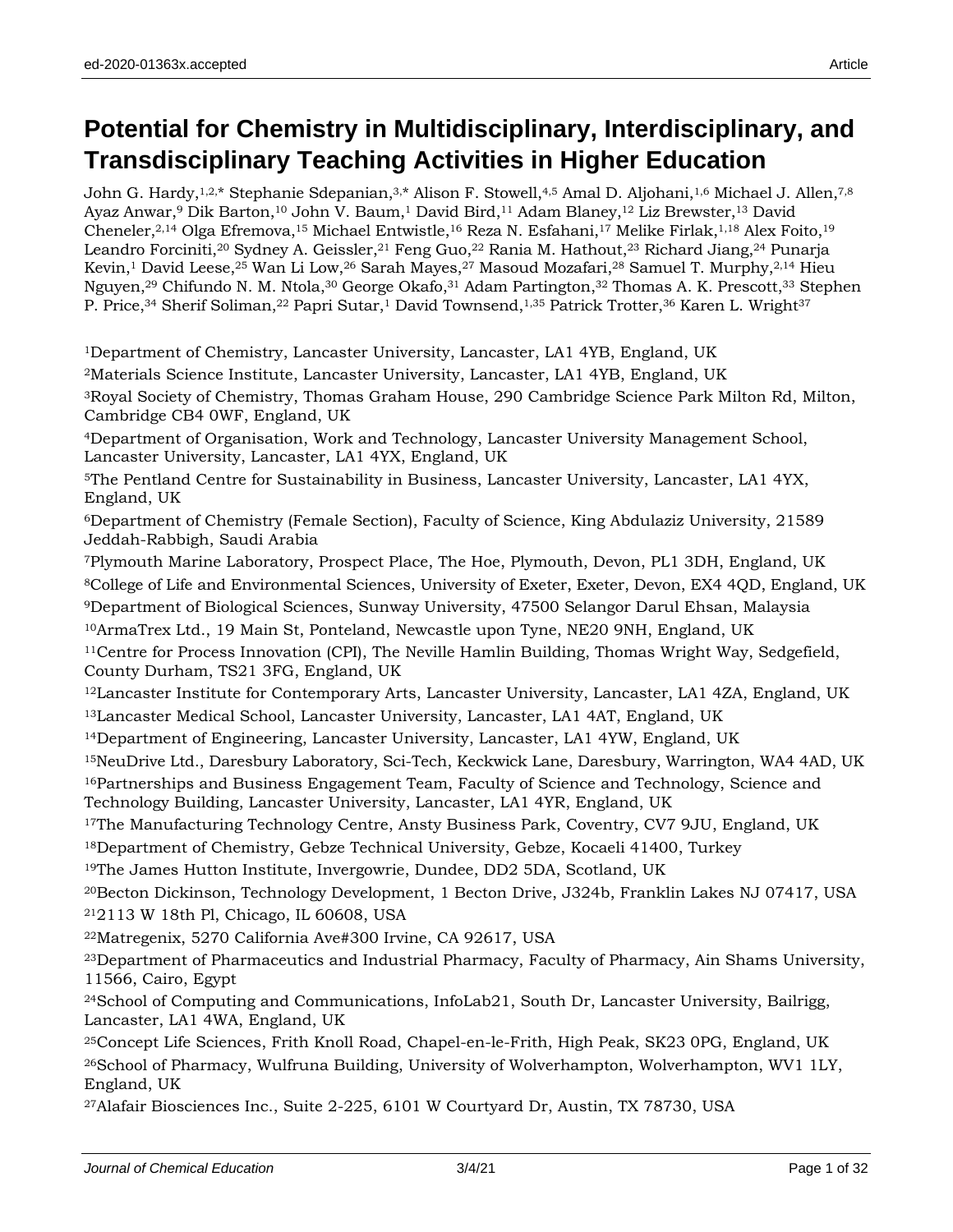<sup>28</sup>Lunenfeld-Tanenbaum Research Institute, Mount Sinai Hospital, University of Toronto, Toronto, Canada

<sup>29</sup>AxoSim, Inc., New Orleans BioInnovation Center, 1441 Canal Street, Suite 205, New Orleans, LA 70112, USA

<sup>30</sup>Università degli Studi di Trieste, Dipartimento di Scienze Chimiche e Farmaceutiche, Via Licio Giorgieri 1, 34127 Trieste, Italy

<sup>31</sup>George Okafo Pharma Consulting Ltd, Welwyn, AL6 0QT, England, UK

<sup>32</sup>NGPod Global, I-TAC BIO 17, Keckwick Lane, Daresbury Laboratory, Sci-Tech, Daresbury, Cheshire, WA4 4AD, England, UK

<sup>33</sup>Royal Botanic Gardens, Kew, Richmond, Surrey, TW9 3AB, England, UK

<sup>34</sup>Biotech Services Ltd., 1 Brookside Cottages, Congleton Road, Arclid, Sandbach, Cheshire, CW11 4SN, England, UK

<sup>35</sup>Centre for Global Eco-Innovation, Lancaster University, Lancaster, LA1 4YQ, England, UK

<sup>36</sup>Medilink North of England, Hydra House, Hydra Business Park, Nether Lane, Sheffield, S35 9ZX, England, UK

<sup>37</sup>Department of Biomedical and Life Sciences, Lancaster University, Lancaster, LA1 4YG, UK

### **ABSTRACT**

For some professionally-, vocationally-, or technically-oriented careers, curricula delivered in higher education establishments may focus on teaching material related to a single discipline. By contrast, multidisciplinary, interdisciplinary, and transdisciplinary teaching (MITT) results in improved affective and cognitive learning and critical thinking, offering learners/students the opportunity to obtain a broad general knowledge base. Chemistry is a discipline that sits at the interface of science, technology, engineering, mathematics, and medicine (STEMM) subjects (and those aligned with or informed by STEMM subjects). This article discusses the significant potential of inclusion of chemistry in MITT activities in higher education and the real-world importance in personal, organizational, national, and global contexts. It outlines the development and implementation challenges attributed to legacy higher education infrastructures (that call for creative visionary leadership with strong and supportive management and administrative functions), curriculum design that ensures inclusivity, collaboration, and is pitched and balanced appropriately. It concludes with future possibilities, notably highlighting that chemistry, as a discipline, underpins industries that have multibillion dollar turnovers and employ millions of people across the world.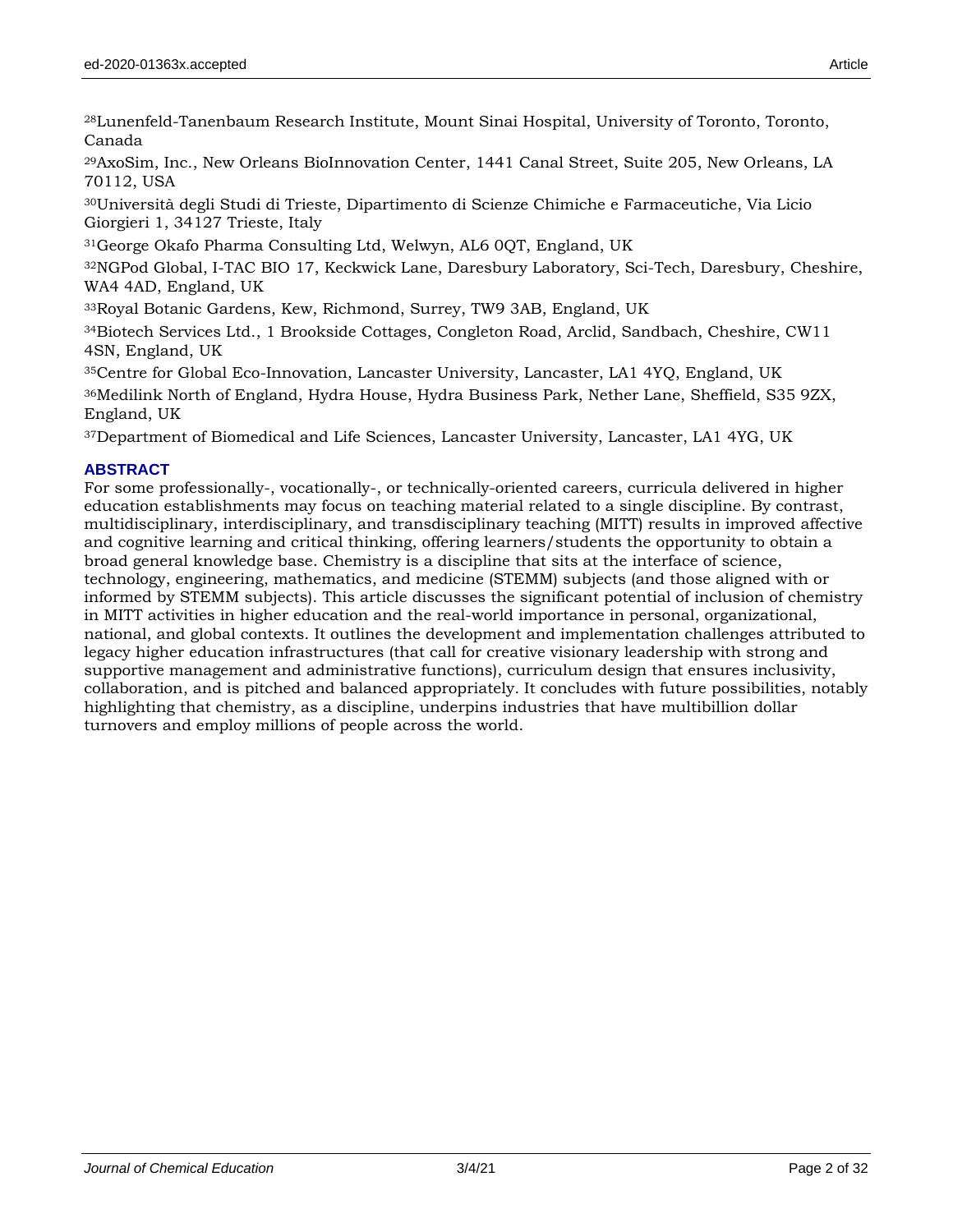# **GRAPHICAL ABSTRACT**



#### **KEYWORDS**

First-Year Undergraduate / General, Second-Year Undergraduate, Upper-Division Undergraduate, Curriculum, History/Philosophy, Interdisciplinary/Multidisciplinary, Laboratory Instruction, Problem Solving/Decision Making, Applications of Chemistry, Learning Theories

#### **INTRODUCTION**

National education systems vary in structure and curricula content, which renders it difficult to accurately benchmark performance and monitor progress towards national and international goals. The International Standard Classification of Education (ISCED) is the standard framework used to categorize and report internationally comparable education statistics. The ISCED 2011 classification was adopted by the United Nations Educational, Scientific and Cultural Organization (UNESCO),<sup>1</sup> spanning education at pre-school, primary, secondary, and tertiary levels (summarized in Table 1). Studies emphasize the importance of starting career-related education in the 3–11 age group (early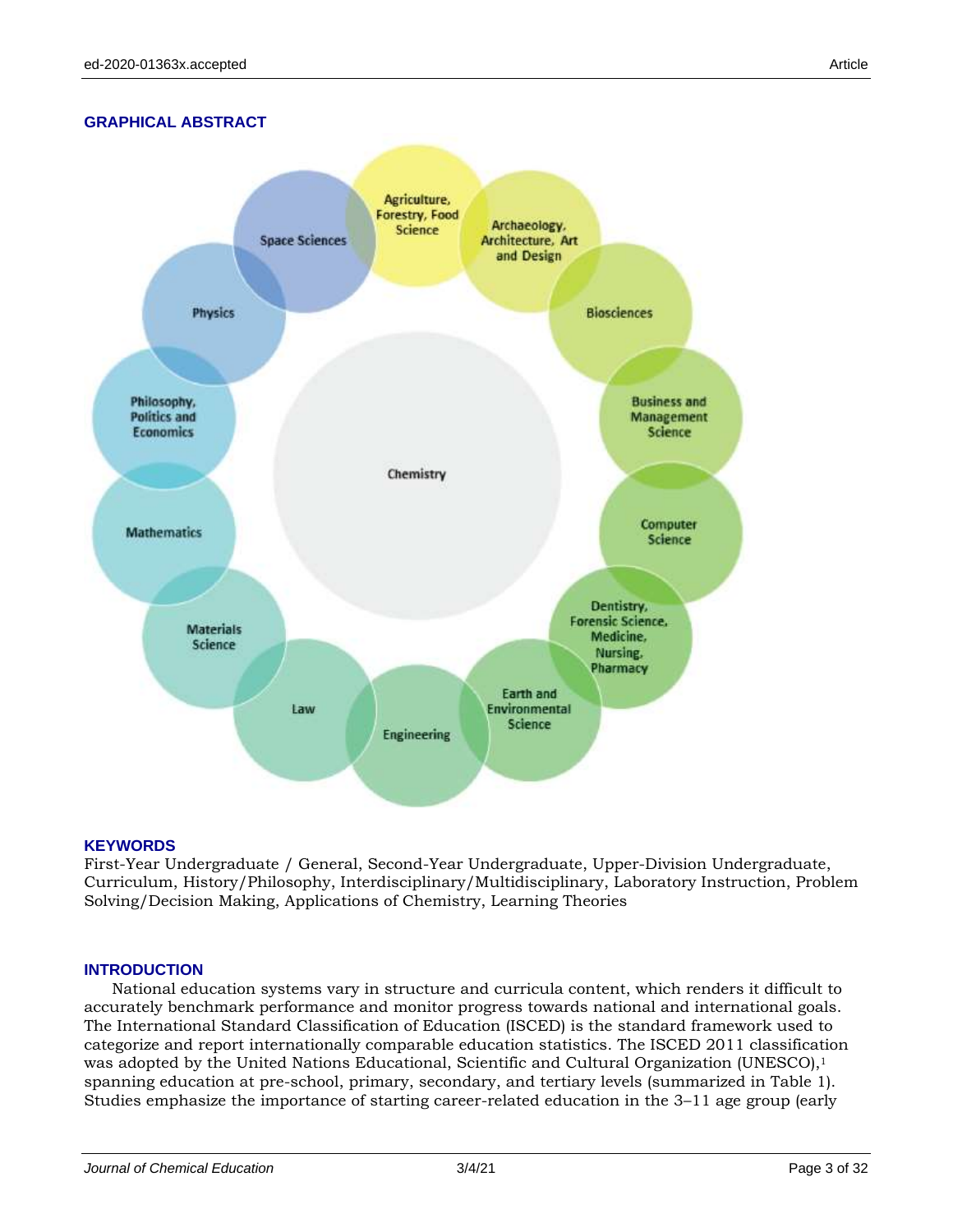and primary education)<sup>2</sup> to expose learners/students to a wide range of possible occupations (challenging diversity stereotypes, e.g., gendered perspectives of career prospects) $3-9$  and gradually build on their knowledge by increasing the sophistication of the activities (e.g., role play at early stages, thereafter discussion of guardians' or family members' jobs, and at later stages other activities, including CV workshops, mentoring from external speakers (e.g., work experience of guardians, family members, others, etc.); such interventions broaden the aspirations of children, helping them develop social and non-cognitive skills.<sup>2</sup> As the workplace is ever evolving, many employers want children in the 3–11 age group to begin to develop science, technology, engineering, and mathematics (STEM) skills alongside high priority soft skills (e.g., listening, creativity, teamwork).<sup>10</sup> At a secondary level, the shift from a teacher-centered classroom to a learner/student-centered classroom facilitates collaboration and creativity; placing the emphasis on the teacher being the "facilitator" and potentially fusing some activities with other subjects (e.g., art, technology).

#### **Table 1. International Standard Classification of Education Levels and Descriptions**

|       | $\sim$ $\sim$ $\sim$ $\sim$ $\sim$                              |
|-------|-----------------------------------------------------------------|
| Level | Description                                                     |
| 0     | Early childhood education (i.e., prior to<br>primary education) |
| 1     | Primary education                                               |
| 2     | Lower secondary education                                       |
| 3     | Upper secondary education                                       |
| 4     | Post-secondary non-tertiary education                           |
| 5     | Short-cycle tertiary education                                  |
| 6     | Bachelor's or equivalent level                                  |
| 7     | Master's or equivalent level                                    |
| 8     | Doctoral or equivalent level                                    |
| 9     | Not elsewhere classified                                        |
|       |                                                                 |

When introduced effectively, "integrated" STEMM curricula help learners/students contextualize the real world importance of STEMM subjects. The manifestation of such integrated curricula varies dependent on the school system, examples of which include the UK "integrated science" general certificate of secondary education awarded by many schools, $11$  or the Montessori system found in many countries across the world that has been found to successfully integrate academic subjects in meaningful ways for the learners/students, better reflecting real-life situations and providing a more holistic education.<sup>12–16</sup> The general consensus among teachers of the effectiveness of teaching integrated curricula (particularly project-based tasks) is supported by increases in academic achievement. A great deal of interest emerged in integrated curriculums and many studies have been conducted dating back to the 1990s.17,18 Most research on interdisciplinary programs is qualitative or anecdotal, the evidence collected is generally positive, highlighting the potential for increased student achievement and the development of an engaging, relevant curriculum.<sup>19</sup> More than 200 studies have been carried out to assess the effectiveness of the various forms of integrative curriculum and instruction,<sup>20</sup> and several authors have reported that students participating in interdisciplinary or integrated curriculums do as well as or better than, students in conventional program.19,21,22 While there is an appreciation for obstacles to implementation, studies show that teachers believe in the effectiveness of integrated curriculums.23,24 The benefits of integration are recognized internationally; a number of countries high in the PISA rankings are adopting policies for curriculum integration.<sup>25,26</sup> Application of these includes a shift toward project-based learning,<sup>16</sup> which combined with a realworld inquiry focus are naturally interdisciplinary in nature.<sup>25</sup> Although research has been undertaken into teacher perception and the implementation of integrated curriculums, Shriner et al. argue that the question of whether or not teachers' attitudes toward curriculum integration can be modified has not been addressed.<sup>27</sup> Other advantages of integrated science teaching approaches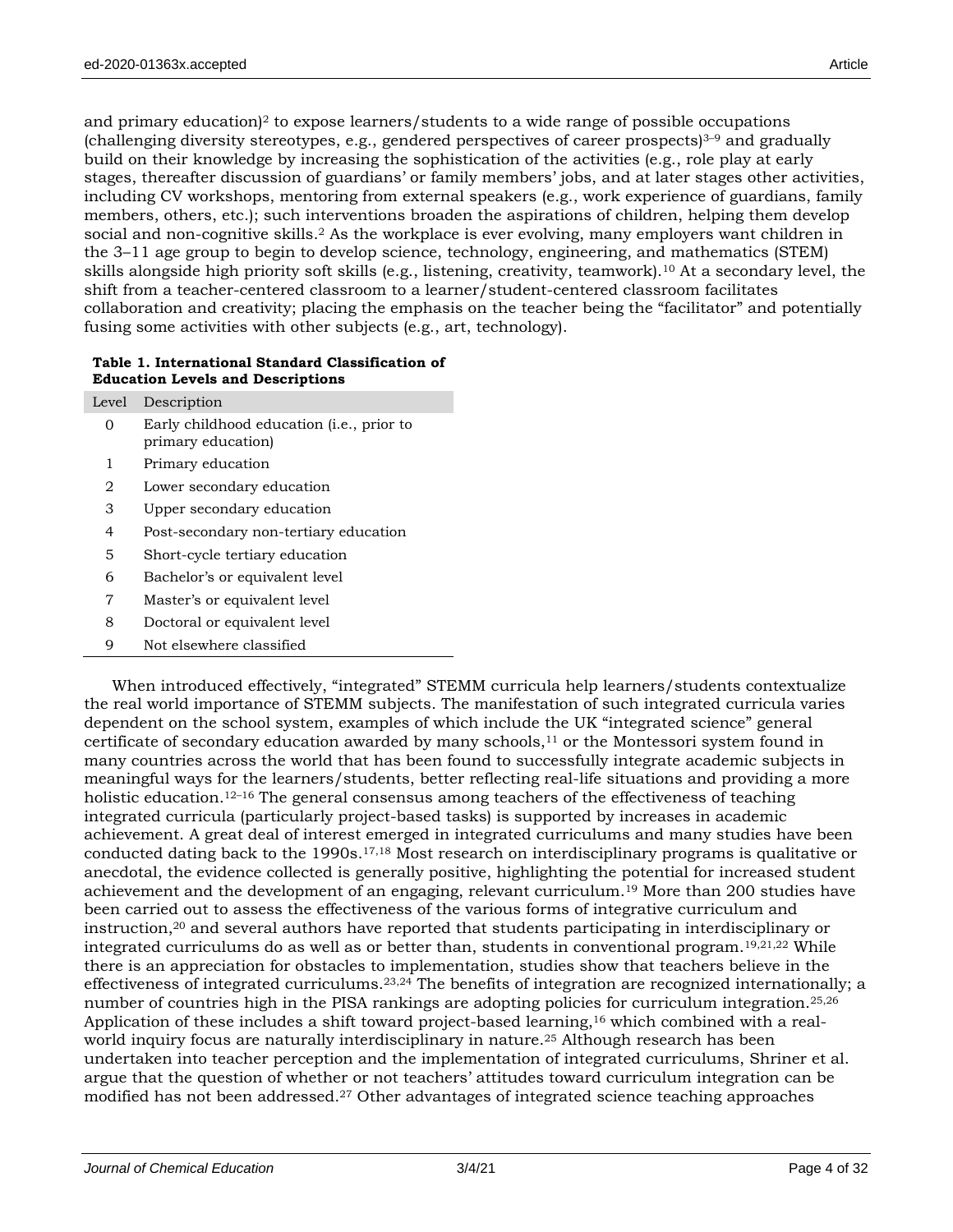include: improved learner/student cooperation (concomitantly reducing disruptive behavior); improved learning and understanding; improved ability to apply concepts and engage in creative big picture thinking; improved reading, writing and mathematics skills; greater personal growth, self-confidence, motivation, and citizenship.13,25,28–<sup>31</sup>

An academic discipline is a branch of knowledge that can be taught throughout primary, secondary and tertiary/higher education, and researched in higher education establishments (however, researchers of higher education suggest that the concept of a discipline is nuanced).<sup>32–37</sup> The terms multidisciplinary, interdisciplinary and transdisciplinary are used in the literature, however, they can be ambiguously or interchangeably used (in part because of the ambiguity of the term "discipline" and evolution of new disciplines); nevertheless, disciplinary approaches were defined by Stember<sup>38</sup> as follows:

- Monodisciplinary or intradisciplinary: working within a single discipline.
- Cross-disciplinary: viewing one discipline from the perspective of another.
- Multidisciplinary: people from different disciplines working together, each drawing on their disciplinary knowledge.
- Interdisciplinary: integrating knowledge and methods from different disciplines, using a real synthesis of approaches.
- Transdisciplinary: understanding the unity of intellectual frameworks beyond the disciplinary perspectives.

Some curricula delivered in higher education establishments worldwide focus on monodisciplinary/intradisciplinary teaching, which enables the learners/students to demonstrate depth of knowledge and expertise in practice upon completion of their course. However, multidisciplinary,<sup>39–41</sup> interdisciplinary<sup>33,35,42–44</sup> and transdisciplinary<sup>13,33,35,43,45–47</sup> teaching (MITT) is reported to positively impact affective/cognitive learning and critical thinking,12,13,15,48,49 enabling learners/students the opportunity to obtain a broad general knowledge base. Such broad based curricula are appealing to some employers because they demonstrate that the job candidate is wellrounded and capable of adapting to the changing workplace.46,50–<sup>57</sup>

McClaskey offers a clear distinction between students and learners: a student undertakes formal elements of teaching in an educational institution or affiliated industry partner workplace environment such as an industry laboratory or plant, with a specific course curriculum to be awarded a higher education qualification; whereas, a learner may not follow a prescribed curriculum nor seek the award of a qualification (Table 2),<sup>58</sup> and the continually changing workplace is motivation for students and graduates to transition to being learners at some point in their lives.<sup>59</sup> While all learners/students can benefit from MITT activities, the focus of this article is on the potential for inclusion of chemistry in MITT activities in a higher education context, $31$  and therefore for the avoidance of ambiguity, the term "student" will be used for the remainder of the article.

|  |  | Table 2. Examples Highlighting Differences between Students and Learners |
|--|--|--------------------------------------------------------------------------|
|--|--|--------------------------------------------------------------------------|

| A Student                                                             | A Learner                                                                                                            |
|-----------------------------------------------------------------------|----------------------------------------------------------------------------------------------------------------------|
| Learns in a classroom                                                 | Learns anytime, anywhere                                                                                             |
| Is directed by their teacher                                          | Directs and supports their own learning                                                                              |
| Works within a defined time                                           | Works at their own pace.                                                                                             |
| Is motivated by grades                                                | Is motivated by the mastery of skills                                                                                |
| Follows goals that are set and monitored by the<br>teacher            | Develops their own learning goals and monitors their own<br>progress                                                 |
| Achieves by listening and following instruction                       | Achieves by active collaboration and feedback with others                                                            |
|                                                                       | Experiences teacher-designed activities and projects Designs learning experiences based on passions and<br>interests |
| Personal <sup>60</sup> and How to Personalize Learning. <sup>61</sup> | Adapted with permission from an infographic designed by Kathleen McClaskey, <sup>58</sup> co-author of Make Learning |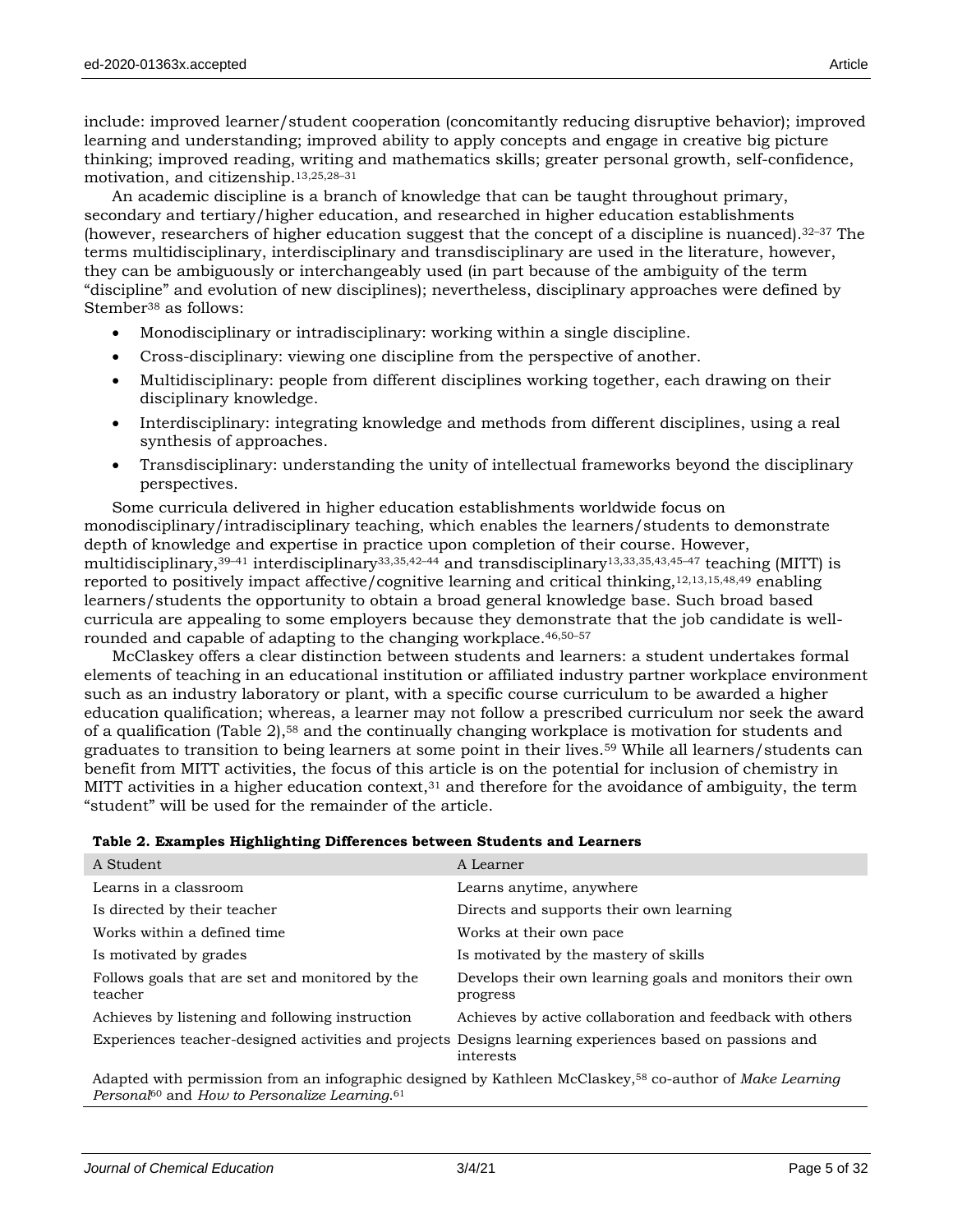Educational research suggests that MITT promotes significant learning $62-64$  through the engagement of students with classroom experiences that offer opportunities to develop a range of skills important for employability, including: communication, IT literacy, numeracy, project and time management, and scientific and technical knowledge.<sup>31,51,52,65</sup> MITT enables students to enhance their foundational knowledge of various disciplines through the acquisition and understanding of information and ideas. It also creates an opportunity for students to learn how and when to apply specific skills, to connect ideas and approaches from different disciplines, to integrate their knowledge base, and perhaps most importantly to learn how to learn, and thereby develop an appreciation of metacognition.<sup>66</sup> This enables the integration and application of knowledge as part of the bigger picture which leads to more critical thinking and fosters the development of foresight to consider potential consequences of an action, thereby leading to recognition of ethical concerns (e.g. potential environmental and health impacts if a chemical entity is released).67,68 MITT involving academics from different disciplines offers students heterogeneous learning experiences and assessment strategies that mirror the heterogeneity of individual's learning styles, and are therefore more inclusive in terms of the backgrounds, experiences, interests and talents of the staff and students involved in MITT environments, which enhances student engagement and therefore learning.37,69 MITT also offers opportunities for students to work as teams on multidisciplinary, interdisciplinary and transdisciplinary projects<sup>12,56,69–74</sup> (e.g., problem-based and research-based learning activities),<sup>75</sup> which is essential for many real-world applications of STEMM and other disciplines (e.g. development of chemicals [e.g., natural/synthetic drugs and/or polymers] for technical applications [e.g. computing, construction, engineering, textiles] and medical applications [e.g. pharmaceutical formulations, diagnosis and therapy]).37,51,52,67,68,76 This is recognized by governments and learned/professional bodies as a key skill for graduates, as it underpins their employability in sectors that support economies.47,51,52,77–<sup>81</sup> MITT involving chemistry taught in combination with industry, product design (e.g., materials science and engineering), innovation, law and business/management science may facilitate the development of new technologies by reducing technical and market risk, thereby increasing the probability of success; such MITT offerings will help address the market need for people with scientific and technical skills, in addition to having business acumen, facilitating economies that employ graduates from the courses to become more competitive.<sup>82</sup> Furthermore, MITT training has the potential to help employers to build agile teams to solve problems, differentiate levels of instruction necessary for individual team members, and to evaluate performance more authentically; likewise, MITT could offer training that helps graduates in industry draw on their foundational knowledgebase to rotate between multiple teams, contribute ideas and contribute more broadly to the success of the employer and progress more swiftly in their careers.<sup>83</sup>

The skills required by new chemistry graduates<sup>31,51,52,84</sup> and their development in courses have been the subject of studies co-authored by academics and a variety of Professional, Statutory and Regulatory Bodies (PSRBs) including learned bodies (some of which approve, recognize and accredit higher education programmes).<sup>84–90</sup> Examples of such PSRBs include (but are not limited to): the American Chemical Society (ACS), the American Institute of Chemical Engineers (AIChe), Die Gesellschaft Deutscher Chemiker (GDCh), the Institution of Chemical Engineers (IChemE), the Institute of Materials, Minerals and Mining (IOM3), the International Union of Pure and Applied Chemistry (IUPAC), the Materials Research Society (MRS) and the Royal Society of Chemistry (RSC). This article discusses the potential for chemistry in MITT activities in higher education by illustrating their real-world importance in a variety of contexts (personal, organizational, national, and global), and some of the challenges of developing and implementing chemistry in MITT curricula that will deliver graduates to support economies across the world.

# **MITT GROUPS ARE NEEDED TO STUDY COMPLEX AUTHENTIC PROBLEMS WITH REAL-WORLD IMPORTANCE**

A variety of complex problems currently encountered in the real-world need to be addressed carefully using the intervention of smart, creative and innovative solutions. Multidisciplinary, interdisciplinary and transdisciplinary perspectives offer opportunities to solve such complex problems when monodisciplinary/intradisciplinary approaches may be limited; particularly for globally important issues such as climate change, employment, health and medicine, migration, pollution,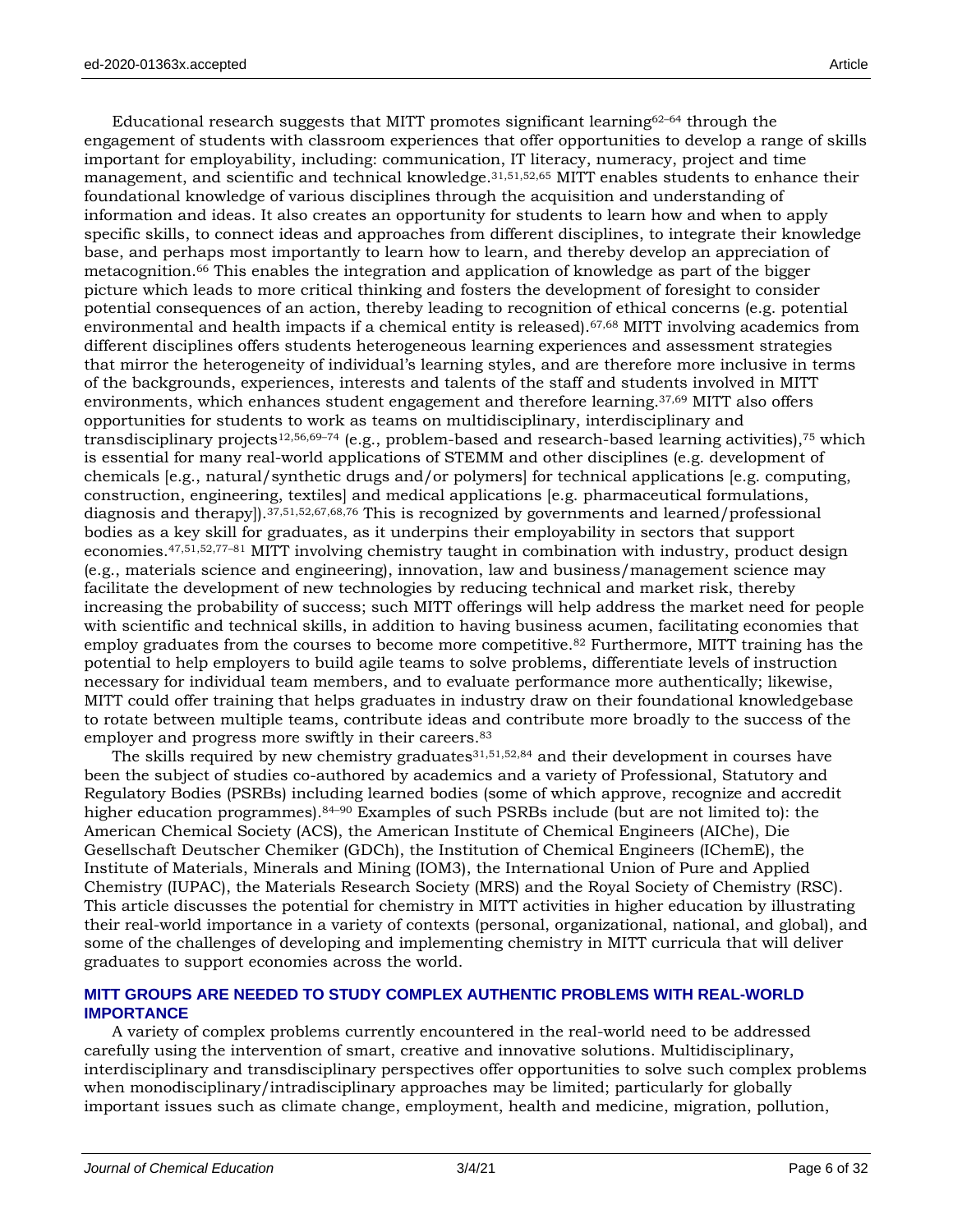security, etc.<sup>33,45,71,91–109</sup> Multidisciplinary, interdisciplinary and transdisciplinary approaches are additive, interactive, and holistic, respectively. When the nature of involvement of multiple disciplines is unknown (or unspecified), multidisciplinary is the most appropriate term to use to avoid ambiguity.

The success of chemistry as a lens to understand the natural world has resulted in it being subsumed into a variety of biological subjects. Molecular biology,<sup>110</sup> biochemistry,<sup>111,112</sup> pharmacology and pharmacy<sup>113–116</sup> in particular draw heavily from chemistry but have long since moved to being independent disciplines in their own right. Their emphasis on observing biological processes as systems makes teaching every aspect from a detailed chemical viewpoint impractical. For example, gene expression in bacteria is largely dependent upon binding interactions of certain macromolecules and DNA, but it would simply take too long to teach and understand gene expression at this level of detail. The practical value of these chemistry related bioscience subjects has made them heavily integrated into other areas of biology, bioengineering and biomedicine curricula.92,111,117,118

The Sustainable Development Goals (SDGs, also known as Global Goals) have been adopted by all United Nations (UN) member states with the aim of ending poverty, protecting the planet and ensuring all people enjoy peace and prosperity by 2030.119–<sup>124</sup> There are 17 SDGs that, if acted upon in a knowledgeable and creative fashion, will enhance social, environmental and economic sustainability for the good of the world. The SDGs are complex real-world problems, and chemistry has the potential to play an important role in multidisciplinary, interdisciplinary and transdisciplinary solutions to these challenges, thereby improving the lives of millions of people across the world.104,125,126 Table 3 displays the potential involvement of chemistry at the interface of other disciplines in solutions to address the SDGs.

|                |                                              | Sustainable Development Goals Potential Solutions Involving Chemistry                                                                                                                                                                                                                                                                                                                      |
|----------------|----------------------------------------------|--------------------------------------------------------------------------------------------------------------------------------------------------------------------------------------------------------------------------------------------------------------------------------------------------------------------------------------------------------------------------------------------|
| 1              | End poverty                                  | Creation of jobs involving chemistry integrated with biology, engineering, mathematics,<br>physics, etc.                                                                                                                                                                                                                                                                                   |
| $\overline{2}$ | Zero hunger                                  | Improved agricultural processes employing novel agrochemicals and chemical biology<br>techniques, resulting in higher crop yields, nutritional value, food security and lowering the<br>cost of food production                                                                                                                                                                            |
| 3              |                                              | Global health and well-being Production of affordable medications and/or materials for medical interventions, education<br>about principles of chemistry in an MITT health context                                                                                                                                                                                                         |
| 4              | Quality education                            | Development and delivery of affordable, accessible and inclusive educational resources for<br>lifelong learners/students involving chemistry in an MITT context, such as<br>pharmacodynamics                                                                                                                                                                                               |
| 5              | Gender equality                              | Achieving equality of representation and salaries for all gender identities across the<br>industries involving chemistry, as well as negation or reduction of labor intensive traditional<br>gender roles, such as palm oil production, waste management, etc. and thereby improving<br>opportunities                                                                                      |
| 6              | Clean water and sanitation                   | Development of green and affordable water filtration and purification processes capable of<br>deployment in a variety of environments, $ab$ because only 3% of the world's water is fresh<br>water, and the fact that 2.4 billion people worldwide lack access to fresh and clean water, $c$<br>has been identified as the most understated global security risk <sup><math>d</math></sup> |
| 7              | Affordable and clean energy                  | Development of affordable, reliable, and sustainable materials for energy harvesting and<br>storage                                                                                                                                                                                                                                                                                        |
| 8              | Decent work and economic<br>growth           | Creation of jobs involving chemistry integrated with other disciplines across the globe                                                                                                                                                                                                                                                                                                    |
|                | 9 Industry, innovation and<br>infrastructure | Supporting jobs involving chemistry integrated with other disciplines across the globe,<br>particularly entrepreneurship, invention, innovation, leadership, management, etc. ef                                                                                                                                                                                                           |
|                | 10 Reduced inequalities                      | Achieving equality of representation and salaries for all diversity groups across the industries<br>involving chemistry and reduce inequality between countries (concomitantly supporting<br>global security)                                                                                                                                                                              |
|                | 11 Sustainable cities and<br>communities     | Development of cities and communities utilizing sustainable sources of energy, food,<br>housing, transport, water, etc. (all of which involve chemistry in some way)                                                                                                                                                                                                                       |
|                | 12 Responsible consumption<br>and production | Consumption and production of goods integrated within a circular economy $g,h,i,j$                                                                                                                                                                                                                                                                                                         |

**Table 3. The United Nations Sustainable Development Goals with Some Corresponding Examples of the Potential Involvement of Chemistry at the Interface of Other Disciplines in Their Solution**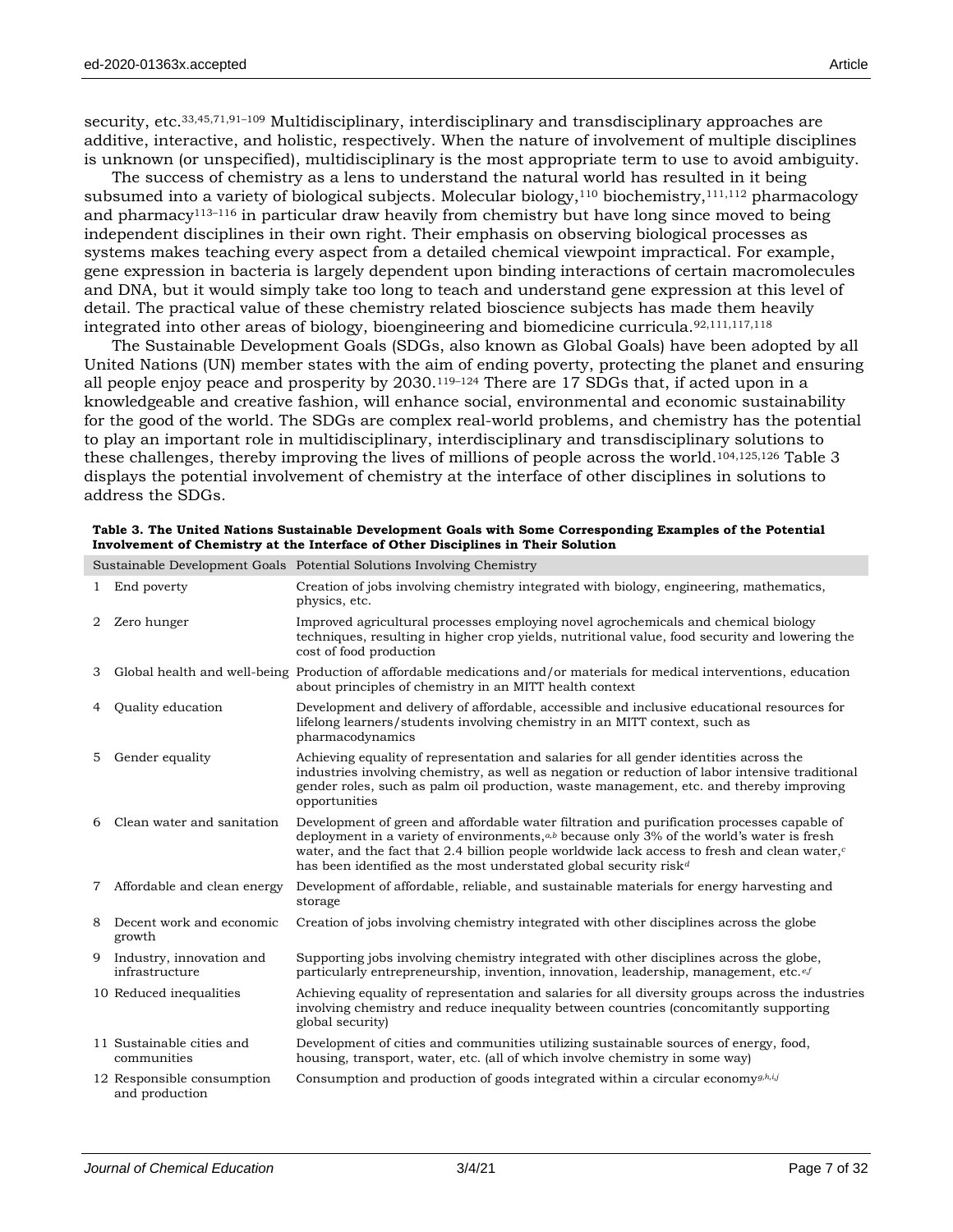| 13 Climate action                            | Comprehensive understanding of climate (biogeo)chemistry (combining theoretical and<br>practical approaches) and development of sustainable materials and methods to combat<br>climate change and its impacts                                                                                                                                                                                      |
|----------------------------------------------|----------------------------------------------------------------------------------------------------------------------------------------------------------------------------------------------------------------------------------------------------------------------------------------------------------------------------------------------------------------------------------------------------|
| 14 Life below water                          | Developing materials and methods to conserve oceans, seas and marine resources by<br>minimizing or eradicating pollution from manufacturing and distribution, and the<br>development of degradable polymers for packaging                                                                                                                                                                          |
| 15 Life on land                              | Development of chemicals, materials and methods to ensure the sustainability of terrestrial<br>biodiversity and ecosystems                                                                                                                                                                                                                                                                         |
| 16 Peace, justice and strong<br>institutions | Promotion of effective, equitable, inclusive and accountable institutions and societies<br>involving chemistry at all levels, with specific, measurable, attainable, relevant and time-<br>bound goals to address such issues and a transparent reporting mechanism for assessing<br>progress against these goals on a regular basis                                                               |
| 17 Partnership for the goals                 | Implementing and supporting global partnerships uniting researchers in the public sector $(e.g.,\)$<br>academia), private sector (e.g., industry) and third sector (e.g., community, non-profit,<br>voluntary), thereby facilitating capacity building for sustainable development through knowledge<br>transfer activities to advance innovation at global, regional, national, and local levels) |
| 132–135.                                     | «See ref 127. »See ref 128. «See ref 129. «See ref 130. «See ref 82. «See ref 131. «See ref 68. »See ref 119. «See ref 120. »See refs                                                                                                                                                                                                                                                              |

Industries have evolved to address real-world problems, and chemistry (and its integration with biology, engineering, mathematics, physics, etc.) plays an important role in each of the different economic sectors which have multibillion-dollar turnovers and employ millions of people across the world (Table 4). Employability plays a role in league table rankings of universities (which has an impact on their financial viability), consequently imparting an appreciation of the complex real-world problems faced by industry and the application of multidisciplinary, interdisciplinary and transdisciplinary approaches to solving those problems (and their financial impact on the businesses) is fundamentally important.<sup>136</sup> It is therefore logical that recognized year-long industrial or professional placements are becoming increasingly common in chemistry related undergraduate degree programs.

| Economic<br>Sector | Industries and Processes That Potentially Involve Chemistry                                                                                                                                                                                                                 |
|--------------------|-----------------------------------------------------------------------------------------------------------------------------------------------------------------------------------------------------------------------------------------------------------------------------|
| Primary            | Involves the extraction and production of raw materials, including natural resources isolated<br>from agricultural, marine or mining activities, with an increasing emphasis on ensuring the<br>sustainability of supplies.                                                 |
| Secondary          | The secondary economic sector involves manufacturing, including construction, electronics,<br>plastics and textiles, all of which involve materials chemistry.                                                                                                              |
| Tertiary           | Services such as: distribution and transport (e.g., energy and fuel, packaging, security),<br>healthcare (e.g., biomaterials, drugs, pharmacology), sustainable waste management and<br>recycling (e.g., analysis, separation, purification, reformulation or repurposing). |
| Quaternary         | Intellectual/knowledge services, including consultation, education, information technology,<br>research, and development.                                                                                                                                                   |
| Quinary            | Specialized services delivered by the highest level of decision or policy makers in government or<br>industry.                                                                                                                                                              |

|  |  |  | Table 4. Chemistry Plays an Important Role in Each of the Different Economic Sectors |  |
|--|--|--|--------------------------------------------------------------------------------------|--|
|  |  |  |                                                                                      |  |

The necessity of working in MITT groups involving chemistry to solve complex problems encountered in the real-world can also be viewed through the lens of Maslow's hierarchy of needs.137,138 Problems related to our physiological needs involve chemistry at the interface of other disciplines (including biology, engineering, mathematics, physics, etc.) and the industries that provide the population with sustainable resources to satisfy our need for food, rest, water, and warmth (i.e., basic quality of life). Problems related to our safety and security needs involve MITT groups developing chemicals, materials and methods (including quantum technologies) for health (e.g., medication, personal protective equipment for clinic-, laboratory-, warfare-based activities) or counter terrorism (e.g., communication, sensors, etc.). Problems related to our belongingness and love needs involve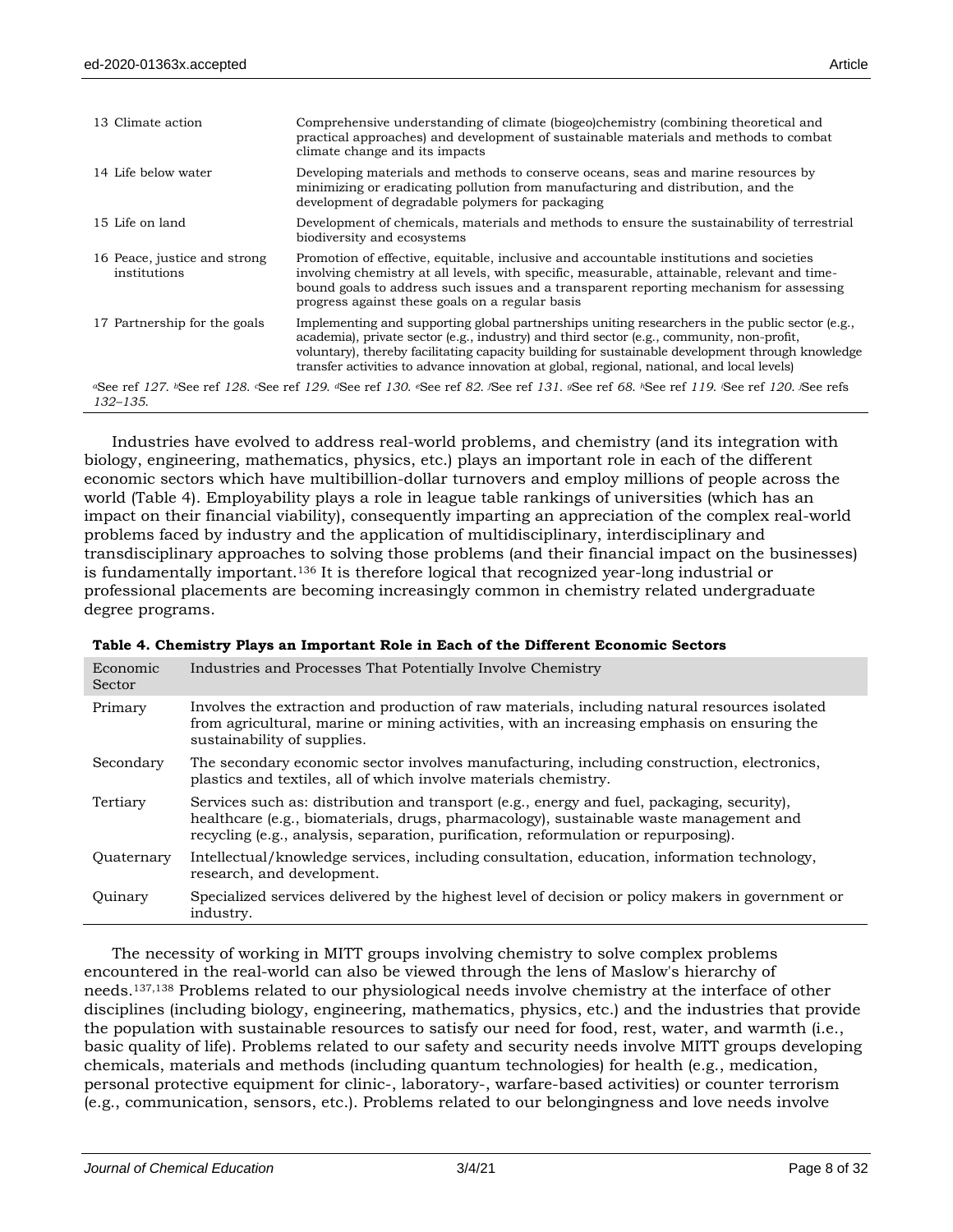MITT groups developing chemicals, devices, materials, methods to facilitate or to enable intimate relationships (including contraceptives, fertility treatments, lubricants, perfumes, etc.) and/or platonic friendships (including food, drinks, drugs [alcohol, antidepressants, etc.]), being members of communities that potentially include membership of interdisciplinary learned and professional societies involving chemistry (including the American Chemical Society; American Institute of Chemical Engineers; Institution of Chemical Engineers; Institute of Materials Minerals and Mining; Materials Research Society; Royal Society of Chemistry; Society of Chemical Industry, etc.). Our esteem needs (prestige, status and feeling of accomplishment) for engagement in MITT activities can be met via awards, honors, prizes and other recognition of successful administration, leadership, management, research, and teaching; conference presentations, keynotes, named lectures and publications; editorial activity (journals, books, and other publications); engagement, partnership and collaboration nationally and internationally with other groups, institutions, industries and organizations; income from grants, teaching, commercialization; influence on industry, government, public policy, community and cultural organizations; membership of national and international committees (e.g. governmental, industrial, institutional or organizational); membership and fellowship of learned/professional academies and societies; publication of books, patents, registered designs, reports, research papers, reviews, etc. Our self-actualization needs (i.e., achieving one's full potential, including creative activities [which may concomitantly release dopamine, a neurotransmitter involved in thinking, planning and pleasure]) can be met by participation in activities with interdisciplinary and transdisciplinary teams and engagement in activities where our inherent disciplinary expertise can play a useful role in finding creative solutions to complex problems. Higher education institutions benefit from adopting this approach, providing students a holistic learning environment.

While an exhaustive listing of examples of MITT groups managing complex problems of real-world importance is outside the scope of this article, we hope that the summary presented here offers insights into their importance in a variety of contexts (global, national, organizational, and personal).

# **MITT CURRICULUM DEVELOPMENT AND IMPLEMENTATION IS A CHALLENGE**

As highlighted above, individuals capable of working in multidisciplinary, interdisciplinary and transdisciplinary teams are needed to address real-world problems in all economic sectors (Table 3), helping to deliver the UN SDGs.<sup>104,125,126</sup> MITT offers individuals the opportunity to develop a range of skills necessary to work in such teams, including both hard skills (such as computer, instrumentation, operational skills; management skills; reporting and writing skills; monodisciplinary/intradisciplinary analytical and problem solving skills), and soft skills (cognitive flexibility and adaptability, collaboration, communication, critical thinking, curiosity, emotional intelligence, empathy, leadership, team working, time management), all of which are recognized and valued by industry. Those with MITT experience are well positioned for higher-skilled roles as one who has a more comprehensive perspective is more likely to efficiently identify and prioritize existing and future problems (however, extrapolation of this conclusion is not possible for all countries, due to the complexity of job markets).86,139,140 The results of studies by PSRBs, learned bodies and consultation with industrial partners help inform policy developed by governments to ensure a pipeline of highly skilled workers to meet economy demands. For example, the UK government developed frameworks to assess the performance of universities, namely, the Research Excellence Framework (REF), <sup>141</sup> Knowledge Exchange Framework (KEF)<sup>142</sup> and Teaching Excellence and Student Outcomes Framework  $(TEF)$ ,<sup>143</sup> each of which have the potential to encourage higher education establishments to develop MITT activities (e.g., research-based learning activities, knowledge exchange activities with nonacademic parties).144,145 These frameworks are each assessed via metrics and accompanying narratives which help to describe their specific situation (geography, socioeconomics, etc.) and efforts towards meeting the goals of each assessment. The results of the assessments yield publicly accessible reports and league tables that potentially guide and mentor other departments and institutions to improve performances via reflective practice, interdisciplinarity is emphasized in these assessments, particularly the more established REF assessments.146–<sup>148</sup> Furthermore, the Times Higher Education Impact Rankings offer global performance tables assessing universities against the UN SDGs (comparing research, outreach and stewardship) which encourages the development of MITT activities within higher education establishments.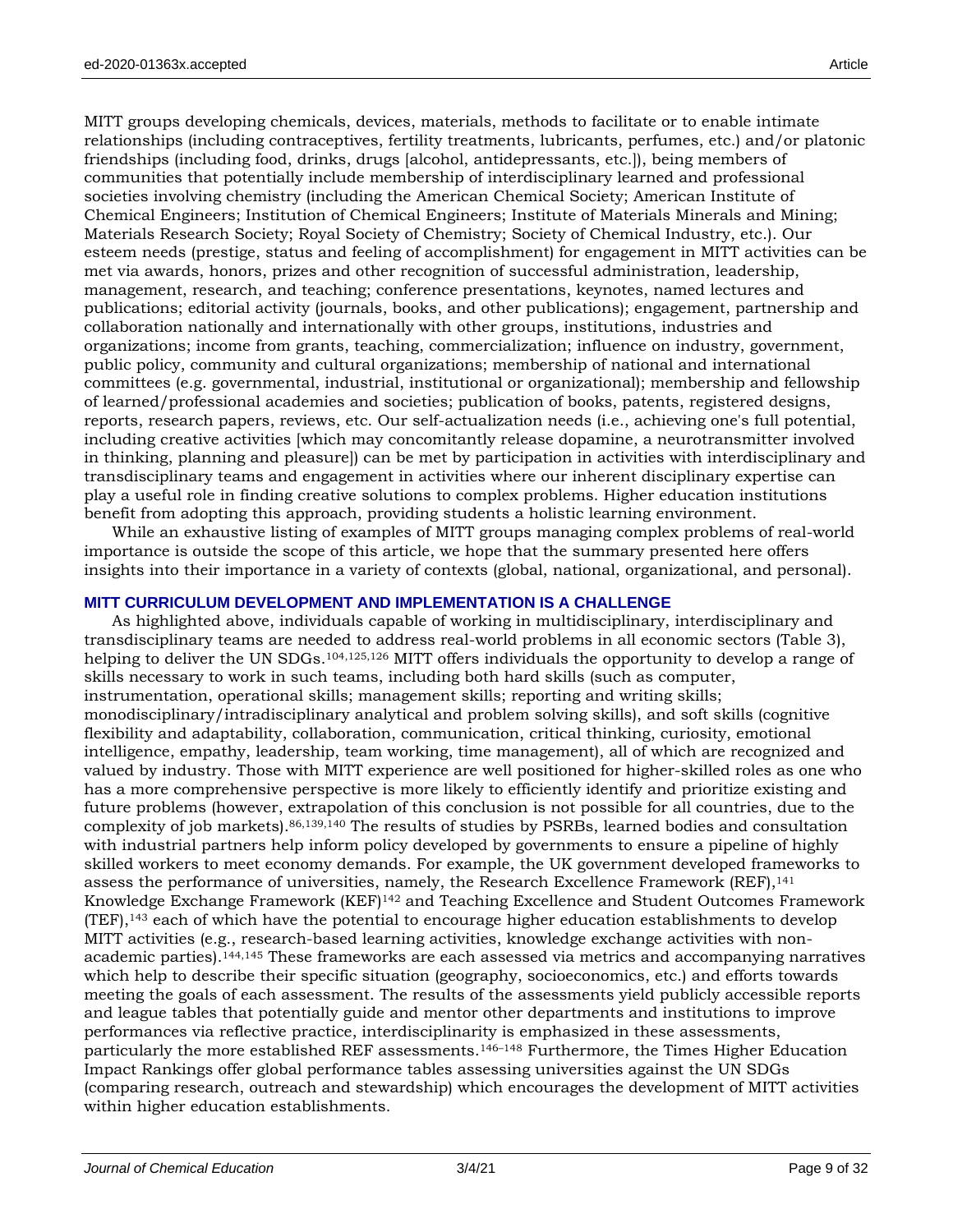Integrative learning involves combining subject matter traditionally taught as separate curricula. This approach enables students to connect with and to apply theoretical/practical knowledge and skills developed in various settings (e.g., lecture theatres, tutorials, laboratories, and potentially industrial settings).12,31,48,65,149–<sup>152</sup> This approach benefits from problem-, question-, theme-based integrative learning experiences in a thoughtfully structured MITT curriculum with a number of core courses that include interdisciplinary and transdisciplinary concepts, methods and theories.13,33,43,45,46,153 The development and delivery of coherent, effective and strongly MITT curricula offers a variety of challenges to higher education establishments.33,37,56,63,72,140,150,154–<sup>161</sup> The most obvious barriers to the development and delivery of MITT curricula are organizational, particularly the traditional structures of university departments and faculties and their teaching and training programs, which tend to be focused on the necessity to guarantee standards of training and to secure externally recognized accreditation for the program of study.44,162 A direct consequence of this structure is that staff may not be encouraged to venture away from the safe ground of their disciplinary borders; which is mirrored by the historical scope of journals, and peer review models for research grants and outputs (books, conference proceedings, papers, reports, etc.). Other challenges include leadership (ideation, communication, championing change), management (change management, financial and human resource allocation for course development, staff support and training (e.g., practice sharing events)), administration (timetabling, credit-/finance-sharing between departments, etc.) and curriculum design (fundamental composition and balance of disciplinary content, accreditation, etc.).<sup>109</sup> Tellingly, high profile MITT activities, such as the increasingly popular and lauded International Genetically Engineered Machine (iGEM) competition, <sup>163</sup> take place over the summer months and out of term time, and are usually viewed as extra-curricular, added-value propositions for a limited numbers of students.

#### MITT Requires Effective Leadership, Management, and Administration

Leadership in the design and implementation of MITT offerings requires a combination of knowledge and creative vision (identifying an opportunity and having the confidence and interpersonal skills to develop a team to deliver that vision). In addition, effective management and administration skills, particularly planning and humility to acknowledge challenges and barriers and to develop mutually agreeable solutions, and effective communication skills are crucial in effective leadership of MITT offerings. Communication underpins the success of our daily lives, which is equally true regarding all aspects of curriculum design, implementation (leadership, management and administration), and delivery by staff. The staff may be experts in specific disciplines with a working knowledge of the language of different disciplines, including challenges presented by the same term being used with different meanings in distinct contexts.33,164,165 Effective communication is the key to convincing faculty members and senior management of the benefits of MITT (e.g., relative advantage, compatibility, complexity, trialability [i.e. opportunity for the initiative to be implemented in steps], and observability [i.e., opportunity for the initiative to strengthen the identity of the departments involved]). Lacking evidence of the benefits is likely to result in the conclusion that the status quo is better (i.e., maintaining disciplinary silos). In addition, adoption of innovation in curricula<sup>160</sup> requires effective communication of:

- Knowledge of the educational innovation (e.g., evidence in the education research literature to suggest this change will be an improvement)
- Persuasiveness of the educational innovation (e.g., evidence to suggest feasibility and improvement for the institution).
- Evidence-informed decision to adopt or to reject the innovation (e.g., based on evidence from points 1 and 2).
- Evidence-informed implementation (i.e., adapt and adopt, communicating to staff and students why and how).
- Evidence-informed confirmation (i.e., determine the future use of the innovation based on improvements in assessments, outcomes and student satisfaction).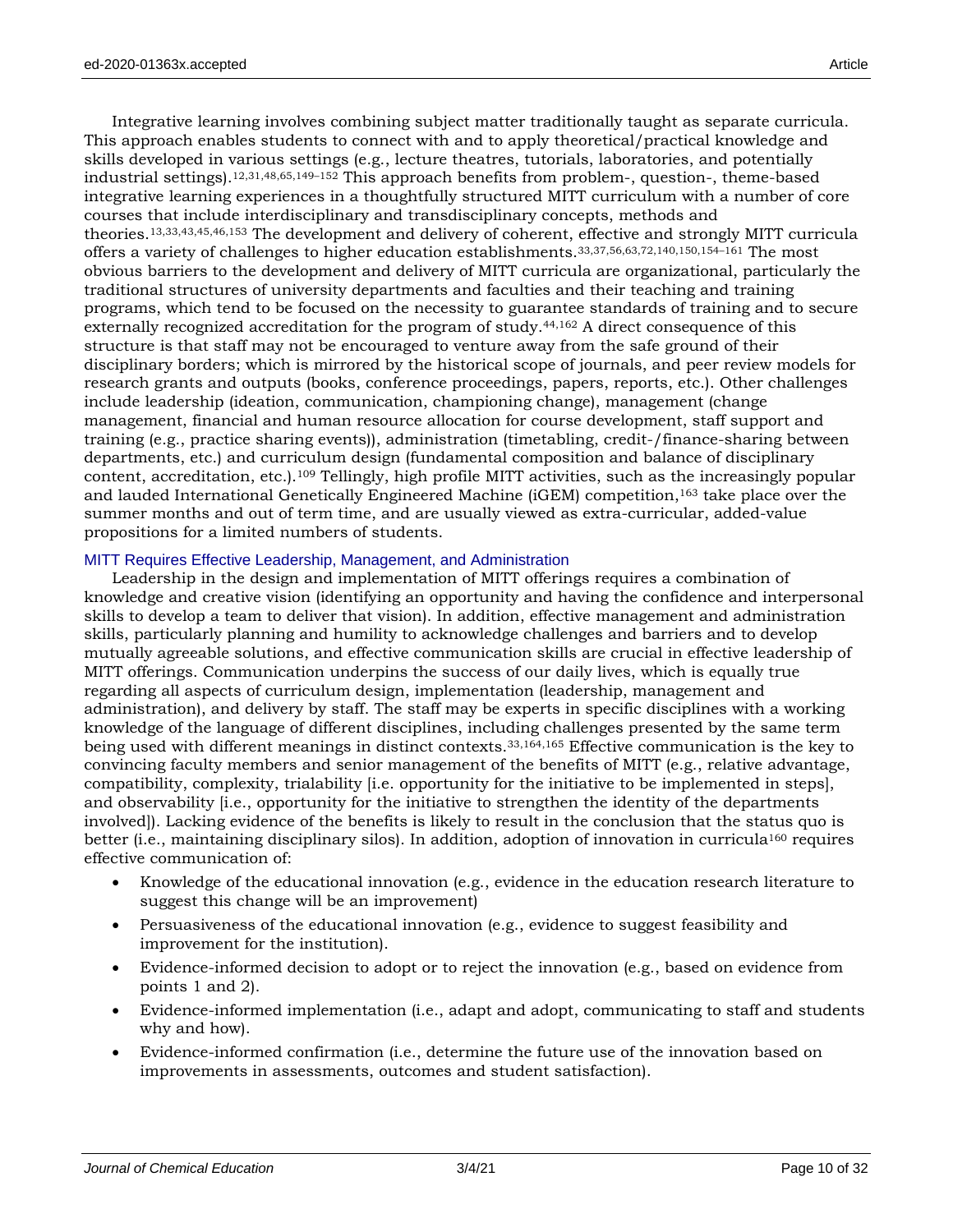Management of the design and implementation of MITT offerings requires: the interpersonal skills necessary to build trust and strong working relationships within the team; forward/strategic planning; "commercial" awareness (i.e. strategic fit at an institutional, regional, national and/or international level, identification of unique selling points, key differentiators, etc.); stakeholder mapping at an institutional, regional, national and/or international level; understanding the strengths, weaknesses, opportunities and threats to the endeavor (SWOT analysis), etc.; decision-making regarding organization and delegation of responsibilities within the team (e.g., motivation of staff from various departments, faculties and/or institutes to contribute); availability and accessibility for individual and team meetings to ensure project progress; facilitating and contributing to discussions; problem solving (e.g. dealing with disagreements; acknowledgement of professional challenges/barriers and the development of mutually agreeable solutions); and mentoring (e.g., facilitation of staff development via training provision, recognition of effective contributions [potentially via encouragement of membership and fellowship of relevant education-oriented learned/professional academies and societies], etc.).

Financial and human resource allocation for course development (including staff support and training, e.g., practice sharing events) is a challenge for higher education establishments, particularly in resource constrained environments (e.g., institutions in developing and emerging economies). Such challenges/barriers within UN SDG 4 (quality education) may impact global economic inequality in years to come (i.e., UN SDG 10, reduce inequality). One potential solution is the collaborative development and delivery of MITT offerings involving staff and institutions in developed and developing and emerging economies, which has significant global impact, and is aligned with UN SDG 17 (partnership to achieve the goals). This highlights the complex interrelated nature of the UN SDGs.

Administration of the design and implementation of MITT offerings requires an appropriate mechanism for sharing credit and associated finances between contributors (i.e., departments, faculties, institutes) to ensure support from the various contributors and thereby success of the MITT activity. MITT activities involving chemistry within STEMM teaching must be underpinned by generic good teaching practice applicable to all teaching activities to ensure student, staff and employer satisfaction.166,167 From an administrative perspective good teaching practice necessitates an effective mechanism for timetabling of synchronous and asynchronous elements of teaching in a face-to-face or online environment, often employing a course management system and online learning platform such as Moodle (popular because it is free and open source, thereby supporting UN SDG 4).104,125,126 This requires staff training for academic and non-academic/support staff across the institution to ensure high quality teaching and subsequently achieve positive student outcomes and feedback.<sup>160</sup> Moreover, assessment of an individual university's contribution to the UN SDGs based on metrics associated with research, outreach, and stewardship and compiled within the Times Higher Education Impact Rankings is available. Global level metrics compiled by the UN assess international progress towards the UN SDGs which may be of interest to students and staff alike. Clearly, initiatives to support diversity, equity and inclusion will play an increasingly important role in the economy and society in years to come, as will effective engagement with and delivery of the UN SDGs.104,125,126,168–<sup>173</sup>

# MITT Curriculum Design in Higher/Tertiary Education

The development of MITT curricula requires attention to detail (appropriate assessments, disciplinary balance, encouraging creativity, involving external collaboration [e.g., industry, NGOs, etc.], real-world problems, societal trends, etc. $]^{174}$  to deliver a product that is appealing to students and supports economies across the world. While the individual PSRBs and learned societies may require elements of MITT embedded in curricula, there are some degrees that are accredited by more than one PSRB/learned society thereby ensuring the curricula do not "sacrifice" the original disciplinary content in the course (for a non-exhaustive list see Table 5). It is also noteworthy that qualification awarding higher education institutions are themselves subject to oversight by national and international higher education quality assurance agencies (examples in Table 6).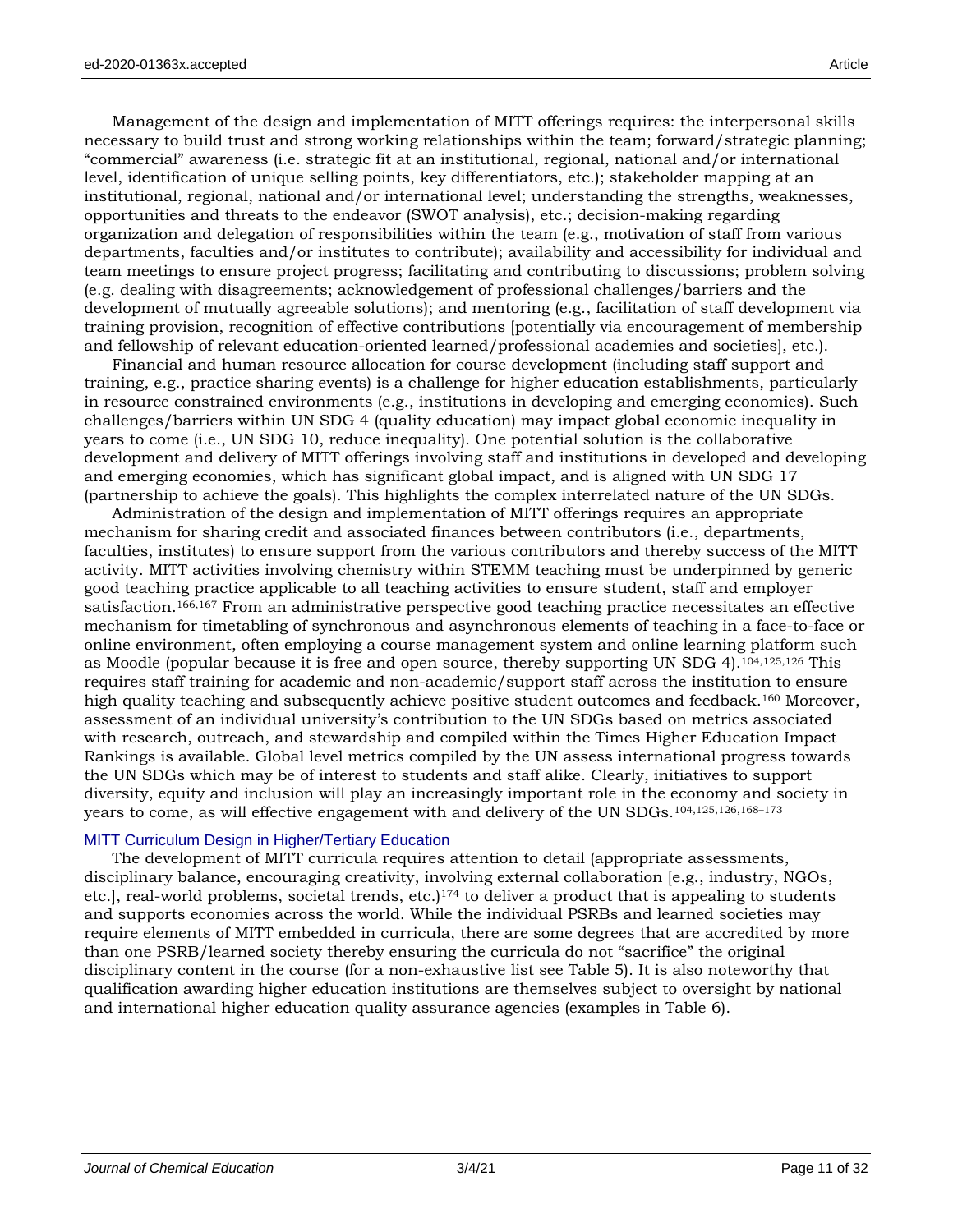| University/Universities                                     | Degree                                                     | <b>Accrediting Bodies</b>                                                                                                                                            |
|-------------------------------------------------------------|------------------------------------------------------------|----------------------------------------------------------------------------------------------------------------------------------------------------------------------|
| Newcastle University (England)                              | Chemical Engineering (BEng)                                | Institution of Chemical Engineers and the<br>Institute of Measurement and Control                                                                                    |
| Swansea University (Wales)<br>and Trent University (Canada) | BEng Chemical Engineering<br>and BSc Chemistry Dual Degree | Canadian Society for Chemistry and the<br>Institution of Chemical Engineers                                                                                          |
| University of Bristol (England)                             | Chemical Physics (BSc and<br>MSci)                         | Royal Society of Chemistry and the Institute<br>of Physics                                                                                                           |
| University of Edinburgh<br>(Scotland)                       | Chemical Physics (BSc and<br>MChemPhys)                    | Royal Society of Chemistry and the Institute<br>of Physics                                                                                                           |
| University of Strathclyde<br>(Scotland)                     | Chemistry with Teaching<br>(MChem)                         | Royal Society of Chemistry-accredited<br>MChem course with professionally-<br>accredited teacher training (Professional<br>Graduate Diploma in Education, Secondary) |

#### **Table 5. Non-Exhaustive List of Examples of Dual Accredited MITT Degrees with Chemistry Content**

#### **Table 6. Non-Exhaustive List of Examples of National or International Higher Education Quality Assurance Agencies.**

| <b>Accrediting Agency</b>                                                                 | Focus: National<br>or International |
|-------------------------------------------------------------------------------------------|-------------------------------------|
| Egyptian National Authority for Quality Assurance and Accreditation of Education (NAQAAE) | National                            |
| Higher Education Accreditation and Evaluation Agency of Portugal                          | National                            |
| Higher Education Accreditation Commission (HEAC) of Jordan                                | National                            |
| Iranian Ministry of Science, Research and Technology (MSRT)                               | National                            |
| Italian Ministry of University and Research (MIUR)                                        | National                            |
| Ministry of Education of the People's Republic of China                                   | National                            |
| Ministry of Higher Education of Saudi Arabia                                              | National                            |
| Russian Federal Service for Supervision in Education and Science (Rosobrnadzor)           | National                            |
| Swiss Agency of Accreditation and Quality Assurance (AAQ)                                 | National                            |
| UK Quality Assurance Agency for Higher Education (QAA)                                    | National                            |
| US Council for Higher Education Accreditation (CHEA)                                      | National                            |
| African Quality Assurance Network (AfriQAN)                                               | International                       |
| Asia-Pacific Quality Network (APQN)                                                       | International                       |
| Association of QA Agencies of the Islamic World (IQA/AQAAIW)                              | International                       |
| European Association for Quality Assurance in Higher Education (ENQA)                     | International                       |
| European Quality Assurance Register for Higher Education (EQAR)                           | International                       |
| International Network for Quality Assurance Agencies in Higher Education (INQAAHE)        | International                       |

Higher education establishments should aim to ensure their programs meet societal needs and trends in terms of industrial requirements of graduates.175–<sup>178</sup> However, ensuring higher education curricula meet societal needs and trends requires a significant amount of foresight, and sometimes a willingness of the institution not to capture short term gains (via increased recruitment, and hence revenue) in response to short term trends. An example of this practice that negatively affected graduate employability in the UK, was the rapid implementation of forensic science degrees at some higher education institutions led by a surge in popularity due to the proliferation of TV shows focusing on crime scene investigation, which in turn led to an increase in the number of forensic science graduates that far exceeded the capacity of the forensic science sector. The drive to capitalize on this demand led to degrees that were not fit for purpose, having been formulated too quickly and not designed with an MITT approach, with graduates often requiring significant in-employment training, even within the specialism.179,180 However, some trends are difficult to predict, but show that higher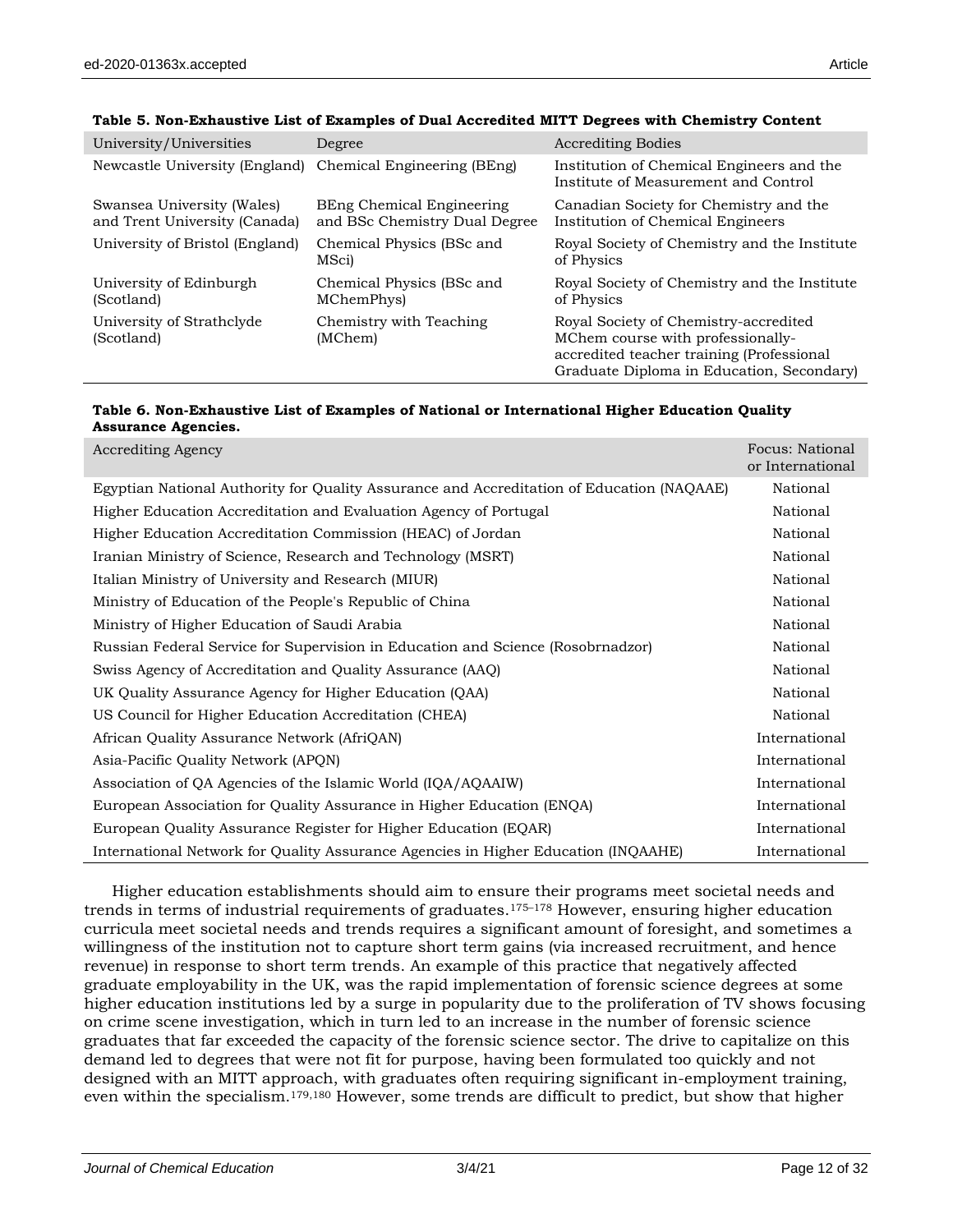education establishments need to be able to adapt quickly, and to ensure graduates receive a sufficiently broad education that doesn't preclude them from pursuing a career away from their initially intended specialty. For instance, since the disaster at the Fukushima Daiichi Power Plant in 2011, Germany is undergoing a transition towards low-carbon energy production that no longer relies on nuclear power, which has a dramatic influence on the prospects of nuclear engineering graduates in Germany, who increasingly must look abroad for employment.<sup>181</sup> In contrast to these examples there are exciting successful examples of interdisciplinary innovation in the Higher Education sector, including: the Dyson Institute of Engineering and Technology (a private institution of higher education in England, founded in 2017 by James Dyson) with initial cohorts of students awarded Bachelor of Engineering (BEng) degrees in partnership with the University of Warwick, and it was recently awarded its own degree-awarding powers from 2021 onwards;<sup>182</sup> and the London Interdisciplinary School (a new university that aims to give students the knowledge and skills needed to address social and global problems in an increasingly interconnected world) with degree-awarding powers from 2021 onwards, initially offering a BASc degree in Interdisciplinary Problems & Methods.<sup>183</sup>

Changes in policies and societal trends can often be anticipated through consultation with governments and industrial partners. The use of industrial advisory boards is increasingly prevalent in the sciences, and commonplace within engineering disciplines. However, it is important to ensure diversity in the board membership (e.g., gender, ethnicity, etc., ideally in line with national census statistics, for example England and Wales<sup>184</sup> or the USA);<sup>185</sup> to attempt to ensure global geographical representation and reach of the board membership (i.e., avoiding over-representation of local employers that are most convenient to connect with); to remove bias towards any one industry, and to adhere to national and international accreditation requirements.

Academic and non-academic/support staff working in STEMM departments, faculties, institutes often have an element of chemical training (e.g. undergraduate/postgraduate study or postdoctoral experience), suggesting opportunities for institutions to deliver engaging MITT involving chemistry in inherently MITT STEMM curricula (e.g. biochemistry, engineering, forensic sciences, geology, liberal arts, materials science, natural sciences, etc.),<sup>42,92,109,186-188</sup> and potentially specialist elements of other curricula (e.g. arts and humanities [e.g. archaeology and architecture,<sup>189,190</sup> art and design,<sup>191</sup> patent law], business and management,<sup>153</sup> technician support, etc.). However, effective MITT curriculum design is a challenge, particularly achieving the appropriate balance of monodisciplinary/intradisciplinary content and integrated MITT options<sup>192</sup> that ensure students have the opportunity to develop both in-depth knowledge of monodisciplinary subject matter<sup>193</sup> and insight into different disciplinary approaches to problem solving.<sup>57</sup> A notable barrier to MITT curriculum design is ensuring curricular coherence and integration,<sup>192</sup> especially when there are disagreements between staff from different disciplines about the specific content and methodology of delivery.<sup>194</sup> A potential solution to issues of curricular coherence and integration is to ensure interactions between academics during all stages of curriculum design with regular meetings with module leaders presenting module plans to ensure awareness of the curriculum structure (potentially including modules taught by a multidisciplinary team of academics talking about a particular phenomenon, e.g. enzyme binding as a cross-cutting example of structure and function in biology, biochemistry and chemistry).<sup>118</sup> This broad awareness offers opportunities for constructive overlaps between modules, thereby ensuring the best eventual outcome for staff and students who may find it challenging to make a connection between their background knowledge and its relation to other topics, topic sequencing for students from different backgrounds, and effective communication in multidisciplinary teams.<sup>195</sup>

Another challenge is the development of robust, cross-disciplinary assessment criteria to ensure fair assessments are used to encourage student engagement.<sup>174</sup> Clearly at the highest level of MITT education (as the highest skill order) assessment in the traditional sense (e.g., exams) would be difficult, and assessment akin to postgraduate project evaluation would be more appropriate, however, project-based evaluation is time consuming, especially for courses with high student numbers. Project-based evaluation does offer opportunities for involvement of all department staff, and trains students to be assessors, which is good for employability. Moreover, depending on the structure of the curricula, particularly at the postgraduate level, there may be challenges teaching students from diverse disciplinary backgrounds and balancing the depth of material presented to ensure the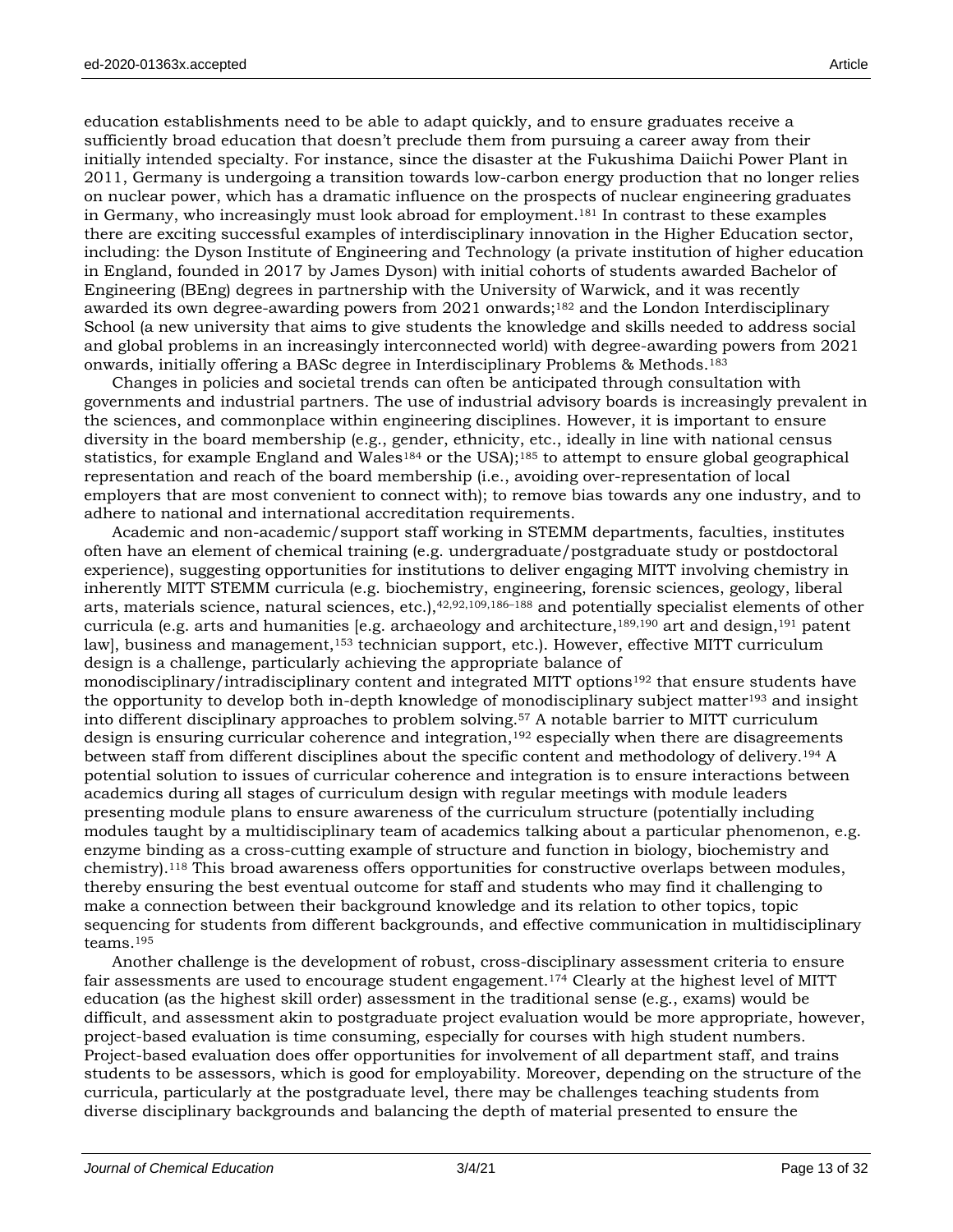appropriate assimilation of knowledge and skills. However, the presence of students with diverse disciplinary backgrounds also has advantages that can be manifested via peer-to-peer learning during interactive activities in which students work together in teams on problem solving activities.<sup>196</sup> It is noteworthy that the development of hard and soft skills (e.g., problem solving and team working) are some of the most important learning outcomes of courses at undergraduate and postgraduate levels, and MITT offers a variety of opportunities to enhance such learning experiences subject to what is possible at different higher education institutions (which may inadvertently introduce a bias/privilege gap based on the demographics of the students/staff and universality of adoption of MITT) and thereby employability.37,174,197

MITT offers students teaching activities that can encourage creativity and improve critical thinking.<sup>48</sup> Such activities enable students to learn to understand multiple viewpoints on a single topic (potential barriers to which include the communication skills of instructors and students) and to appreciate the differences between the techniques and/or data (factual information) and approaches (procedural knowledge) each discipline use to solve problems and draw informed conclusions; the complexity of such activities should develop over the duration of the course to ensure holistic understanding of concepts that transcend traditional disciplinary boundaries due to the holistic design of the curriculum.<sup>198</sup> An interesting example of an engaging learning experience called the "Chemistry Connections Challenge"<sup>199</sup> highlights the real-world applications of an introductory organic chemistry course via a combination of instructor-directed material in lectures and self-directed learning exercises (with students submitting work on the real-world application of organic chemistry to a variety of topics including: biological processes, botany, chemical warfare, cosmetics, gastronomy, materials, medical applications, natural products, pharmaceuticals and zoology). This engaging selfdirected learning activity stimulates creative thinking and a personal connection with the subject matter, is adaptable to courses in other institutions and has overwhelmingly positive student feedback;<sup>199</sup> moreover, it helps students develop expertise in the discipline of choice and in the application of disciplinary expertise to other disciplines, thereby preparing them to work in MITT groups.

MITT curricula offer opportunities to present cross-cutting concepts<sup>200</sup> (e.g., energy for biology<sup>201</sup>) and electronics<sup>202</sup>) in real-world scenarios (e.g., biology,<sup>69,92,100,101,203</sup> engineering<sup>92,189,204,205</sup>) that reinforce the relevance to students, via different methodologies (lectures,<sup>188</sup> tutorials/workhops,<sup>206</sup> and/or labs).207,208 MITT curricula also permit an efficiency of resource by encouraging the reuse of multidisciplinary facilities (e.g., additive manufacturing<sup>209,210</sup> or computing for machine learning and augmented reality in chemistry and engineering), $2^{11-213}$  making programmes more flexible and sustainable. Drennan and co-workers described the creation of an interdisciplinary introductory chemistry course without time-intensive curriculum changes (overcoming a significant barrier to development and implementation of new curricula). <sup>188</sup> The initiative equipped students with the skills to recognize underlying chemical principles in other disciplines and to solve interdisciplinary problems without "sacrificing" the original chemistry content in the course, using examples from biology and medicine to demonstrate applications of chemical principles in the lectures (see Table 7).174,188,214 Examples that highlight the importance of the recognition of the underlying chemical principles in other disciplines include supramolecular interactions in biological processes (e.g., protein assembly, gene expression, etc.) that could be included in molecular biology and biochemistry curricula.117,118,215– <sup>220</sup> Drennan and co-workers' interdisciplinary introductory chemistry course resulted in increases in student assessment that the course instructors "inspired interest" in chemistry and "used good examples" (old curriculum:  $5.50 \pm 1.29$ , new curriculum:  $6.36 \pm 0.97$ ) and increases in the overall course rating (old curriculum:  $5.15 \pm 1.29$ , new curriculum:  $5.99 \pm 1.22$ ).<sup>188</sup> Frey and co-workers described interdisciplinary, application-oriented tutorials covering chemistry in the context of biology, engineering and environmental sciences, enhancing the students appreciation of chemistry in the world around them (with improvements in exam scores; old curriculum: ca. 69, new curriculum: ca. 74).<sup>206</sup> Baranger and co-workers described a green chemistry focused general chemistry laboratory curriculum incorporating over 30 new experiments that introduced students to green chemistry principles to explore and to solve real-world problems (summarized in Table 8), which resulted in measurable improvements in students' understanding of green chemistry principles in 6 out of 7 responses to the question "In your own words, define green chemistry",<sup>207</sup> and offers students an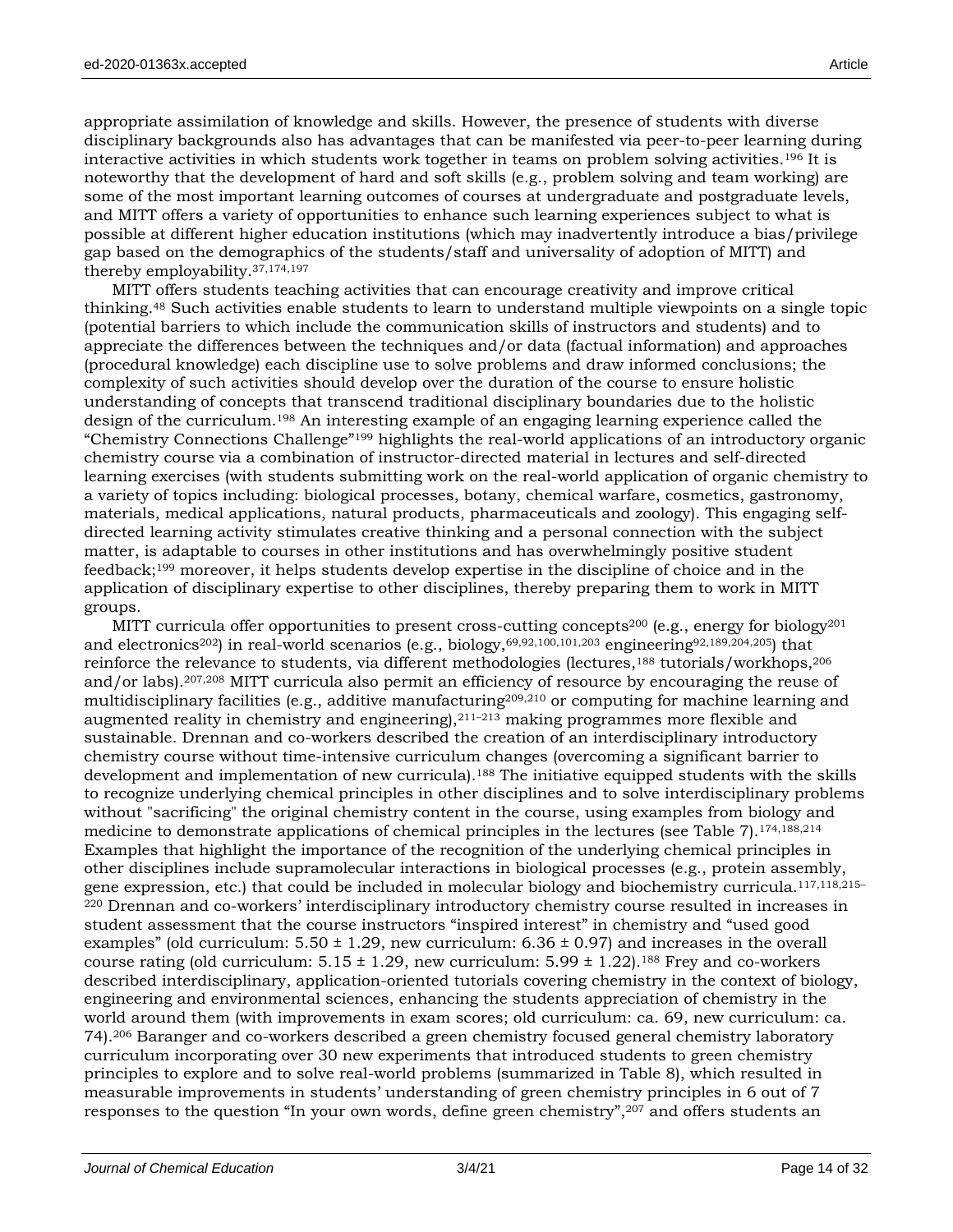opportunity to learn the 12 principles of green chemistry<sup>221–223</sup> and to understand potential connections to the future courses and professions (another potential complementary/tangentially related topic include regulatory issues [e.g. environmental, health and safety, medical devices, etc.]).82,207,224 Another exciting initiative is the Freshman Research Initiative (FRI)225,226 wherein students participate in an interdisciplinary, inquiry-based research methods course, followed by two semesters of research; this integrates training in mandatory/accredited general chemistry skill sets with open-ended research experiences, and results in students who are trained in research methods and capable of contributing to peer-reviewed publications, presentation of research and winning awards at regional/national conferences. The success of this initiative was demonstrated by a number of variables with students with comparable grade point averages, with improvements in probability of graduating within 6 years (non-FRI curriculum: 66%, FRI curriculum: 83%), and with improvements in probability of graduating with a STEM degree (non-FRI curriculum: 71%, FRI curriculum: 94%).

| <b>Chemistry Lecture Topics</b>                    | <b>Biology-Related Examples</b>                                                                                              |
|----------------------------------------------------|------------------------------------------------------------------------------------------------------------------------------|
| Introduction and course overview                   | Chemical principles in research at MIT                                                                                       |
| Wave-particle duality of light and matter          | Quantum dot research at MIT                                                                                                  |
| Periodic trends                                    | Atomic size: sodium ion channels in neurons                                                                                  |
| Covalent bonds, Lewis structures                   | Cyanide ion in cassava plants, cigarettes. Thionyl chloride for<br>the synthesis of novacaine                                |
| Exceptions to Lewis structure rules                | Free radicals in biology: role in DNA damage and essential for<br>life; Nitric oxide (NO) in vasodilation (and Viagra)       |
| Polar covalent bonds, ionic bonds                  | Water-soluble versus fat-soluble vitamins: comparing folic<br>acid and vitamin A                                             |
| VSEPR theory                                       | Molecular shape in enzyme-substrate complexes                                                                                |
| Valence bond theory and hybridization              | Restriction of rotation around double bonds: application to<br>drug design; Hybridization example: ascorbic acid (vitamin C) |
| Determining hybridization in complex molecules     | Identifying molecules that follow the "morphine rule"                                                                        |
| Thermodynamics                                     | Glucose oxidation: harnessing energy from plants                                                                             |
| Free energy and control of spontaneity             | ATP-coupled reactions in biology; Thermodynamics of H-<br>bonding: DNA replication                                           |
| Chemical equilibrium, Le Châtelier's principle     | Maximizing the yield of nitrogen fixation: inspiration from<br>bacteria; Le Châtelier's principle and blood-oxygen levels    |
| Acid-base equilibrium, buffers, and titrations     | pH and blood: effects from vitamin B12 deficiency                                                                            |
| Balancing redox equations, electrochemical cells   | Oxidative metabolism of drugs                                                                                                |
| Oxidation/reduction reactions                      | Reduction of vitamin $B_{12}$ in the body                                                                                    |
| Transition metals                                  | Metal chelation in the treatment of lead poisoning; Geometric<br>isomers and the anticancer drug cisplatin                   |
| Crystal field theory, metals in biology            | Inspiration from metalloenzymes for the reduction of<br>greenhouse gases                                                     |
| Rate laws                                          | Kinetics of glucose oxidation in the body                                                                                    |
| Nuclear chemistry and elementary reactions         | Medical applications of radioactive decay (99Tc)                                                                             |
| Reaction mechanism                                 | Reaction mechanism of ozone decomposition                                                                                    |
| Enzyme catalysis                                   | Enzymes as the catalysts of life, inhibitors as drugs                                                                        |
| Biochemistry                                       | The methionine synthase case study                                                                                           |
| <sup>a</sup> Adapted with permission from ref 188. |                                                                                                                              |

| Table 7. General Chemistry Lecture Topics and Corresponding In-Class Biology and Medicine-Related |
|---------------------------------------------------------------------------------------------------|
| $\bf Examples^a$                                                                                  |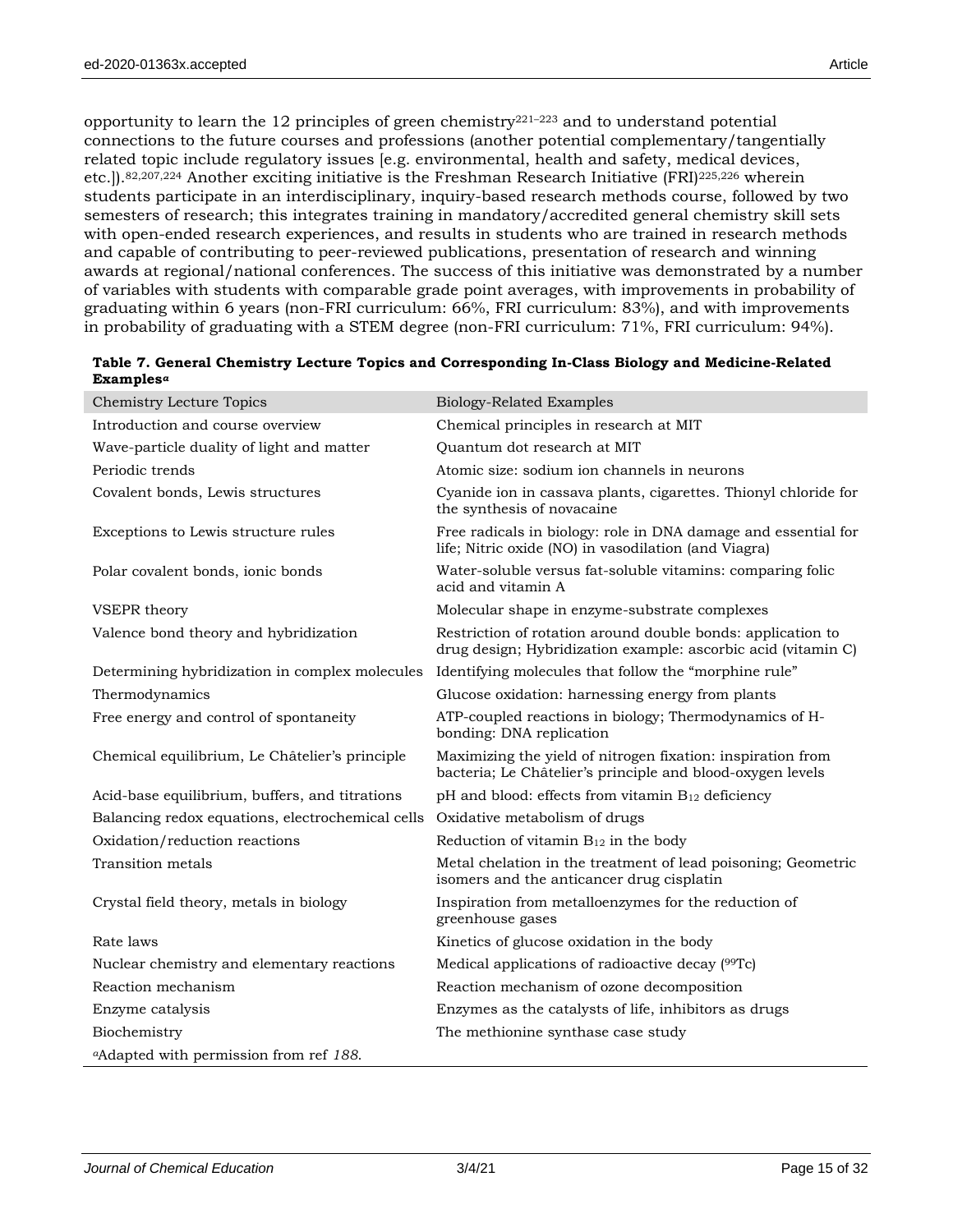| Module (Number of Weeks)                                              | General Chemistry Principles                                                                                                                        | Green Chemistry Principles                                                                                                                   |
|-----------------------------------------------------------------------|-----------------------------------------------------------------------------------------------------------------------------------------------------|----------------------------------------------------------------------------------------------------------------------------------------------|
| How the Nose Knows (1)                                                | Functional groups, physical properties,<br>formal charges, bond-line notation, VSEPR feedstocks                                                     | Designing safer chemicals, renewable                                                                                                         |
| Polymers: Properties and<br>Applications (1)                          | Functional groups, density, solubility,<br>structure-function relationship,<br>dissolution, hydrolysis                                              | Waste prevention, designing safer<br>chemicals, design for degradation                                                                       |
| Toy Design (2)                                                        | Polymers: Cross-Linking and Cross-linking reactions, intermolecular<br>interactions, bonding, mass ratios in<br>mixtures                            | Inherently safer chemistry, safer<br>solvents, renewable feedstocks, atom<br>economical                                                      |
| and Solids (2)                                                        | Polymers: Density of Liquids Precision and accuracy, systematic and<br>random error, solubility, experimental<br>design, polymer structure          | Waste prevention, designing safer<br>chemicals, and designing for<br>degradation                                                             |
| Biofuels (3)                                                          | Transesterification, combustion and<br>calorimetry, solubility, extraction, Ccal and feedstocks, catalysis, safer solvent,<br>$\Delta H_{\rm comb}$ | Designing safer chemicals, renewable<br>atom economical, inherently safer<br>chemistry, energy efficiency                                    |
| Spectroscopy: Food Dyes<br>and Riboflavin in Beverages<br>(1)         | UV-vis and fluorescence spectroscopy,<br>Beer's law, extinction coefficients,<br>calibration curves, error propagation                              | Inherently safer chemistry                                                                                                                   |
| Extraction of Curcumin and<br>Spectroscopic Analysis (1)              | Transmission, absorbance, extraction and Safer solvent, energy efficiency, waste<br>separation, calibration curves, linearity of prevention<br>data |                                                                                                                                              |
| Equilibrium (1)                                                       | Solubility, acid/base equilibria, gases, Le<br>Châtelier's principle, pH measurements                                                               | Renewable feedstocks, safe solvents<br>and auxiliaries, designed for<br>degradation                                                          |
| Depolymerization and<br>Titration (2)                                 | Ester hydrolysis, dimensional analysis,<br>ICE tables, indicator and potentiometric<br>titrations                                                   | Renewable feedstocks, designed for<br>degradation                                                                                            |
| Acids in the Environment (3)                                          | Solubility equilibria, acid/base titrations,<br>gases and equilibrium, Le Châtelier's<br>principle, buffers                                         | Real-time analysis for pollution<br>prevention, less hazardous chemical<br>syntheses, waste prevention                                       |
| Extraction from Thyme<br>Leaves $(2)$                                 | Extraction, IMFs, polarity,<br>chromatography, diffusion, extraction,<br>standard addition, uncertainty                                             | Waste prevention, design for<br>degradation, use of renewable<br>feedstocks                                                                  |
| Extraction and Analysis of<br>Limonene $(2)$                          | Chromatography, boiling points,<br>sublimation, triple point, polarity, mass<br>spectrometry, standard calibration<br>curves, uncertainty           | Pollution prevention, safer solvents,<br>energy efficiency, renewable feedstocks,<br>design for degradation, safer chemistry<br>and solvents |
| Methanol/Glucose Fuel<br>Cells and Dye-Sensitized<br>Solar Cells (2)  | Electrochemistry, galvanic cells and<br>batteries, catalysis and enzymes, cell<br>potentials, net free energy calculations                          | Energy efficiency, catalysis, renewable<br>feedstocks, design for degradation,<br>inherently safer chemistry                                 |
| Kinetics: Bleaching Organic<br>Dyes and $H_2O_2$<br>Decomposition (2) | Catalysis, reaction rates, kinetics,<br>reaction order, method of initial rates,<br>visible spectroscopy, Beer's law                                | Catalysis, designing safer chemicals,<br>inherently safer chemistry                                                                          |
| Computational and<br>Experimental Investigation<br>of Pesticides (2)  | MO theory, computer-based molecular<br>modeling, solubility, UV-vis and<br>fluorescence spectroscopy                                                | Waste prevention, designing safer<br>chemicals, real-time analysis for<br>pollution prevention                                               |
| <sup>a</sup> Adapted with permission from ref 207.                    |                                                                                                                                                     |                                                                                                                                              |

#### **Table 8. Experimental Module, Chemistry Principles, and Green Chemistry Principles for Each Redesigned Experiment Used in the General Chemistry Laboratory Course at UC–Berkeley***<sup>a</sup>*

Advancements in computer hardware and software over the last few decades have revolutionized our understanding of chemistry and developed new sub-fields offering opportunities for inclusion in curricula worldwide. The enhanced computer and technology literacy of students is reducing barriers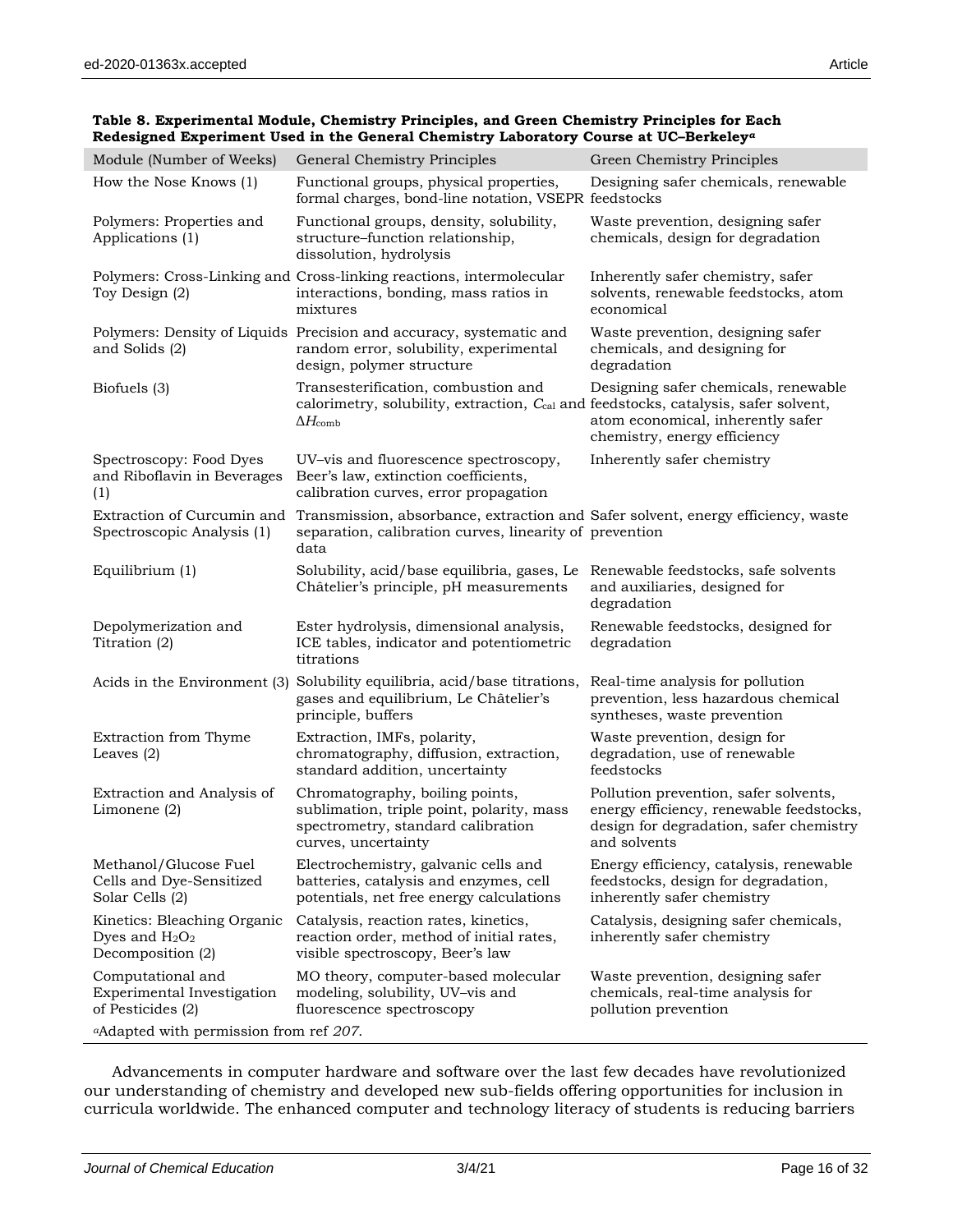to learning computational aspects of chemistry and its implementation in MITT, 227-232 also driven by the necessity to deliver increased levels of engaging online teaching.<sup>233-238</sup> Chemoinformatics<sup>239-246</sup> lies at the interface of chemistry and computer sciences, involving the: storage; classification and indexing; searching, mining, retrieving of information about chemical compounds (e.g. software developed for chemical analysis equipment, illustration of synthetic pathways, visualization of molecular docking of compounds with protein receptors, molecular dynamics simulations); and is particularly useful for dealing with large datasets (e.g. via data mining and statistical analysis) using mathematical techniques (e.g. machine learning [ML] and artificial intelligence [AI]).247–<sup>251</sup> In pharmaceutical R&D, advances in genetics and molecular biology have revealed potential new targets for developing medicines and deciding which target to pursue is challenging and an area in which there is opportunity to increase productivity.  $ML/AI$  approaches such as deep learning correlation analysis $252-$ <sup>257</sup> can be used to accelerate identification of biological pathways and targets in disease biology, to find potential drug molecules, to understand the biological effects of the compound and help design clinical trials to ensure the best outcomes are achieved. Clearly a multitude of other opportunities exist for inclusion of computational studies in a variety of disciplinary contexts (e.g., agrochemical/drug delivery/design,<sup>258,259</sup> catalysis,<sup>260</sup> materials chemistry,<sup>261</sup> medical imaging and analysis,<sup>262,263</sup> etc.). Computational chemistry can help engage students learning about important concepts such as kinetics and thermodynamics, molecular descriptors (i.e. constitutional, electronic, physico-chemical, topological), stereochemistry and 3D structures in an interactive virtual learning environment; and moreover, provides various platforms to study intramolecular and intermolecular interactions that can be used for research and development in a safe and cost effective fashion (e.g. informing the selection of candidates to bind to biological receptors or pharmaceutical carriers for drug delivery, while minimizing resource utilization and exposure to chemicals).<sup>264</sup> Aspects of computational chemistry can be taught through inclusion of mathematics and computational skills (e.g. programming) in chemistry curricula, and computational chemistry for biologists, pharmacists, programmers, etc. in MITT curricula. This takes into account the student's background and ensures that the teaching is done at an appropriate level for the audience, thereby helping to facilitate communication of concepts underpinning computational chemistry to various audiences in preparation for real-life multidisciplinary teamwork in various economic sectors (i.e., better educational outcomes).

Research projects at various points throughout curricula (particularly Capstone projects) offer academics an opportunity to contribute to MITT activities in (potentially niche) topics of direct interest to themselves and/or the students (i.e. student-centered learning, which helps students to direct their learning of course material towards an outcome that is directly relevant to them [e.g. project management skills]).265–<sup>278</sup> Such MITT research projects embedded in curricula can deliver positive short and long term impacts, including: increased collaborative research,42,56,57,73,77,191,279–<sup>287</sup> increased research impact,43,77,78,80,164,281,288–<sup>290</sup> increased grant income,80,279,280,291,292 increased student employability by training the next generation of research-active academics to comfortably work at disciplinary interfaces;51,52,144 societal impact by delivering graduates comfortable in the changing workplace,<sup>128,153,279,289,293</sup> and economic impact by supporting the economies they contribute to (e.g., by generation of intellectual property).12,51,52,72,78,278 Metrics associated with these factors have the potential to make the course and/or university more attractive to students and/or staff, which may have beneficial effects on the student and/or staff demographics, particularly when supported by mentoring initiatives (e.g. the US NSF Research Experience and Mentoring program).80,288,289

As noted above, industries have evolved to address complex real-world problems that are interdisciplinary in nature and support the employment of millions of people across the world. Industries are also engaged with learned/professional societies and PSRBs to offer guidance on the skills needed by graduates. There are a multitude of opportunities for the involvement of industrial partners in elements of MITT. These interactions vary depending on the scope of interaction between the higher education institution and industrial partner, including guest lectures about industrial/commercialization best practice, $131$  opportunities for industry-based internships (during summer vacations or an entire academic year of study) and research projects in collaboration with industry partners ranging from short term projects such as consultancy. This can involve undergraduate and postgraduate researchers, to long term projects such as PhD studentships. These interactions offer students opportunities for research oriented individual or team-based learning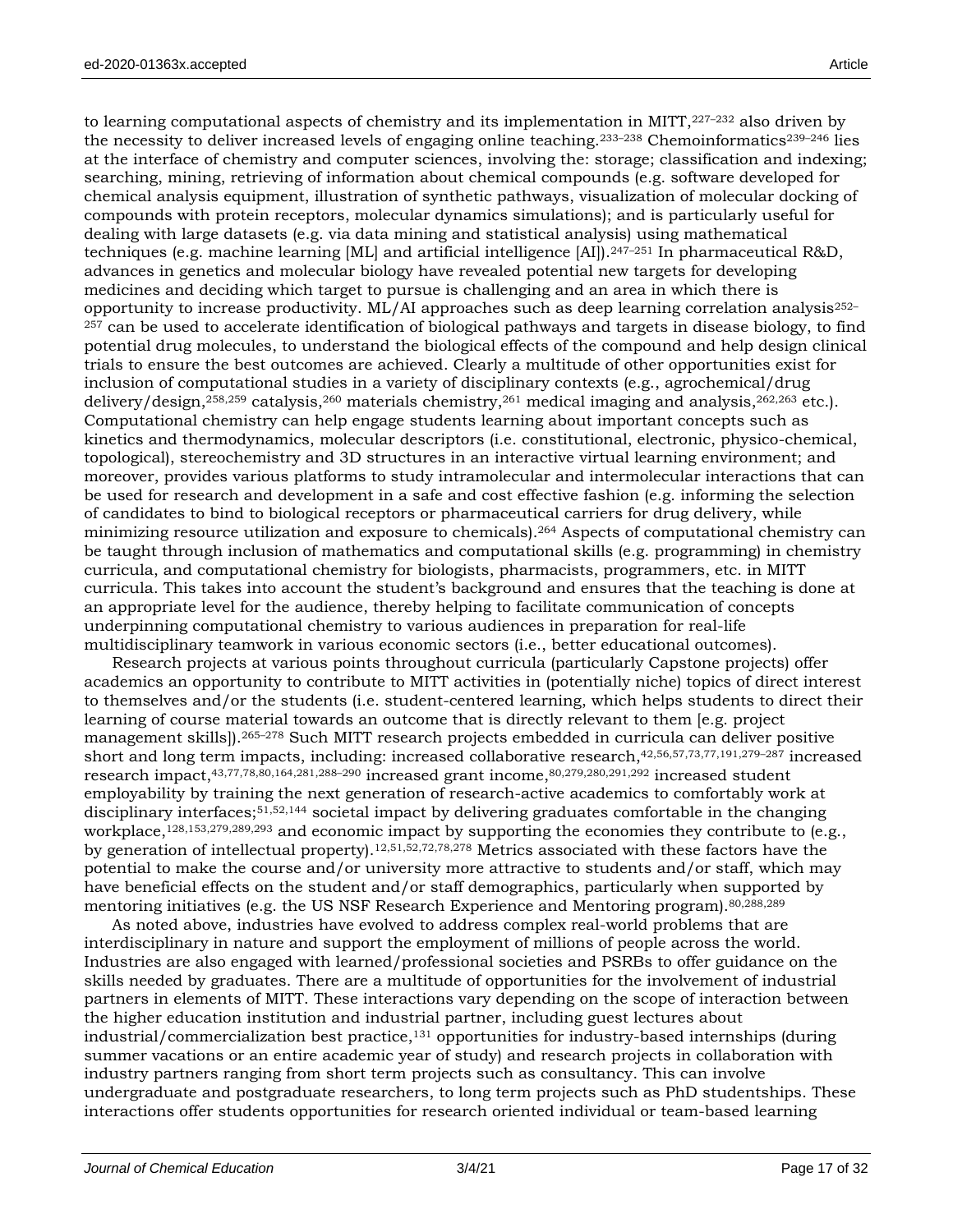activities such as students learning about research processes and methodologies, invention and innovation and project management. Of particular importance is how to align a technical academic solution to a problem or need early on, thereby enabling an early go/no go decision, and helping to deliver sustainable commercial success.82,131

However, there are many challenges to industry engagement. Perhaps the most obvious challenge is the resources required to foster relationships with potential industry partners (and vice versa), which may necessitate the appointment of dedicated staff in academia and industry to facilitate introductions, cultivate collaborative relationships, deal with any communication issues between industry partners and students/academics, setting expectations (of companies, students, supervisors, funding bodies and administrators), planning projects, negotiate contracts, deal with intellectual property, mitigate risks, manage reputation, etc. Nevertheless, the engagement of industrial partners in educational activities offers many benefits for students, staff, institutions and industry partners alike. This engagement and the direct/indirect involvement of industry partners in the delivery of MITT activities involving chemistry in many departments in STEMM faculties<sup>42,92,186</sup> (e.g., forensic science,  $^{294}$ ) liberal arts, materials science, natural sciences, pharmacy, etc.) and beyond (e.g., arts and humanities [e.g., archaeology and architecture,<sup>189</sup> art and design,191,295,296 patent law], business/management,<sup>153</sup> etc.) involving staff from other departments via experiential learning elements, problem-based and research-based learning activities related to real world problems.128,145,279,297 The skills developed while undertaking MITT curricula offer enhanced engagement, learning, and employability, and ultimately beneficially impacts the economy and society across the developed, developing and emerging economies of the world, and enable us to deliver on the promises of the UN SDGs.168–<sup>173</sup>

# **ANALYSIS OF THE OUTCOMES OF MITT IN HIGHER/TERTIARY EDUCATION**

The analysis of the outcomes of MITT in higher education institutions is often qualitative, however, examples of quantitative analysis offer educators insights into what to expect when contemplating new interdisciplinary undertakings (e.g., potential benefits, effect size, etc.). It can be challenging to quantify the outcomes of MITT initiatives,  $174,298$  and in some cases there may be little/no differences in quantitative outcomes,<sup>299</sup> however, a selection of initiatives reporting quantitative outcomes are summarized hereafter. An initiative to offer general chemistry in just one semester for life science majors resulted in significant improvements in exam scores (out of 200 points) for organic chemistry I (old curriculum:  $155.75 \pm 33.21$ , new curriculum:  $170.69 \pm 27.49$ ) and II (old curriculum:  $153.16 \pm 10.00$ 31.17, new curriculum:  $167.84 \pm 27.31$ ,  $300$  An adapted version at another institution offer general chemistry in just one semester for all majors resulted in increases in the percentage of successful completions (old curriculum: 71.7%, new curriculum: 87.7%), with students achieving similar scores on a full-year ACS general chemistry exam (out of 70 points; old curriculum:  $41.6 \pm 9.7$ , new curriculum:  $39.8 \pm 10.3$ ; there was also a subsequent increase in the enrollment in organic chemistry (36% in Organic Chemistry I and 39% in Organic Chemistry II) and a 33% increase in the number of chemistry majors (old curriculum:  $16.8 \pm 1.0$ , new curriculum:  $22.3 \pm 4.6$ ).<sup>301</sup> Another initiative to develop allied health courses with an entry level allied health chemistry course for non-majors showed enhanced student learning after 6 semesters (final exam score; old curriculum:  $58.3 \pm 16.1$ , new curriculum:  $64.8 \pm 14.2$ ).<sup>109</sup> An interdisciplinary introductory chemistry course resulted in increases in student assessment that the course instructors "inspired interest" in chemistry and "used good examples" (old curriculum:  $5.50 \pm 1.29$ , new curriculum:  $6.36 \pm 0.97$ ) and increases in the overall course rating (old curriculum:  $5.15 \pm 1.29$ , new curriculum:  $5.99 \pm 1.22$ ).<sup>188</sup> Introducing an interdisciplinary guided-inquiry experience in chemistry and biology to the first year of a curriculum for forensic science students resulted in a significant decrease in fails and concomitant increase in distinctions and higher distinctions, and significant increases in the perception of the benefits in working in teams (old curriculum: 40%, new curriculum: >75%).<sup>302</sup> Replacing junior- and senior-level laboratory curriculum with 2, 2-semester long, student-led research projects as part of an ACSaccredited program was observed to enhance student perceptions of learning (old curriculum: ca. 5.8, new curriculum: ca. 6.4), <sup>303</sup> which is understood to improve overall academic achievement, skills acquisition/performance and motivation for learning.<sup>304</sup> The Freshman Research Initiative (FRI)225,226 involving students in interdisciplinary research results in measurable improvements in their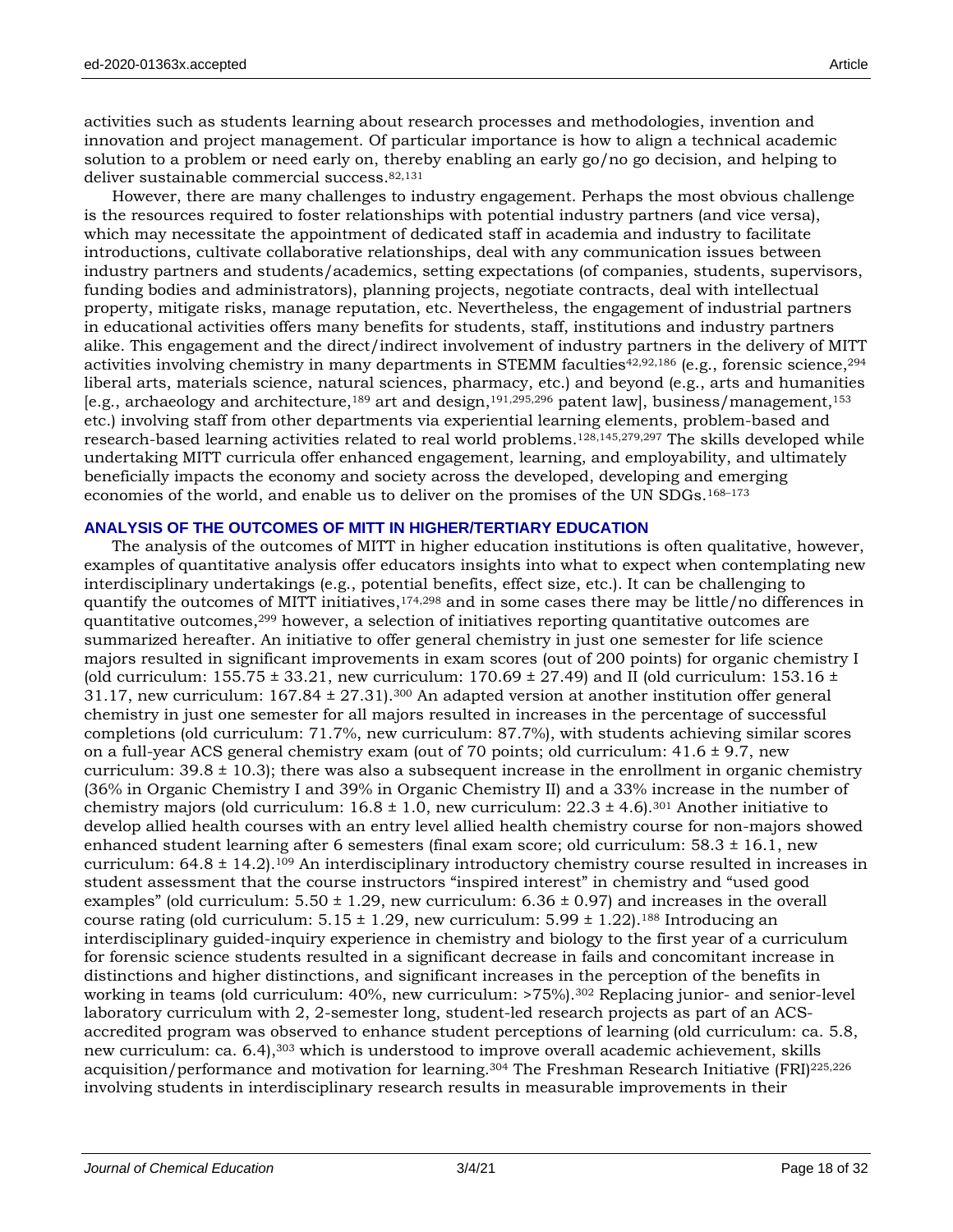probability of graduating within 6 years (non-FRI curriculum: 66%, FRI curriculum: 83%), and their probability of graduating with a STEM degree (non-FRI curriculum: 71%, FRI curriculum: 94%).

The direct comparison of these quantitative analyses is itself challenging due to differences in curricula/innovation, socioeconomic factors of the student cohort and/or location of the higher education institution, however, it offers evidence to inform decision makers in higher education institutions of the costs/benefits of MITT initiatives enabling them to determine the future use of the innovation based on improvements in assessments, outcomes and student satisfaction. A few examples of the application of topics discussed in the paper (real world problems addressed, curriculum development and implementation, administration, and outcomes/feedback) to common elements of curricula (lectures/tutorials, instructed lab work and research) are highlighted in Table 9, with an interesting example of course design from scratch from McGill and coworkers also touching on these topics.<sup>192</sup> Engagement with MITT activities in well-designed curricula should equip students with a 21st-century skills set<sup>28,72,305,306</sup> that underpins their employability.

| <b>Topics</b>                                      | Interdisciplinary<br>Introductory Chemistry <sup>a</sup>                                                                                                                         | Green Chemistry<br>Focused Laboratory <sup>b</sup>                                                                                                                                 | Freshman Research Initiative <sup>c,d</sup>                                                                                                                                                                                                                                                                                  |
|----------------------------------------------------|----------------------------------------------------------------------------------------------------------------------------------------------------------------------------------|------------------------------------------------------------------------------------------------------------------------------------------------------------------------------------|------------------------------------------------------------------------------------------------------------------------------------------------------------------------------------------------------------------------------------------------------------------------------------------------------------------------------|
| Real-world<br>problems<br>addressed                | Biology, health and<br>medicine                                                                                                                                                  | Green chemistry,<br>energy,<br>environment,<br>health/safety issues                                                                                                                | Dependent on staff involvement, including<br>health and medicine, sensing,<br>catalysis/green chemistry, energy<br>harvesting/storage, computational<br>chemistry/biochemistry                                                                                                                                               |
| Curriculum<br>development<br>and<br>implementation | Lectures, problems and<br>assessments use<br>biological examples<br>within a framework of<br>chemistry                                                                           | Labs use energy,<br>environment,<br>health/safety<br>examples to<br>integrate general<br>chemistry and green<br>chemistry principles                                               | Interdisciplinary, inquiry-based research<br>methods course, followed by two<br>semesters of research                                                                                                                                                                                                                        |
| Administration                                     | Financially supported by<br>the institution                                                                                                                                      | Financially<br>supported by the<br>institution                                                                                                                                     | Initially financially supported by Howard<br>Hughes Medical Institute and the National<br>Science Foundation; thereafter, supported<br>by the institution and research income                                                                                                                                                |
|                                                    |                                                                                                                                                                                  |                                                                                                                                                                                    | Regular engagement with principal<br>investigator (oversight and mentoring), a<br>dedicated member of staff "research<br>educator" (project design and<br>management), peer mentor (peer to peer<br>learning), initial training period (e.g.,<br>apparatus, health and safety), time<br>management via Google Calendar/Forms |
| Outcomes/<br>feedback                              | Increase in the overall<br>course rating; Increase<br>in student assessment<br>that the course<br>instructors "Inspired<br>interest" in chemistry<br>and "used good<br>examples" | Improvements in<br>students'<br>understanding of<br>green chemistry<br>principles in 6 out of<br>7 responses to the<br>question "In your<br>own words, define<br>green chemistry." | Improved probability of graduating with a<br>STEM degree                                                                                                                                                                                                                                                                     |
|                                                    |                                                                                                                                                                                  |                                                                                                                                                                                    | Improved probability of graduating within<br>6 years                                                                                                                                                                                                                                                                         |
|                                                    |                                                                                                                                                                                  |                                                                                                                                                                                    | Potential co-authorship of research<br>papers; Potential to participate in<br>research conferences and win awards                                                                                                                                                                                                            |

#### **Table 9. Examples Highlighting the Application of Topics Discussed in This Work**

*<sup>a</sup>*See ref *188*. *<sup>b</sup>*See ref *207*. *<sup>c</sup>*See ref *225*. *d*See ref *226*.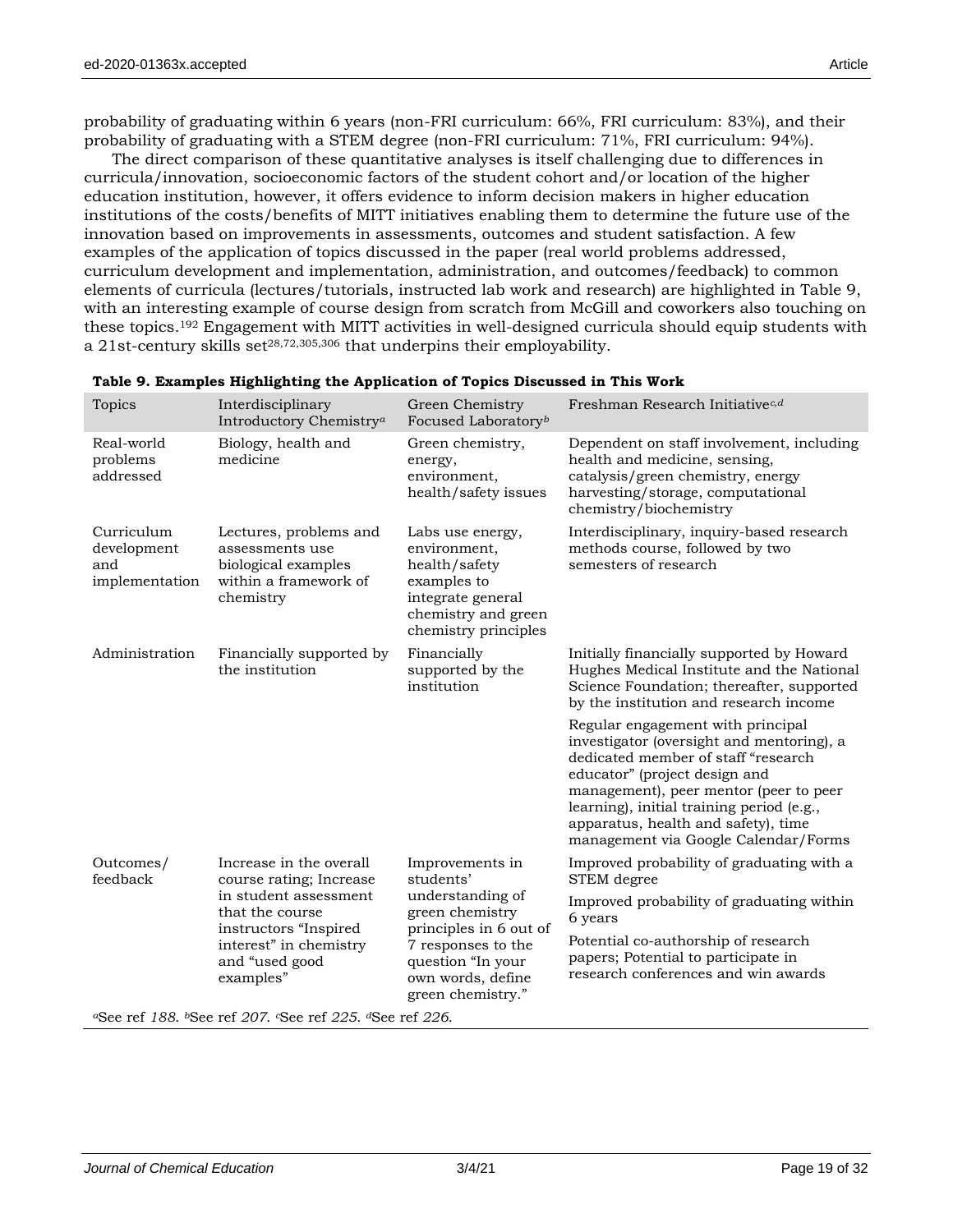#### **CONCLUSION**

Chemistry can serve as a bridge between various fields of knowledge offering students of MITT programs opportunities to develop hard and soft skills, and the ability to communicate ideas between these fields. Chemistry is therefore an important discipline to incorporate into MITT activities, because chemistry integrated with other fields of knowledge plays an important role in potential multidisciplinary, interdisciplinary and transdisciplinary solutions to the complex real-world problems encountered by each of the different economic sectors and in the UN SDGs.

Effectively establishing and delivering MITT at a higher education institution requires creative and visionary leadership, supportive management and administration that fosters an environment for creative curriculum design. The curriculum design itself requires collaboration (staff, students, externals [e.g., government, industry, etc.]), creativity, and a well balanced approach (balancing disciplinary input and other issues relevant to curriculum design, e.g., assessment). All of this is important because chemistry as a discipline underpins the global success by supplying employers with graduates, enriching the graduates experience (as they care about the world) and equipping them with a 21st-century skill set that underpins their employability.

#### **AUTHOR INFORMATION**

# Corresponding Authors

\*E-mail: [j.g.hardy@lancaster.ac.uk](mailto:j.g.hardy@lancaster.ac.uk) (J.G.H.) or [sdepanians@rsc.org](mailto:sdepanians@rsc.org) (S.S.)

#### **ACKNOWLEDGMENTS**

J.G.H. thanks the colleagues and students who he has worked alongside during the years he has learned to engage in multidisciplinary, interdisciplinary and transdisciplinary teaching and research (and about the pedagogy underpinning them), and Dr Ann-Marie Houghton of the Educational Development team and Department of Educational Research at Lancaster University, and the reviewers and editors for constructive criticism that improved the scope and quality of this article.

S.S. thanks the Royal Society of Chemistry for provision of opportunities to engage in interesting continuing professional development activities.

We thank Geoff Akien, Maryam A. Almirabi, Nizar Almirabi, Mark Ashton, Sara Baldock, Nathan Halcovitch, Garry R. Harper, Mathew J. Haskew and David Rochester for insightful discussions and willingness to engage in MITT activities at Lancaster University. We thank Johannes Voges (GVS Filter Technology UK Ltd., Morecambe, UK), Andrew Dodd (Bonds Precision Castings Ltd., Alston, UK) and Daniela Presa (Lhasa Limited, Leeds, UK) for insightful discussions during the preparation of the article. We thank various industry partners for opportunities to undertake internships and engage in collaborative research, and the Business Partnerships and Enterprise Team for efforts to facilitate this.

We thank the various funding bodies that have supported this via grants for various activities, specifically UK Research and Innovation: BBSRC (BB/L013738/1, BB/L013762/1, BB/L013819/1, BB/L0137971/1 [and POCVS18\_03, POCVS18\_04, POCVS18\_05, POCVS18\_06]), EPSRC (EP/K03099X/1; EP/R003823/1; EP/R511560/1; EP/R512564/1, 2065445; EP/R513076/1, 2145109; EP/S004505/1), ESRC (ES/T501943/1, BEA7639), MRC (MC\_PC\_17192); the Royal Society (A103355, NF151479, RG160449) and the Royal Society of Chemistry (RM1601-2703). We thank the Ministry of Education of Saudi Arabia and the Saudi Cultural Bureau for support for A.D.A., and the University Cooperative Society of the University of Texas at Austin for supporting a number of Undergraduate Research Fellowships for students to undertake interdisciplinary projects that led to co-authorship of a number of collaborative research papers.

#### **REFERENCES**

- 1. UNESCO Institute for Statistics, International Standard Classification of Education (ISCED) 2011. UNESCO: Montreal, Canada, 2011. <https://unesdoc.unesco.org/ark:/48223/pf0000219109> (accessed 2021-02-02).
- 2. Millard, W.; Bowen-Viner, K.; Baars, S.; Menzies, L. *More than a job's worth: making careers education ageappropriate.*; The Centre for Education & Youth, 2019. [https://cfey.org/wp-](https://cfey.org/wp-content/uploads/2019/04/Making-Careers-Education-Age-Appropriate-digi.pdf)
- [content/uploads/2019/04/Making-Careers-Education-Age-Appropriate-digi.pdf](https://cfey.org/wp-content/uploads/2019/04/Making-Careers-Education-Age-Appropriate-digi.pdf) (accessed 2021-02-02). 3. Guo, J. S.; Eccles, J. S.; Sortheix, F. M.; Salmela-Aro, K. Gendered Pathways Toward STEM Careers: The Incremental Roles of Work Value Profiles Above Academic Task Values. *Frontiers in Psychology* **2018,** *9*.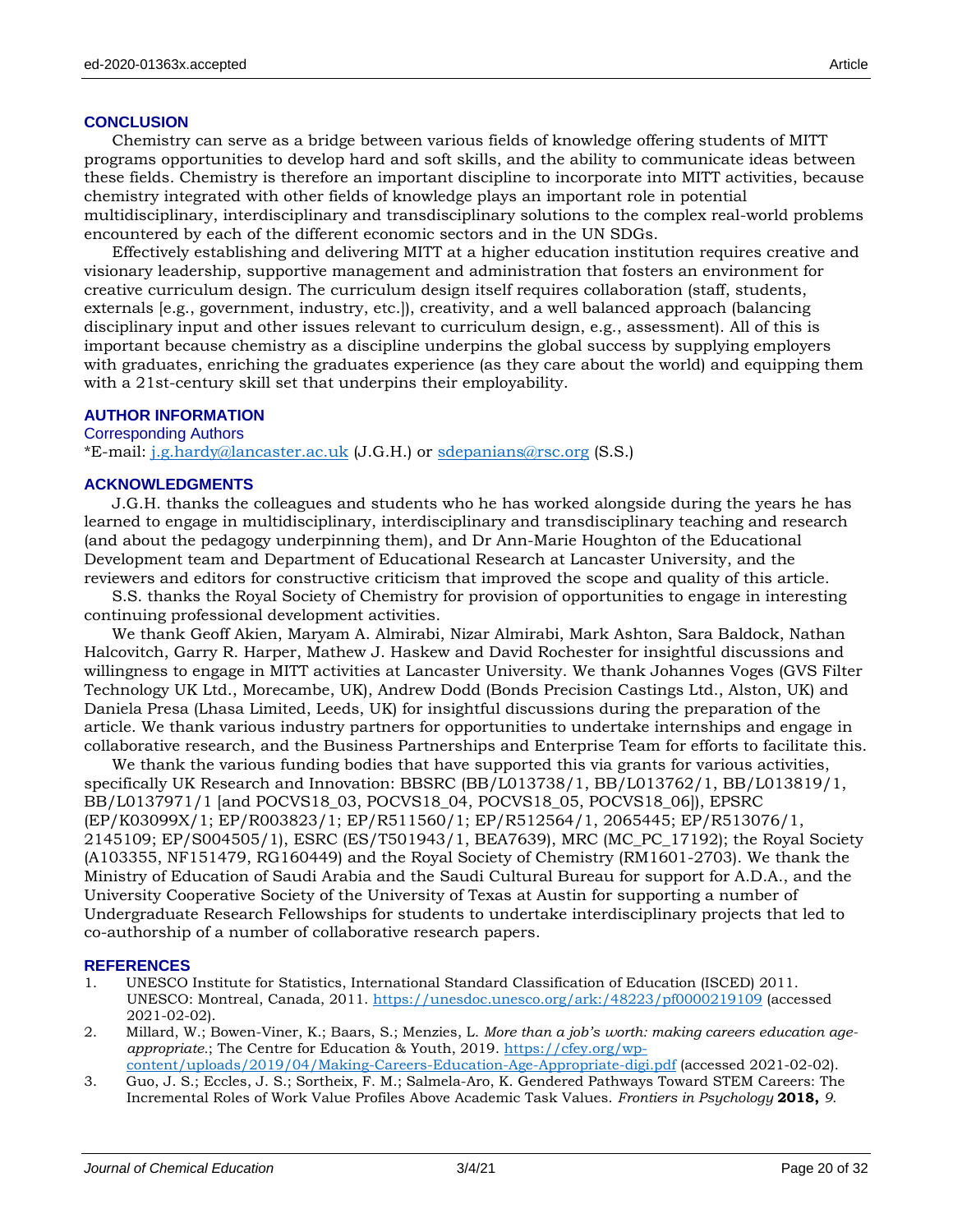- 5. Larkin, T. L.; Vogel, V. A Phenomenological Study of Factors Influencing the Gender Gap in Physics and other STEM-Related Fields. *2014 ASEE Annual Conference,* 2014. DOI: 10.18260/1-2—19975.
- 6. Sansone, D. Teacher Characteristics, Student Beliefs, and the Gender Gap in STEM Fields. *Educational Evaluation and Policy Analysis* **2019,** *41* (2), 127-144.
- 7. Wang, M. T.; Degol, J. Motivational pathways to STEM career choices: Using expectancy-value perspective to understand individual and gender differences in STEM fields. *Developmental Review* **2013,** *33* (4), 304- 340.
- 8. Watt, H. M. G.; Richardson, P. W.; Devos, C. (How) Does Gender Matter in the Choice of a STEM Teaching Career and Later Teaching Behaviours? In *First Network Gender & STEM Conference*, International Journal of Gender, Science and Technology: Haarlem, The Netherlands, 2012; Vol. 5, pp 188-206.
- 9. Urbina-Blanco, C. A.; Jilani, S. Z.; Speight, I. R.; Bojdys, M. J.; Friscic, T.; Stoddart, J. F.; Nelson, T. L.; Mack, J.; Robinson, R. A. S.; Waddell, E. A.; Lutkenhaus, J. L.; Godfrey, M.; Abboud, M. I.; Aderinto, S. O.; Aderohunmu, D.; Bibic, L.; Borges, J.; Dong, V. M.; Ferrins, L.; Fung, F. M.; John, T.; Lim, F. P. L.; Masters, S. L.; Mambwe, D.; Thordarson, P.; Titirici, M. M.; Tormet-Gonzalez, G. D.; Unterlass, M. M.; Wadle, A.; Yam, V. W. W.; Yang, Y. W. A Diverse View of Science to Catalyse Change. *Journal of the American Chemical Society* **2020,** *142* (34), 14393-14396.
- 10. Confederation of British Industry; Pearson. *Educating For The Modern World CBI/Pearson Education And Skills Annual Report*; Product code: 12377; London, 2018; p 92.
- 11. Learning to Teach Science in the Secondary School: A Companion to School Experience. 2nd ed.; Toplis, R.; Frost, J., Eds. Routledge: London, 2004; p. 336.
- 12. Kelley, T. R.; Knowles, J. G. A conceptual framework for integrated STEM education. *International Journal of STEM Education* **2016,** *3* (1), 11.
- 13. Daman Huri, N. H.; Karpudewan, M. Evaluating the effectiveness of Integrated STEM-lab activities in improving secondary school students' understanding of electrolysis. *Chemistry Education Research and Practice* **2019,** *20* (3), 495-508.
- 14. Livstrom, I. C.; Szostkowski, A. H.; Roehrig, G. H. Integrated STEM in practice: Learning from Montessori philosophies and practices. *School Science and Mathematics* **2019,** *119* (4), 190-202.
- 15. Kang, N.-H. A review of the effect of integrated STEM or STEAM (science, technology, engineering, arts, and mathematics) education in South Korea. *Asia-Pacific Science Education* **2019,** *5* (1), 6.
- 16. Halinen, I. Curriculum reform in Finland: Finnish National Board of Education. In *Opetushallitus Conference OPS 2016*, Opetushallitus: Helsinki, 2016.
- 17. Vars, G. F. Effects of integrative curriculum and instruction. In *What current research says to the middle level practitioner.*, Irvin, J. L., Ed. National Middle School Association: Columbus, Ohio, USA., 1997; pp 179-186.
- 18. Jacobs, H. H. *Interdisciplinary curriculum: Design and implementation;* ASCD: Alexandria, VA, USA, 1989.
- 19. Drake, S. M.; Burns, R. B. *Meeting Standards Through Integrated Curriculum*; ASCD: Alexandria, VA, USA, 2004.
- 20. Vars, G. F. Can curriculum integration survive in an era of high-stakes testing. *Middle School Journal* **2001,** *33* (2), 7-17.
- 21. Vars, G. F.; Beane, J. A. Integrative Curriculum in a Standards-Based World; ERIC Digest, ERIC Clearinghouse on Elementary and Early Childhood Education: Champaign, IL, USA, 2000.
- 22. Ross, J. A.; Hogaboam-Gray, A. Integrating mathematics, science, and technology: effects on students. *International Journal of Science Education* **1998,** *20* (9), 1119-1135.
- 23. Fu, Y.; Sibert, S. Teachers' Perspectives: Factors That Impact Implementation of Integrated Curriculum in K-3 Classrooms. *International Journal of Instruction* **2017,** *10* (1), 169-186.
- 24. Lam, C. C.; Alviar-Martin, T.; Adler, S. A.; Sim, J. B. Y. Curriculum integration in Singapore: Teachers' perspectives and practice. *Teaching and Teacher Education* **2013,** *31*, 23-34.
- 25. Drake, S. M.; Reid, J. L. Integrated curriculum as an effective way to teach 21st century capabilities. *Asia Pacific Journal of Educational Research* **2018,** *1* (1), 31-50.
- 26. Drake, S. M.; Savage, M. J. Negotiating Accountability and Integrated Curriculum from a Global
- Perspective. *International Journal of Learning, Teaching and Educational Research* **2016,** *15* (6), 127-144.
- 27. Shriner, M.; Schlee, B. M.; Libler, R. Teachers' Perceptions, Attitudes and Beliefs Regarding Curriculum Integration. *Australian Educational Researcher* **2010,** *37* (1), 51-62.
- 28. Fadel, C. 21st Century Skills: How can you prepare students for the new Global Economy? OECD/CERI: Paris, 2008.
- 29. Drake, S. *Integrated Curriculum: A Chapter of the ASCD Curriculum Handbook;* Association for Supervision and Curriculum Development: Alexandria, VA, USA, 2000.
- 30. Sunarti, T.; Wasis, W.; Madlazin, M.; Suyidno, S. Multidisciplinary, Interdisciplinary, and Transdisciplinary Approaches in Literacy Learning Model. *Journal of Physics: Conference Series* **2020,** *1491* (1).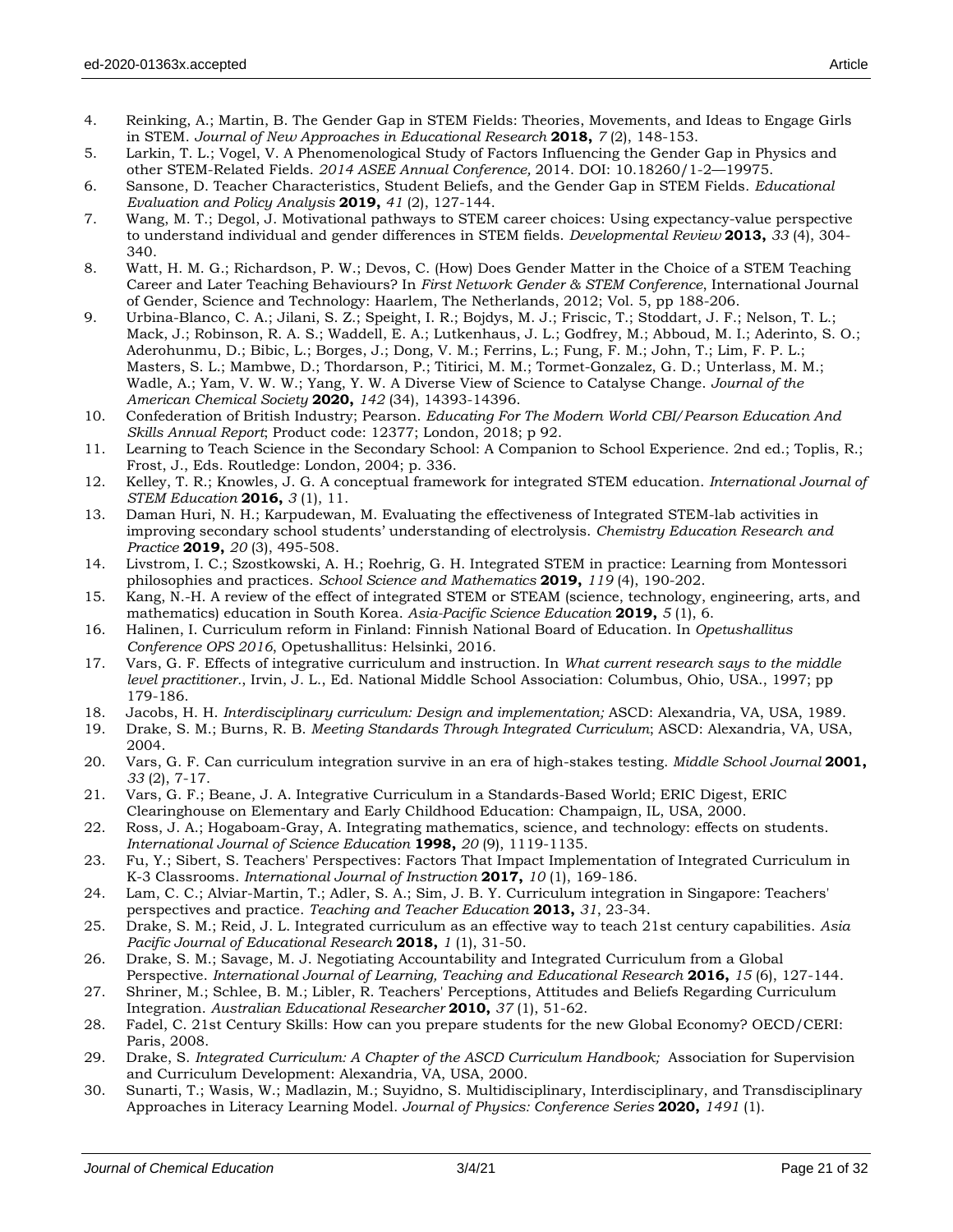- 31. Seery, M. K.; McDonnell, C. *Teaching Chemistry in Higher Education.* Creathach Press: 2019.
- 32. Becher, T.; Trowler, P. R. *Academic Tribes and Territories: Intellectual enquiry and the culture of disciplines.* 2nd ed.; Society for Research into Higher Education & Open University Press: Buckingham, 2001.
- 33. Darbellay, F. Rethinking inter- and transdisciplinarity: Undisciplined knowledge and the emergence of a new thought style. *Futures* **2015,** *65*, 163-174.
- 34. Krishnan, A. *What Are Academic Disciplines? Some observations on the Disciplinarity vs. Interdisciplinarity debate.*; National Centre for Research Methods, 2009.
- 35. Guimarães, M. H.; Pohl, C.; Bina, O.; Varanda, M. Who is doing inter- and transdisciplinary research, and why? An empirical study of motivations, attitudes, skills, and behaviours. *Futures* **2019,** *112*, 102441.
- 36. Davies, M.; Devlin, M. Interdisciplinary higher education. In *Interdisciplinary Higher Education: Perspectives and Practicalities*, Davies, M.; Devlin, M.; Tight, M., Eds. Emerald Group Publishing Limited: Bingley, 2010; pp 3-28.
- 37. Klaassen, R. G. Interdisciplinary education: a case study. *European Journal of Engineering Education* **2018,** *43* (6), 842-859.
- 38. Stember, M. Advancing the social sciences through the interdisciplinary enterprise. *The Social Science Journal* **1991,** *28* (1), 1-14.
- 39. Winsløw, C. A Comparative Perspective on Teacher Collaboration: The Cases of Lesson Study in Japan and of Multidisciplinary Teaching in Denmark. In *From Text to 'Lived' Resources*, Gueudet, G.; Pepin, B.; Trouche, L., Eds.; Springer: Dordrecht, 2011.
- 40. Wiggins, M. B.; Heath, E.; Alcantara-Garcia, J. Multidisciplinary Learning: Redox Chemistry and Pigment History. *Journal of Chemical Education* **2019,** *96* (2), 317-322.
- 41. Holbrook, J.; Rannikmäe, M.; Soobard, R. STEAM Education—A Transdisciplinary Teaching and Learning Approach. In *Science Education in Theory and Practice*, Akpan, B.; Kennedy, T. J., Eds.; Springer: Cham, 2020.
- 42. Zoller, U. Interdisciplinary Systemic HOCS Development—The Key for Meaningful STES Oriented Chemical Education. *Chemistry Education Research and Practice* **2000,** *1* (2), 189-200.
- 43. Klein, J. T. Evaluation of Interdisciplinary and Transdisciplinary Research: A Literature Review. *American Journal of Preventive Medicine* **2008,** *35* (2, Supplement), S116-S123.
- 44. Lindvig, K.; Lyall, C.; Meagher, L. R. Creating interdisciplinary education within monodisciplinary structures: the art of managing interstitiality. *Studies in Higher Education* **2019,** *44* (2), 347-360.
- 45. Evans, T. L. Transdisciplinary collaborations for sustainability education: Institutional and intragroup challenges and opportunities. *Policy Futures in Education* **2015,** *13* (1), 70-96.
- 46. Park, J.-Y.; Son, J.-B. Transitioning toward Transdisciplinary Learning in a Multidisciplinary Environment. *International Journal of Pedagogies and Learning* **2010,** *6* (1), 82-93.
- 47. Stokols, D.; Misra, S.; Moser, R. P.; Hall, K. L.; Taylor, B. K. The Ecology of Team Science: Understanding Contextual Influences on Transdisciplinary Collaboration. *American Journal of Preventive Medicine* **2008,** *35* (2, Supplement), S96-S115.
- 48. Park, E. J. Nanotechnology Course Designed for Non-Science Majors To Promote Critical Thinking and Integrative Learning Skills. *Journal of Chemical Education* **2019,** *96* (6), 1278-1282.
- 49. Thibaut, L.; Ceuppens, S.; De Loof, H.; De Meester, J.; Goovaerts, L.; Struyf, A.; Boeve-de Pauw, J.; Dehaene, W.; Deprez, J.; De Cock, M.; Hellinckx, L.; Knipprath, H.; Langie, G.; Struyven, K.; Van de Velde, D.; Van Petegem, P.; Depaepe, F. Integrated STEM Education: A Systematic Review of Instructional Practices in Secondary Education. *European Journal of STEM Education* **2018,** *3* (1), 02.
- 50. Kleiman, J. Why Getting A Liberal Arts College Education Is Not A Mistake. *Forbes* 2014.
- 51. OECD. Getting Skills Right: Skills for Jobs Indicators, Getting Skills Right. <https://doi.org/10.1787/9789264277878-en> (accessed 2021-02-02).
- 52. OECD. Skills for Jobs 2018—Insights. [https://www.oecdskillsforjobsdatabase.org/data/Skills%20SfJ\\_PDF%20for%20WEBSITE%20final.pdf](https://www.oecdskillsforjobsdatabase.org/data/Skills%20SfJ_PDF%20for%20WEBSITE%20final.pdf) (accessed 2021-02-02).
- 53. OECD. Skills at Work: How Skills and their Use Matter in the Labour Market. <https://doi.org/10.1787/5jz44fdfjm7j-en> (accessed 2021-02-02).
- 54. Orgill, M.; York, S.; MacKellar, J. Introduction to Systems Thinking for the Chemistry Education Community. *Journal of Chemical Education* **2019,** *96* (12), 2720-2729.
- 55. York, S.; Lavi, R.; Dori, Y. J.; Orgill, M. Applications of Systems Thinking in STEM Education. *Journal of Chemical Education* **2019,** *96* (12), 2742-2751.
- 56. Nandan, M. Interdisciplinary professional education: Training college students for collaborative social change. *Education + Training* **2013,** *55* (8/9), 815-835.
- 57. Fowler, D. A.; Arroyave, R.; Ross, J.; Malak, R.; Banerjee, S. Looking Outwards from the "Central Science": An Interdisciplinary Perspective on Graduate Education in Materials Chemistry. In *Educational and Outreach Projects from the Cottrell Scholars Collaborative Undergraduate and Graduate Education Volume 1*, American Chemical Society: 2017; Vol. 1248, pp 65-89.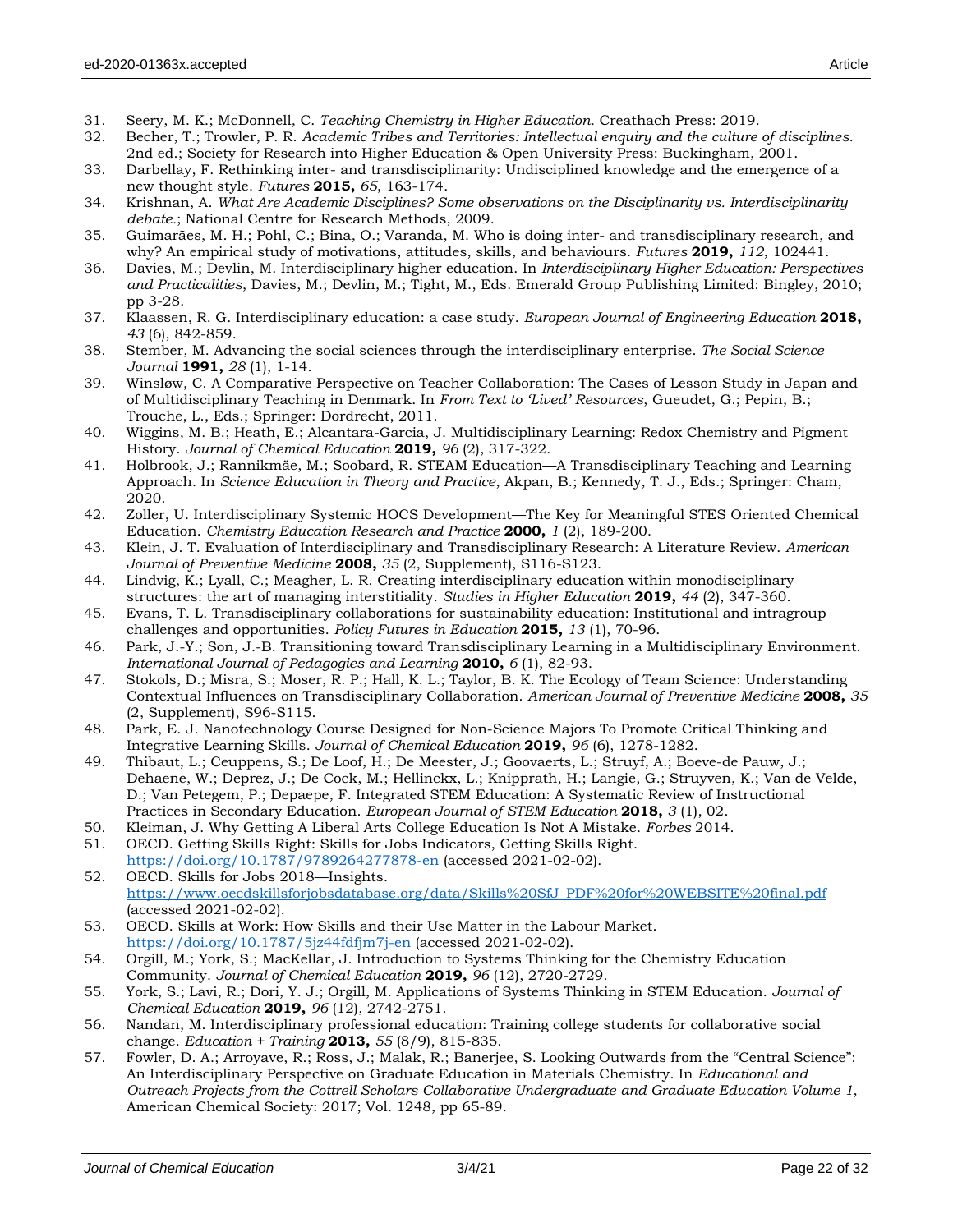- 58. McClaskey, K. Learner vs. Student: Who Do you Want in Your Classroom? <http://kathleenmcclaskey.com/2018/09/30/learner-vs-student/> (accessed 2021-02-02).
- 59. Brooks, R. The construction of 'age difference' and the impact of age-mixing within UK further education colleges. *British Journal of Sociology of Education* **2005,** *26* (1), 55-70.
- 60. Bray, B.; McClaskey, K. *Make Learning Personal: The What, Who, WOW, Where, and Why;* Corwin, 2014.
- 61. Bray, B. A.; McClaskey, K. A. *How to Personalize Learning: A Practical Guide for Getting Started and Going Deeper;* Corwin, 2016.
- 62. Lattuca, L. R.; Voight, L. J.; Fath, K. Q. Does interdisciplinarity promote learning? Theoretical support and researchable questions. *Review of Higher Education* **2004,** *28* (1), 23-48.
- 63. Blackmore, P.; Kandiko, C. B. *Strategic Curriculum Change in Universities: Global Trends*. 1st ed.; Routledge: Abingdon, 2012; p 232.
- 64. Taber, K. S. Progressing chemistry education research as a disciplinary field. *Disciplinary and Interdisciplinary Science Education Research* **2019,** *1*, 5.
- 65. Sumsion, J.; Goodfellow, J. Identifying generic skills through curriculum mapping: a critical evaluation. *Higher Education Research & Development* **2004,** *23* (3), 329-346.
- 66. Gouvea, J. S.; Sawtelle, V.; Geller, B. D.; Turpen, C. A Framework for Analyzing Interdisciplinary Tasks: Implications for Student Learning and Curricular Design. *CBE-Life Sciences Education* **2013,** *12* (2), 187- 205.
- 67. McClure, C. P.; Lucius, A. L. Implementing and Evaluating a Chemistry Course in Chemical Ethics and Civic Responsibility. *J. Chem. Educ.* **2010,** *87* (11), 1171-1175.
- 68. Cole-Hamilton, D. The Role of Chemists and Chemical Engineers in a Sustainable World. *Chemistry-a European Journal* **2020,** *26* (9), 1894-1899.
- 69. Basu, A. C.; Mondoux, M. A.; Whitt, J. L.; Isaacs, A. K.; Narita, T. An Integrative Approach to STEM Concepts in an Introductory Neuroscience Course: Gains in Interdisciplinary Awareness. *Journal of undergraduate neuroscience education: JUNE : a publication of FUN, Faculty for Undergraduate Neuroscience*  **2017,** *16* (1), A102-A111.
- 70. Levine, A. *Handbook on undergraduate curriculum*. Jossey-Bass: San Francisco, 1981.
- 71. Pellmar, C. T.; Eisenberg, L. *Bridging Disciplines in the Brain, Behavioral, and Clinical Sciences*. The National Academies Press: Washington, DC, 2000; DOI: 10.17226/9942.
- 72. Mainzer, K. Challenges of Complexity in the 21st Century. An Interdisciplinary Introduction. *European Review* **2009,** *17* (2), 219-236.
- 73. Bridle, H. Following Up on Interdisciplinary Encounters: Benefits for Early Career Researchers. *European Review* **2018,** *26* (S2), S6-S20.
- 74. MacLeod, M. What makes interdisciplinarity difficult? Some consequences of domain specificity in interdisciplinary practice. *Synthese* **2018,** *195* (2), 697-720.
- 75. Cowden, C. D.; Santiago, M. F. Interdisciplinary Explorations: Promoting Critical Thinking via Problem-Based Learning in an Advanced Biochemistry Class. *Journal of Chemical Education* **2016,** *93* (3), 464-469.
- 76. Lattuca, L. R.; Knight, D. B.; Bergom, I. M. Ac 2012-3116: Developing a Measure of Interdisciplinary Competence for Engineers. *2012 ASEE Annual Conference,* 2012.
- 77. Fagan, J.; Eddens, K. S.; Dolly, J.; Vanderford, N. L.; Weiss, H.; Levens, J. S. Assessing Research Collaboration through Co-authorship Network Analysis. *Journal of Research Administration* **2018,** *49* (1), 76-99.
- 78. Wu, L.; Wang, D.; Evans, J. A. Large teams develop and small teams disrupt science and technology. *Nature*  **2019,** *566* (7744), 378-382.
- 79. Nancarrow, S. A.; Booth, A.; Ariss, S.; Smith, T.; Enderby, P.; Roots, A. Ten principles of good interdisciplinary team work. *Human Resources for Health* **2013,** *11* (1), 19.
- 80. Lungeanu, A.; Huang, Y.; Contractor, N. S. Understanding the assembly of interdisciplinary teams and its impact on performance. *J. Informetr.* **2014,** *8* (1), 59-70.
- 81. Stozhko, N.; Bortnik, B.; Mironova, L.; Tchernysheva, A.; Podshivalova, E. Interdisciplinary project-based learning: technology for improving student cognition. *Research in Learning Technology* **2015,** *23*, DOI: 10.3402/rlt.v23.27577.
- 82. Trotter, P. J. A new modified total front end framework for innovation: new insights from health related industries. *International Journal of Innovation Management* **2001,** *15* (5), 1013-1041.
- 83. Bear, A.; Skorton, D. The World Needs Students with Interdisciplinary Education. *Issues in Science and Technology* **2019,** *35* (2), 60-62.
- 84. Hanson, S.; Overton, T. Skills required by new chemistry graduates and their development in degree programmes. [http://www.rsc.org/learn-chemistry/resources/business-skills-and-commercial-awareness](http://www.rsc.org/learn-chemistry/resources/business-skills-and-commercial-awareness-for-chemists/docs/skillsdoc1.pdf)[for-chemists/docs/skillsdoc1.pdf](http://www.rsc.org/learn-chemistry/resources/business-skills-and-commercial-awareness-for-chemists/docs/skillsdoc1.pdf) (accessed 2021-02-02).
- 85. Holman, J. Supporting Technical Skills in the Chemical Industry. [https://www.rsc.org/globalassets/04](https://www.rsc.org/globalassets/04-campaigning-outreach/policy/education-policy/supporting-technical-skills-in-the-chemical-industry-2013.pdf) [campaigning-outreach/policy/education-policy/supporting-technical-skills-in-the-chemical-industry-](https://www.rsc.org/globalassets/04-campaigning-outreach/policy/education-policy/supporting-technical-skills-in-the-chemical-industry-2013.pdf)[2013.pdf](https://www.rsc.org/globalassets/04-campaigning-outreach/policy/education-policy/supporting-technical-skills-in-the-chemical-industry-2013.pdf) (accessed 2021-02-02).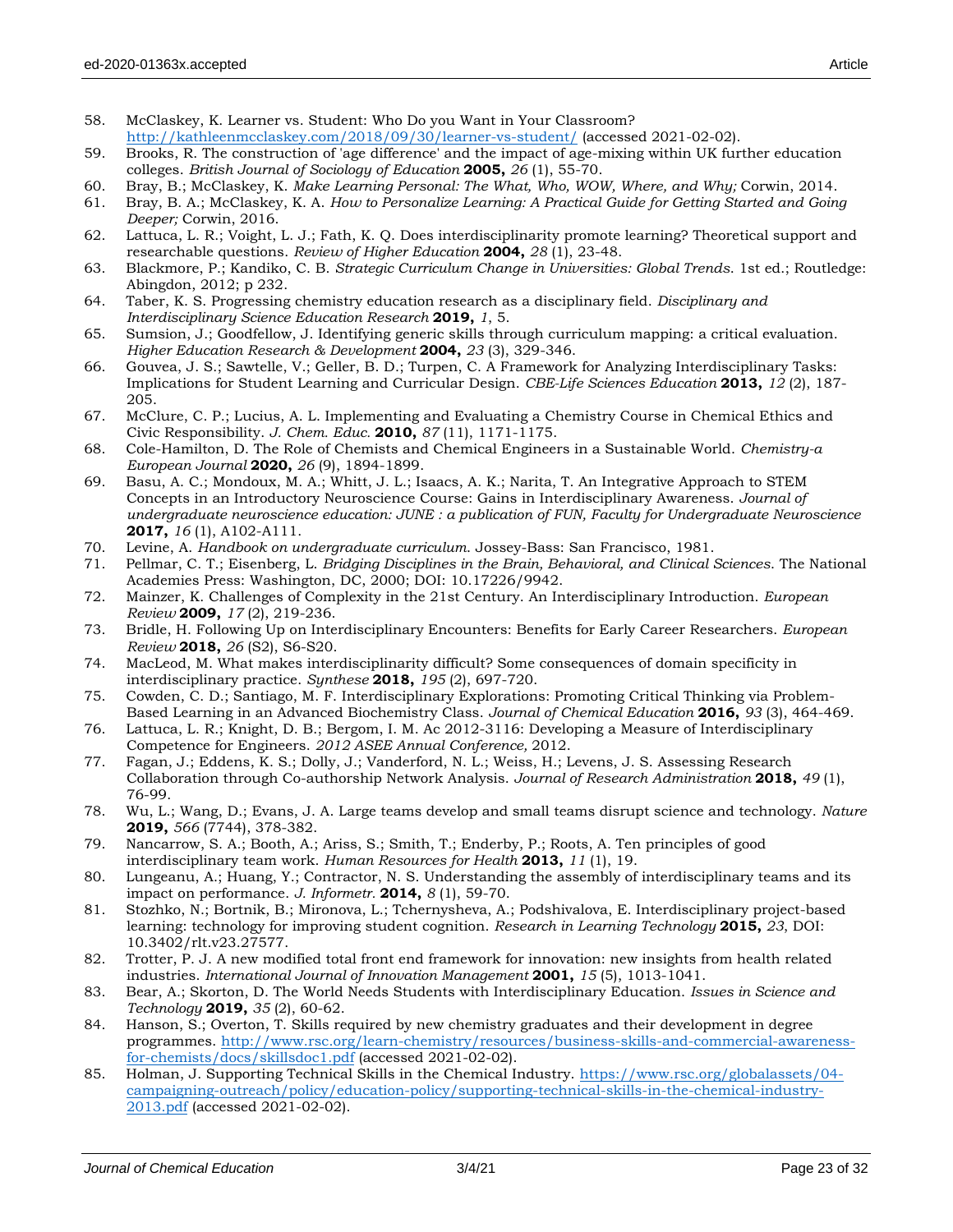- 86. Confederation of British Industry (Great Britain) (CBI). The Right Combination. 2016. <https://epale.ec.europa.eu/sites/default/files/cbi-education-and-skills-survey2016.pdf> (accessed 2021-02- 02).
- 87. Grant, L. Lab skills of new undergraduates. [https://www.gatsby.org.uk/uploads/education/reports/pdf/russell-group-survey-of-lab-skills-report](https://www.gatsby.org.uk/uploads/education/reports/pdf/russell-group-survey-of-lab-skills-report-laura-grant-may-2011.pdf)[laura-grant-may-2011.pdf](https://www.gatsby.org.uk/uploads/education/reports/pdf/russell-group-survey-of-lab-skills-report-laura-grant-may-2011.pdf) (accessed 2021-02-02).
- 88. Report of the Independent Panel on Technical Education. [https://assets.publishing.service.gov.uk/government/uploads/system/uploads/attachment\\_data/file/536](https://assets.publishing.service.gov.uk/government/uploads/system/uploads/attachment_data/file/536046/Report_of_the_Independent_Panel_on_Technical_Education.pdf) [046/Report\\_of\\_the\\_Independent\\_Panel\\_on\\_Technical\\_Education.pdf](https://assets.publishing.service.gov.uk/government/uploads/system/uploads/attachment_data/file/536046/Report_of_the_Independent_Panel_on_Technical_Education.pdf) (accessed 2021-02-02).
- 89. Open for Business. A chemistry department perspective on university–business engagement. [https://www.rsc.org/globalassets/04-campaigning-outreach/campaigning/university-business](https://www.rsc.org/globalassets/04-campaigning-outreach/campaigning/university-business-engagement/open-for-business-report-royal-society-of-chemistry-2016.pdf)[engagement/open-for-business-report-royal-society-of-chemistry-2016.pdf](https://www.rsc.org/globalassets/04-campaigning-outreach/campaigning/university-business-engagement/open-for-business-report-royal-society-of-chemistry-2016.pdf) (accessed 2021-02-02).
- 90. Overton, T.; McGarvey, D. J. Development of key skills and attributes in chemistry. *Chemistry Education Research and Practice* **2017,** *18* (3), 401-402.
- 91. Elliot, E. A.; Hayes, N. W. Chapter Thirty Crossing the Boundaries: Delivering Trans-disciplinary Science in a Disciplinary World. In *Methods in Enzymology*, Jameson, D.; Verma, M.; Westerhoff, H. V., Eds. Academic Press: 2011; Vol. 500, pp 657-672.
- 92. Sumter, T. F.; Owens, P. M. An approach to teaching general chemistry II that highlights the interdisciplinary nature of science. *Biochemistry and molecular biology education : a bimonthly publication of the International Union of Biochemistry and Molecular Biology* **2011,** *39* (2), 110-116.
- 93. Fatokun, J. O.; Fatokun, K. V. F. A problem based learning (PBL) application for the teaching of Mathematics and Chemistry in higher schools and tertiary education: An integrative approach. *Educational Research and Reviews* **2013,** *8* (11), 663-667.
- 94. Mahaffy, P. G.; Holme, T. A.; Martin-Visscher, L.; Martin, B. E.; Versprille, A.; Kirchoff, M.; McKenzie, L.; Towns, M. Beyond "Inert" Ideas to Teaching General Chemistry from Rich Contexts: Visualizing the Chemistry of Climate Change (VC3). *J. Chem. Educ.* **2017,** *94* (8), 1027-1035.
- 95. Eisen, L. P. The Science of Terrorism: An Interdisciplinary Course for Nonscience Majors. In *Making Chemistry Relevant: Strategies for Including All Students in a Learner‐Sensitive Classroom Environment*, 1st ed., Basu‐Dutt, S., Ed. John Wiley & Sons, Inc.: Hoboken, 2010.
- 96. Bhattacharyya, G. Chemistry for the Twenty‐First Century: Bringing the "Real World" into the Lab. In *Making Chemistry Relevant: Strategies for Including All Students in a Learner‐Sensitive Classroom Environment*, 1st ed., Basu-Dutt, S., Ed.; John Wiley & Sons, Inc.: Hoboken, 2010.
- 97. Schachter, A. M. Chemistry and The Environment: A SENCER Model Course. In *Making Chemistry Relevant: Strategies for Including All Students in a Learner‐Sensitive Classroom Environment*, 1st ed., Basu-Dutt, S., Ed.; John Wiley & Sons, Inc.: Hoboken, 2010.
- 98. Gentili, P. L. Designing and Teaching a Novel Interdisciplinary Course on Complex Systems To Prepare New Generations To Address 21st-Century Challenges. *J. Chem. Educ.* **2019,** *96* (12), 2704-2709.
- 99. Vallarino, L. M.; Wnek, G. E. Industrial Applications of Inorganic Chemistry: A Junior-Senior-Level Interdisciplinary Course. *J. Chem. Educ.* **2002,** *79* (7), 832-836.
- 100. Wiertelak, E. P.; Ramirez, J. J. Undergraduate Neuroscience Education: Blueprints for the 21st Century. *J. Undergrad. Neurosci. Educ.* **2008,** *6* (2), A34-A39.
- 101. Wiertelak, E. P.; Hardwick, J.; Kerchner, M.; Parfitt, K.; Ramirez, J. J. The New Blueprints: Undergraduate Neuroscience Education in the Twenty-First Century. *J. Undergrad. Neurosci. Educ.* **2018,** *16* (3), A244- A251.
- 102. Iyere, P. A. Chemistry in Sustainable Development and Global Environment. *J. Chem. Educ.* **2008,** *85* (12).
- 103. Gahan, L.; Lawrie, G.; Matthews, K.; Adams, P.; Long, P.; Kavanagh, L.; Weaver, G. *IS-IT Learning? Online interdisciplinary scenario-inquiry tasks for active learning in large, first year STEM courses: Draft/Final report*. Australian Learning and Teaching Council: Australia, 2011.
- 104. Beynaghi, A.; Trencher, G.; Moztarzadeh, F.; Mozafari, M.; Maknoon, R.; Leal, W. Future sustainability scenarios for universities: moving beyond the United Nations Decade of Education for Sustainable Development. *Journal of Cleaner Production* **2016,** *112*, 3464-3478.
- 105. *The Global Risks Report 2020*; World Economic Forum: Geneva, Switzerland, 2020.
- 106. Haskew, M. J.; Hardy, J. G. A Mini-Review of Shape-Memory Polymer-Based Materials. *Johnson Matthey Technol. Rev.* **2020,** *64* (4).
- 107. Hardy, J. G.; Palma, M.; Wind, S. J.; Biggs, M. J. Responsive Biomaterials: Advances in Materials Based on Shape-Memory Polymers. *Advanced Materials* **2016,** *28* (27), 5717-5724.
- 108. Spelt, E. J. H.; Biemans, H. J. A.; Tobi, H.; Luning, P. A.; Mulder, M. Teaching and Learning in Interdisciplinary Higher Education: A Systematic Review. *Educational Psychology Review* **2009,** *21* (4), 365- 378.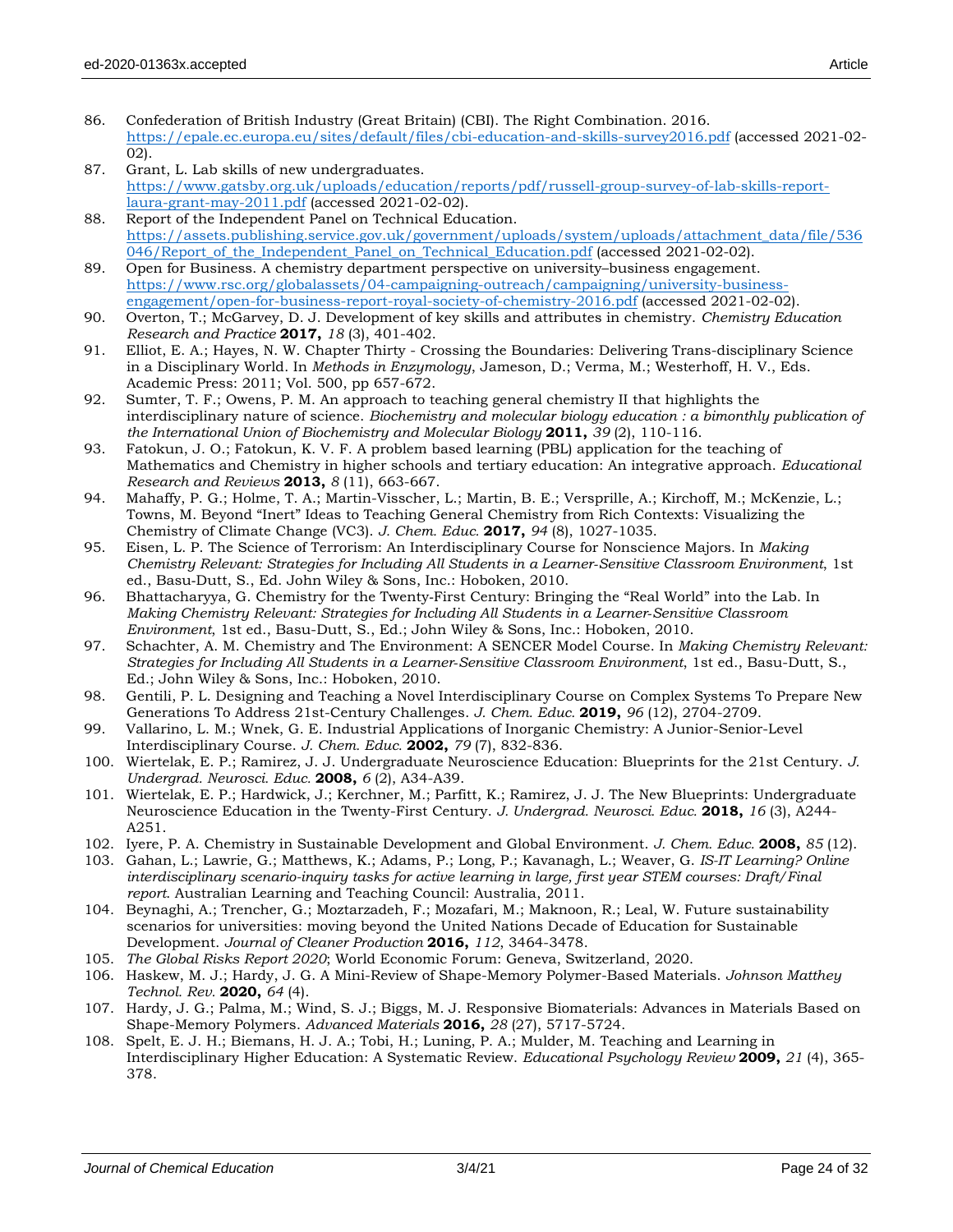- 110. Alberts, B.; Johnson, A.; Lewis, J.; Morgan, D.; Raff, M.; Roberts, K.; Walter, P. *Molecular Biology of the Cell,* 6th ed.; W. W. Norton & Company, 2015; 1–1342.
- 111. Mehler, A. H. Strategies of Biochemical Education. *Biochemical Education* **1983,** *11* (3), 95-118.
- 112. Lang, F. K.; Bodner, G. M. A Review of Biochemistry Education Research. *Journal of Chemical Education*  **2020,** *97* (8), 2091-2103.
- 113. Low, W. L.; Kenward, M. A.; Martin, C. Antimicrobial effect of tea tree oil and silver: potential enhancement with liposomal encapsulation. *Journal of Pharmacy and Pharmacology* **2009,** *61*, A90-A90.
- 114. Low, W. L.; Martin, C.; Kenward, M. A. Approaches to controlled release of antimicrobial tea tree oil (TTO) and silver ions (Ag+) by liposome encapsulation. *Journal of Pharmacy and Pharmacology* **2010,** *62* (10), 1250-1251.
- 115. Gupta, A.; Low, W. L.; Britland, S.; Radecka, I.; Martin, C. Physicochemical characterisation of biosynthetic bacterial cellulose as a potential wound dressing material. *British Journal of Pharmacy* **2018,** *2* (2), DOI: 10.5920/bjpharm.2017.27.
- 116. Low, W. L.; Kenward, M. A.; Amin, M. C. I. M.; Martin, C. Ionically Crosslinked Chitosan Hydrogels for the Controlled Release of Antimicrobial Essential Oils and Metal Ions for Wound Management Applications. *Medicines* **2016,** *3* (1), 8.
- 117. Heinrich, B.; Graulich, N.; Vazquez, O. Spicing Up an Interdisciplinary Chemical Biology Course with the Authentic Big Picture of Epigenetic Research. *Journal of Chemical Education* **2020,** *97* (5), 1316-1326.
- 118. Yoho, R.; Foster, T.; Urban-Lurain, M.; Merrill, J.; Haudek, K. C. Interdisciplinary insights from instructor interviews reconciling "structure and function" in biology, biochemistry, and chemistry through the context of enzyme binding. *Disciplinary and Interdisciplinary Science Education Research* **2019,** *1* (1), 1-17.
- 119. Axon, S.; James, D. The UN Sustainable Development Goals: How can sustainable chemistry contribute? A view from the chemical industry. *Current Opinion in Green and Sustainable Chemistry* **2018,** *13*, 140-145.
- 120. Anastas, P. T.; Zimmerman, J. B. The United Nations sustainability goals: How can sustainable chemistry contribute? *Current Opinion in Green and Sustainable Chemistry* **2018,** *13*, 150-153.
- 121. Hitce, J.; Xu, J. Z.; Brossat, M.; Frantz, M. C.; Dublanchet, A. C.; Philippe, M.; Dalko-Csiba, M. UN sustainable development goals: How can sustainable/green chemistry contribute? Green chemistry as a source of sustainable innovations in the cosmetic industry. *Current Opinion in Green and Sustainable Chemistry* **2018,** *13*, 164-169.
- 122. O'Riordan, T. J. C. UN sustainable development goals: How can sustainable/green chemistry contribute? The view from the agrochemical industry. *Current Opinion in Green and Sustainable Chemistry* **2018,** *13*, 172-173.
- 123. Pavez, P.; Honores, J.; Millán, D.; Isaacs, M. UN sustainable development goals: How can sustainable/green chemistry contribute? *Current Opinion in Green and Sustainable Chemistry* **2018,** *13*, 154-157.
- 124. Poliakoff, M.; Licence, P.; George, M. W. UN sustainable development goals: How can sustainable/green chemistry contribute? By doing things differently. *Current Opinion in Green and Sustainable Chemistry*  **2018,** *13*, 146-149.
- 125. Blake, J.; Sterling, S.; Kagawa, F. Getting it together. Interdisciplinarity and Sustainability in the Higher Education Institution. *PedRIO paper* **2013**.
- 126. Beynaghi, A.; Moztarzadeh, F.; Maknoon, R.; Waas, T.; Mozafari, M.; Huge, J.; Leal, W. Towards an orientation of higher education in the post Rio+20 process: How is the game changing? *Futures* **2014,** *63*, 49-67.
- 127. L., L. W.; Lee, C.; Wilkes, M.; Roberts, C.; Hill, D. J. Development of a rapid, effective method for seeding biofiltration systems using alginate bead immobilized cells. *International Journal of Chemical and Environmental Engineering* **2014,** *5*, 1-4.
- 128. Pan, A.; Roy, S. G.; Haldar, U.; Mahapatra, R. D.; Harper, G. R.; Low, W. L.; De, P.; Hardy, J. G. Uptake and Release of Species from Carbohydrate Containing Organogels and Hydrogels. *Gels* **2019,** *5* (4), 43.
- 129. United Nations. *Sustainable Development Goal 6. Synthesis Report on Water and Sanitation.* United Nations Publications: New York, 2018.
- 130. Stuckenberg, D. J.; Contento, A. L. Water Scarcity: The Most Understated Global Security Risk. *Harvard*  Law School National Security Journal 2018. [https://harvardnsj.org/2018/05/water-scarcity-the-most](https://harvardnsj.org/2018/05/water-scarcity-the-most-understated-global-security-risk/)[understated-global-security-risk/](https://harvardnsj.org/2018/05/water-scarcity-the-most-understated-global-security-risk/) (accessed 2021-02-02).
- 131. Trotter, P.; Vaughan, J. Innovation in UK companies. An Evaluation of the Implementation of Best Practice in Front End Innovation Processes and Methodologies. *International Journal of Innovation Science* **2012,** *4* (4), 191-204.
- 132. Linder, M. Ripe for disruption: reimagining the role of green chemistry in a circular economy. *Green Chemistry Letters and Reviews* **2017,** *10* (4), 428-435.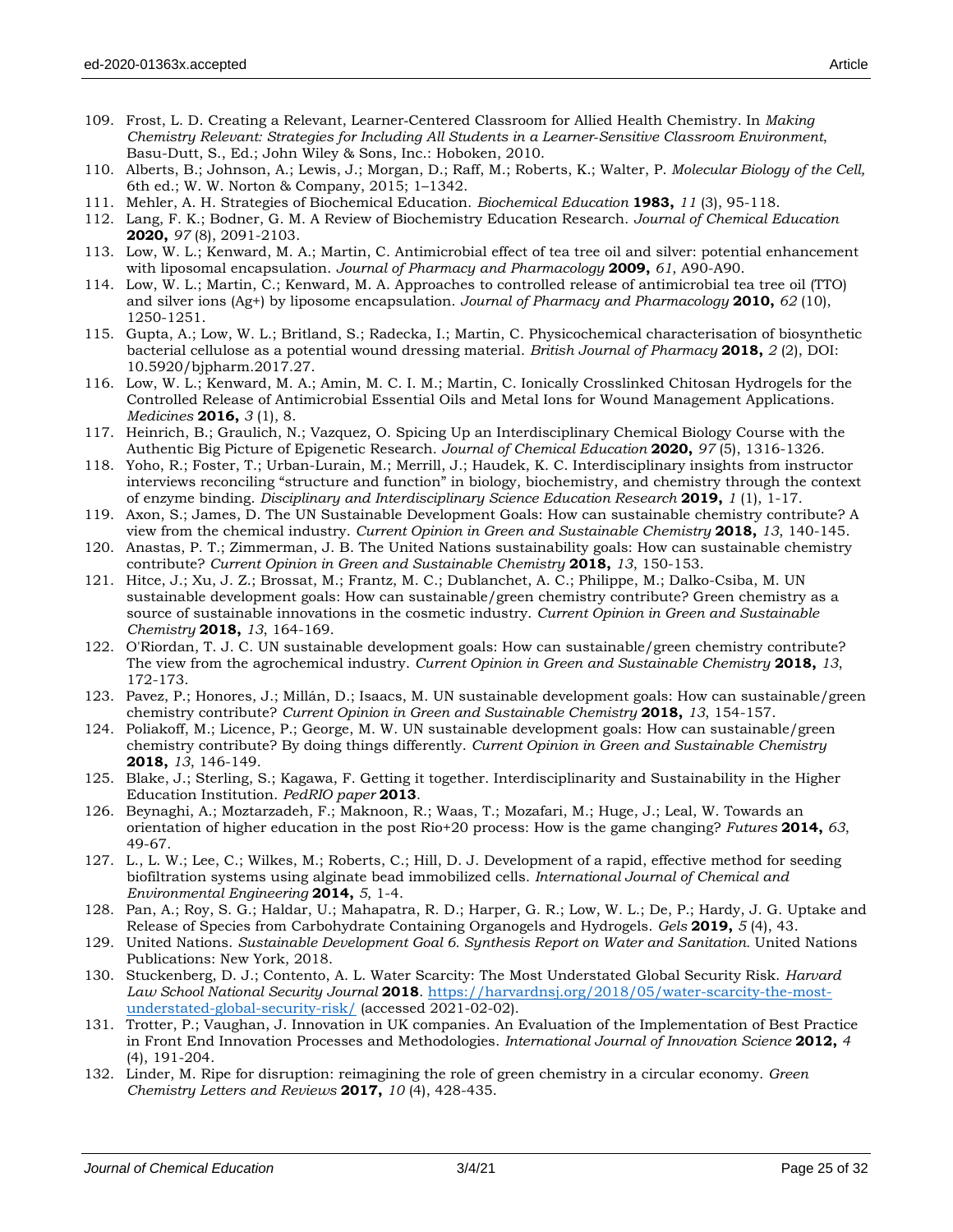- 133. Kummerer, K.; Clark, J. H.; Zuin, V. G. Rethinking chemistry for a circular economy. *Science* **2020,** *367* (6476), 369-370.
- 134. Slootweg, J. C. Using waste as resource to realize a circular economy: Circular use of C, N and P. *Current Opinion in Green and Sustainable Chemistry* **2020,** *23*, 61-66.
- 135. Iaquaniello, G.; Centi, G.; Salladini, A.; Palo, E.; Perathoner, S. Waste to Chemicals for a Circular Economy. *Chemistry—A European Journal* **2018,** *24* (46), 11831-11839.
- 136. Smith, A. Guest Editorial: The Importance of Interdisciplinary Science: When Chemistry Needs Physics. *Johnson Matthey Technology Review* **2020,** *64* (2), 101.
- 137. Kenrick, D. T.; Griskevicius, V.; Neuberg, S. L.; Schaller, M. Renovating the Pyramid of Needs: Contemporary Extensions Built Upon Ancient Foundations. *Perspectives on Psychological Science* **2010,** *5* (3), 292-314.
- 138. Neubauer, A. C.; Martskvishvili, K. Creativity and intelligence: A link to different levels of human needs hierarchy? *Heliyon* **2018,** *4* (5), e00623.
- 139. Chettiparamb, A. Interdisciplinarity: a literature review. [https://www.advance-he.ac.uk/knowledge](https://www.advance-he.ac.uk/knowledge-hub/interdisciplinarity-literature-review)[hub/interdisciplinarity-literature-review](https://www.advance-he.ac.uk/knowledge-hub/interdisciplinarity-literature-review) (accessed 2021-02-02).
- 140. Lyall, C.; Meagher, M.; Bandola, J.; Kettle, A. Interdisciplinary provision in higher education: current and future challenges. [https://www.advance-he.ac.uk/knowledge-hub/interdisciplinary-provision-higher](https://www.advance-he.ac.uk/knowledge-hub/interdisciplinary-provision-higher-education-current-and-future-challenges)[education-current-and-future-challenges](https://www.advance-he.ac.uk/knowledge-hub/interdisciplinary-provision-higher-education-current-and-future-challenges) (accessed 2021-02-02).
- 141. Research Excellence Framework (REF). [https://www.ref.ac.uk](https://www.ref.ac.uk/) (accessed 2021-02-02).
- 142. Knowledge exchange framework (KEF). [https://re.ukri.org/knowledge-exchange/knowledge-exchange](https://re.ukri.org/knowledge-exchange/knowledge-exchange-framework/)[framework/](https://re.ukri.org/knowledge-exchange/knowledge-exchange-framework/) (accessed 2021-02-02).
- 143. The Teaching Excellence and Student Outcomes Framework (TEF). <https://www.officeforstudents.org.uk/advice-and-guidance/teaching/about-the-tef/> (accessed 2021-02- 02).
- 144. Ishengoma, E. Can university-industry linkages stimulate student employability? *Education + Training*  **2016,** *58* (1), 18-44.
- 145. Samuel, G.; Stowell, A.; Williams, A.; Irwin, R. Transferring Interdisciplinary Sustainability Research to Practice: Barriers and Solutions to the Practitioner-Academic Gap. In *Interdisciplinary Research for Sustainable Business: Perspectives of Female Business Scholars*, Sjafjell, B.; Russell, R.; van der Velden's, M., Eds. Springer Nature: 2020.
- 146. REF 2021: Overview of arrangements for submission and assessment of interdisciplinary research. <https://www.ref.ac.uk/media/1114/idr-overview-document.pdf> (accessed 2021-02-02).
- 147. Townsend, T.; Pisapia, J.; Razzaq, J. Fostering interdisciplinary research in universities: a case study of leadership, alignment and support. *Studies in Higher Education* **2015,** *40* (4), 658-675.
- 148. Rafols, I.; Leydesdorff, L.; O'Hare, A.; Nightingale, P.; Stirling, A. How journal rankings can suppress interdisciplinary research: A comparison between Innovation Studies and Business & Management. *Research Policy* **2012,** *41* (7), 1262-1282.
- 149. Ebenezer, J. V. Making chemistry learning more meaningful. *Journal of Chemical Education* **1992,** *69* (6), 464-467.
- 150. Nadelson, L. S.; Seifert, A. L. Integrated STEM defined: Contexts, challenges, and the future. *The Journal of Educational Research* **2017,** *110* (3), 221-223.
- 151. Avila-Bront, L. G. An Experiential Learning Chemistry Course for Nonmajors Taught through the Lens of Science Fiction. *Journal of Chemical Education* **2020,** *97* (10), 3588-3594.
- 152. Mousavi, S. T.; Harper, G. R.; Municoy, S.; Ashton, M. D.; Townsend, D.; Alsharif, G. H. K.; Oikonomou, V. K.; Firlak, M.; Au-Yong, S.; Murdock, B. E.; Akien, G. R.; Halcovitch, N. R.; Baldock, S. J.; Fazilati, M.; Kolosov, O. V.; Robinson, B. J.; Desimone, M. F.; Hardy, J. G. Electroactive Silk Fibroin Films for Electrochemically Enhanced Delivery of Drugs. *Macromolecular Materials and Engineering* **2020,** *305* (6), 2000130.
- 153. van der Waldt, G. Public administration teaching and interdisciplinarity: considering the consequences. *Teaching Public Administration* **2014,** *32* (2), 169-193.
- 154. Strober, M. *Interdisciplinary Conversations: Challenging Habits of Thought*. Stanford University Press: Stanford, 2010; p 232.
- 155. Gombrich, C. Implementing Interdisciplinary Curricula: Some Philosophical and Practical Remarks. *European Review* **2018,** *26* (S2), S41-S54.
- 156. Muzur, A. Interdisciplinarity as a State of Mind: How Can Individuals and Societies Reach It? *European Review* **2018,** *26* (S2), S76-S84.
- 157. Uskoković, V., Major Challenges for the Modern Chemistry in Particular and Science in General. *Foundations of Science* **2010,** *15* (4), 303-344.
- 158. Ma, G., Sparking interdisciplinarity: let's take framing students as customers in higher education seriously. *Interdisciplinary Science Reviews* **2019**, 1-16.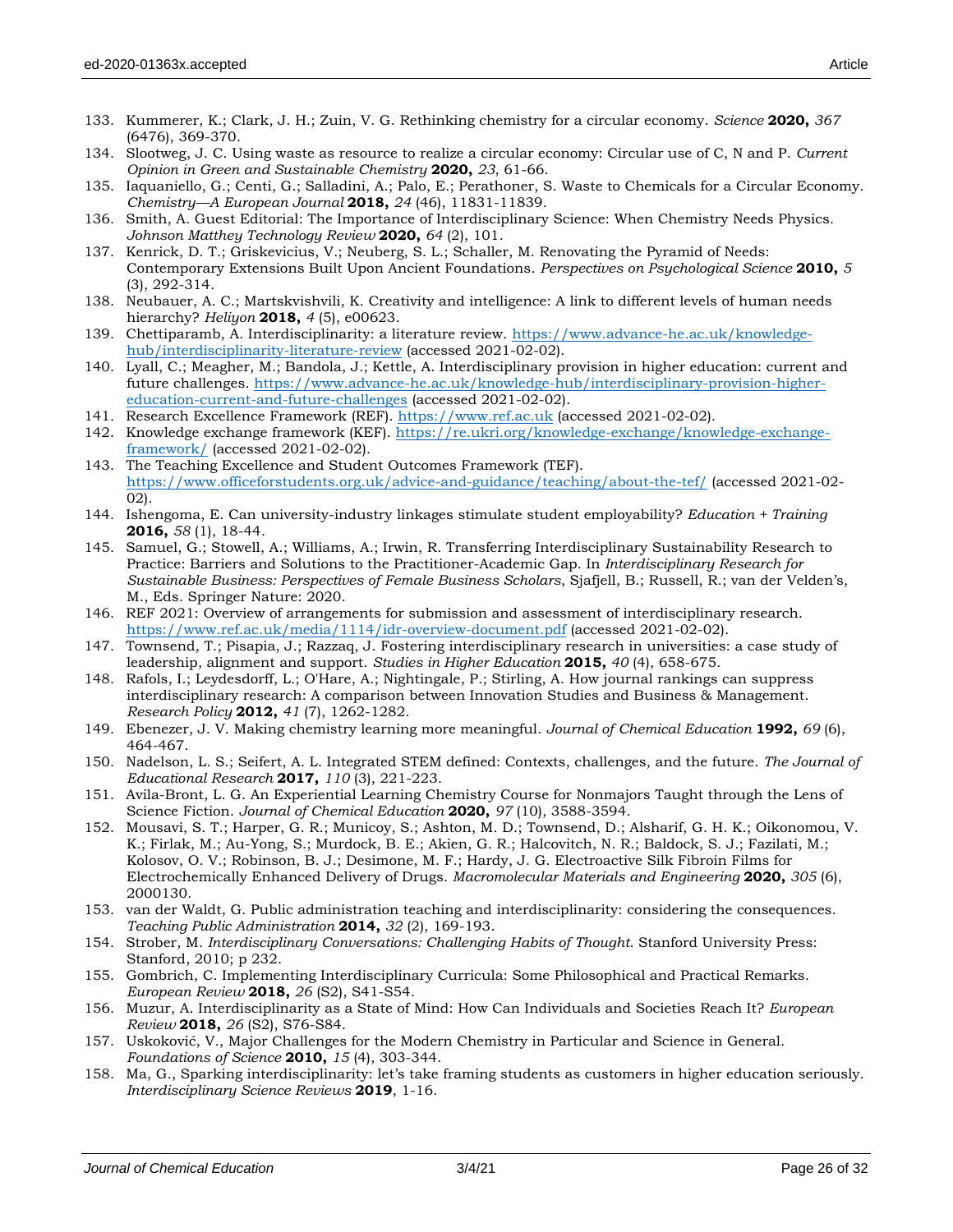- 159. Trifiro, F. Inter-agency cooperation in the quality assurance of transnational education: challenges and opportunities. *Quality in Higher Education* **2018,** *24* (2), 136-153.
- 160. National Research Council. *Undergraduate Chemistry Education. A Workshop Summary.* The National Academies Press: Washington, DC, 2014.
- 161. Baker, D.; Koliba, C.; Kolodinsky, J.; Liang, K.; McMahon, E.; Patterson, T.; Wang, Q. Moving toward a Trans-disciplinary Approach in the Land Grant System: A Case Study. *NACTA Journal* **2009,** *53* (2), 34-42.
- 162. You, H. S. Why Teach Science with an Interdisciplinary Approach: History, Trends, and Conceptual Frameworks. *Journal of Education and Learning* **2017,** *6* (4), 66-77.
- 163. The International Genetically Engineered Machine (iGEM) Competition. [https://igem.org/Main\\_Page](https://igem.org/Main_Page) (accessed 2021-02-02).
- 164. Mazzocchi, F. Scientific research across and beyond disciplines: Challenges and opportunities of interdisciplinarity. *EMBO Rep* **2019,** *20* (6).
- 165. Engwall, L. Structural Conditions for Interdisciplinarity. *European Review* **2018,** *26* (S2), S30-S40.
- 166. Ayuob, N. N.; Eldeek, B. S.; Alshawa, L. A.; Alsaba, A. F. Interdisciplinary Integration of the CVS Module and Its Effect on Faculty and Student Satisfaction as Well as Student Performance. *BMC Medical Education*  **2012,** *12* (1), 50.
- 167. Amaral, K. E.; Shank, J. D.; Shibley, I. A.; Shibley, L. R. Web-Enhanced General Chemistry Increases Student Completion Rates, Success, and Satisfaction. *Journal of Chemical Education* **2013,** *90* (3), 296-302.
- 168. Kioupi, V.; Voulvoulis, N. Education for Sustainable Development: A Systemic Framework for Connecting the SDGs to Educational Outcomes. *Sustainability* **2019,** *11* (21), 6104.
- 169. Ali, S.; Hussain, T.; Zhang, G.; Nurunnabi, M.; Li, B. The Implementation of Sustainable Development Goals in "BRICS" Countries. *Sustainability* **2018,** *10* (7), 2513.
- 170. Morton, S.; Pencheon, D.; Squires, N. Sustainable Development Goals (SDGs), and their implementation: A national global framework for health, development and equity needs a systems approach at every level. *British Medical Bulletin* **2017,** *124* (1), 81-90.
- 171. Kroll, C.; Warchold, A.; Pradhan, P. Sustainable Development Goals (SDGs): Are we successful in turning trade-offs into synergies? *Palgrave Communications* **2019,** *5* (1), 140.
- 172. Pradhan, P.; Costa, L.; Rybski, D.; Lucht, W.; Kropp, J. P. A Systematic Study of Sustainable Development Goal (SDG) Interactions. *Earth's Future* **2017,** *5* (11), 1169-1179.
- 173. Pedersen, C. S. The UN Sustainable Development Goals (SDGs) are a Great Gift to Business! *Procedia CIRP*  **2018,** *69*, 21-24.
- 174. Gao, X. Y.; Li, P. S.; Shen, J.; Sun, H. F. Reviewing assessment of student learning in interdisciplinary STEM education. *International Journal of Stem Education* **2020,** *7* (1), 24.
- 175. Palermo, A. *Future of the Chemical Sciences*; 2015.
- 176. National Research Council. Challenges in Chemistry Graduate Education: A Workshop Summary. The National Academies Press: Washington, DC., 2012.
- 177. Malcom, S. M. Minority participation in graduate education: Challenges for the chemistry community. *Abstracts of Papers of the American Chemical Society* **2000,** *219*, U425-U426.
- 178. Avargil, S.; Kohen, Z.; Dori, Y. J. Trends and perceptions of choosing chemistry as a major and a career. *Chemistry Education Research and Practice* **2020,** *21* (2), 668-684.
- 179. Welsh, C.; Hannis, M. Are UK undergraduate Forensic Science degrees fit for purpose? *Science & Justice*  **2011,** *51* (3), 139-142.
- 180. Rankin, B. W. J.; Taylor, G.; Thompson, T. J. U. Should Higher Education respond to recent changes in the forensic science marketplace? *New Directions in the Teaching of Physical Sciences* **2012,** *8*, 27-32.
- 181. Bosman, L.; Brinker, J.; Walz, K. A comparison of the renewable energy and energy storage sectors in Germany and the United States, with recommendations for engineering teaching practices. In *2020 ASEE Virtual Annual Conference*, American Society for Engineering Education: Virtual Online, 2020.
- 182. Dyson Institute of Engineering and Technology.<https://www.dysoninstitute.com/the-degree/> (accessed 2021-02-02).
- 183. The London Interdisciplinary School.<https://www.londoninterdisciplinaryschool.org/> (accessed 2021-02-02).
- 184. Office for National Statistics (ONS) for England and Wales Census Website. <https://www.ons.gov.uk/census> (accessed 2021-02-02).
- 185. United States Census Bureau Website.<https://www.census.gov/data.html> (accessed 2021-02-02).
- 186. Calascibetta, F.; Campanella, L.; Favero, G.; Nicoletti, L. An Aquarium as a Means for the Interdisciplinary Teaching of Chemistry. *Journal of Chemical Education* **2000,** *77* (10), 1311-1313.
- 187. Crute III, T. D. Effective use of Games and Puzzles in the Chemistry Classroom. In *Making Chemistry Relevant: Strategies for Including All Students in a Learner‐Sensitive Classroom Environment*, Basu-Dutt, S., Ed.; John Wiley & Sons, Inc.: Hoboken, 2010.
- 188. Vogel Taylor, E. M.; Mitchell, R.; Drennan, C. L. Creating an Interdisciplinary Introductory Chemistry Course without Time-Intensive Curriculum Changes. *ACS Chemical Biology* **2009,** *4* (12), 979-982.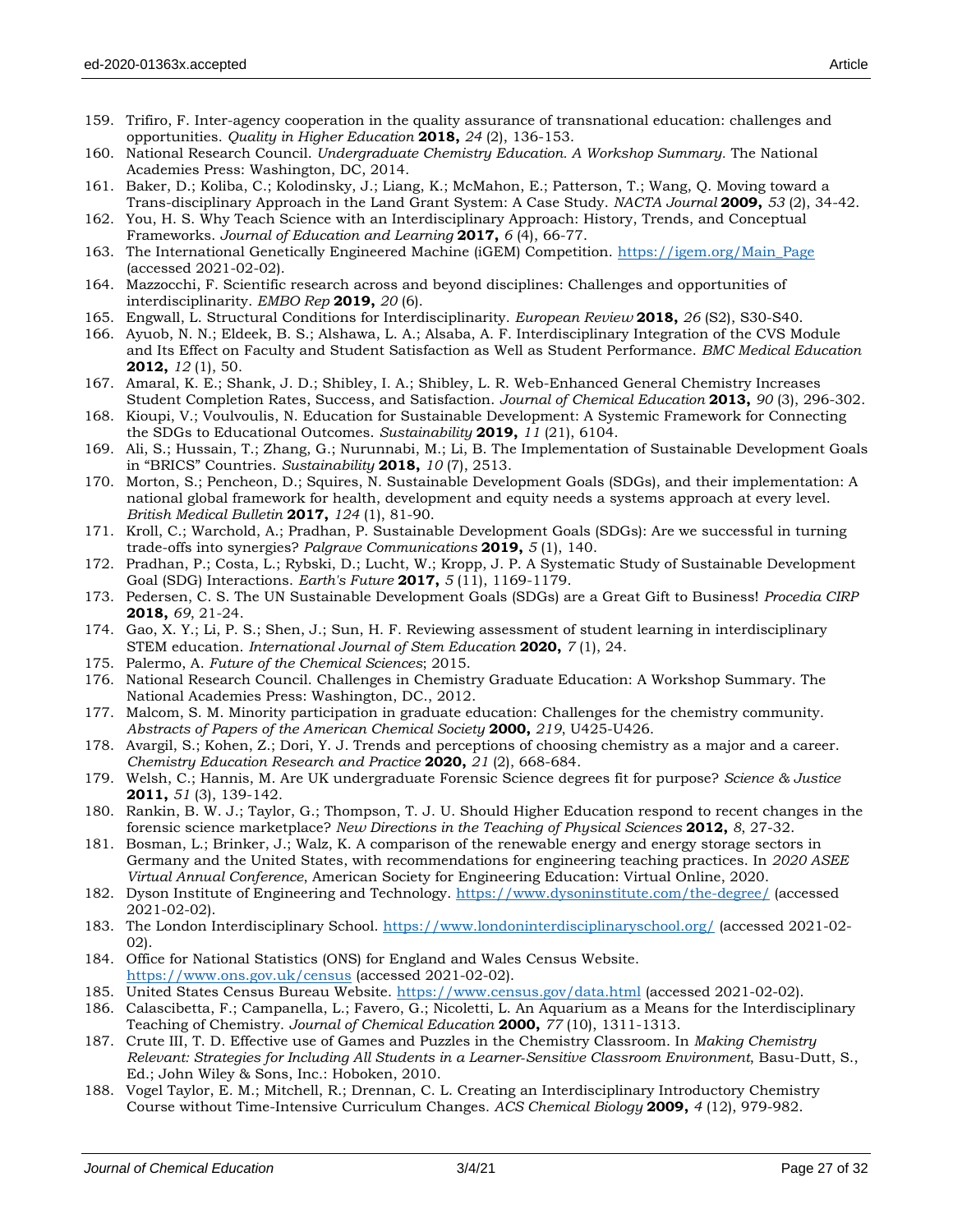- 189. Knapp, E. P.; Desjardins, S. G.; Pleva, M. A. An Interdisciplinary Approach to Teaching Introductory Chemistry to Geology Students. *Journal of Geoscience Education* **2003,** *51* (5), 481-483.
- 190. Blaney, A.; Dunn, N.; Alexander, J.; Richards, D.; Rennie, A. E. W.; Anwar, J. Directing self-assembly to grow adaptive physical structures. *International Journal of Rapid Manufacturing* **2017,** *6* (2/3), 114-133.
- 191. Bennion, A.; Locke, W. The Early Career Paths and Employment Conditions of the Academic Profession in 17 Countries. *European Review* **2010,** *18* (S1), S7-S33.
- 192. McGill, T. L.; Williams, L. C.; Mulford, D. R.; Blakey, S. B.; Harris, R. J.; Kindt, J. T.; Lynn, D. G.; Marsteller, P. A.; McDonald, F. E.; Powell, N. L. Chemistry Unbound: Designing a New Four-Year Undergraduate Curriculum. *J. Chem. Educ.* **2018,** *96* (1), 35-46.
- 193. Epp, E. M.; Weaver, G. C. A Walk on the Applied Side: Developing Hypermedia for Physical Chemistry. In *Making Chemistry Relevant: Strategies for Including All Students in a Learner‐Sensitive Classroom Environment*, Basu-Dutt, S., Ed.; John Wiley & Sons, Inc.: Hoboken, 2010.
- 194. Pountney, R.; McPhail, G. Researching the interdisciplinary curriculum: The need for 'translation devices'. *British Educational Research Journal* **2017,** *43* (6), 1068-1082.
- 195. Sharma, B.; Steward, B.; Ong, S. K.; Miguez, F. E. Evaluation of teaching approach and student learning in a multidisciplinary sustainable engineering course. *Journal of Cleaner Production* **2017,** *142*, 4032-4040.
- 196. Gantogtokh, O.; Quinlan, K. M. Challenges of designing interdisciplinary postgraduate curricula: case studies of interdisciplinary master's programmes at a research-intensive UK university. *Teaching in Higher Education Critical Perspectives* **2015,** *22* (5), 569-586.
- 197. Brown, B. Interdisciplinary Research. *European Review* **2018,** *26* (S2), S21-S29.
- 198. Baloche, L.; Hynes, J.; Berger, H. Moving toward the Integration of Professional and General Education. *Action in Teacher Education* **1996,** *18* (1), 1-9.
- 199. Morra, B. The Chemistry Connections Challenge: Encouraging Students To Connect Course Concepts with Real-World Applications. *J. Chem. Educ.* **2018,** *95* (12), 2212-2215.
- 200. Dillner, D. K.; Ferrante, R. F.; Fitzgerald, J. P.; Schroeder, M. J. Integrated Laboratories: Laying the Foundation for Undergraduate Research Experiences. *J. Chem. Educ.* **2011,** *88* (12), 1623-1629.
- 201. Kohn, K. P.; Underwood, S. M.; Cooper, M. M. Energy Connections and Misconnections across Chemistry and Biology. *CBE Life Sci. Educ.* **2018,** *17* (1), ar3.
- 202. Kohlstedt, K. L.; Jackson, N. E.; Savoie, B. A.; Ratner, M. A. Introduction to Organic Semiconductors Using Accessible Undergraduate Chemistry Concepts. *J. Chem. Educ.* **2018,** *95* (9), 1500-1511.
- 203. Baier, G.; Barnes, C.; Crowe, D.; Gilmore, S.; Grimm, U.; Lewis, P.; Morse, D.; Sansom, C.; Saunders, R. D. C.; Shepherd, A.; Thomas, G. SysMIC: A Blueprint for interdisciplinary online training in the life sciences. *PeerJ Preprints* **2016,** *4*, e2523v1.
- 204. Bartley, J. K.; Basu-Dutt, S.; Geisler, V. J.; Khan, F. A.; Swamy-Mruthinti, S. Making Chemistry Relevant to Science and Engineering Majors. In *Making Chemistry Relevant: Strategies for Including All Students in a Learner‐Sensitive Classroom Environment*, Basu-Dutt, S., Ed. John Wiley & Sons, Inc.: Hoboken, 2010.
- 205. Marcu, L. Science Education: The need for an interdisciplinary approach. *Analele Universităţii din Oradea, Fascicula Biologie* **2007,** *XIV*, 53-56.
- 206. Herman, C.; Casiday, R. E.; Deppe, R. K.; Gilbertson, M.; Spees, W. M.; Holten, D.; Frey, R. F. Interdisciplinary, Application-Oriented Tutorials: Design, Implementation, and Evaluation. *J. Chem. Educ.*  **2005,** *82* (12), 1871-1879.
- 207. Armstrong, L. B.; Rivas, M. C.; Zhou, Z.; Irie, L. M.; Kerstiens, G. A.; Robak, M. T.; Douskey, M. C.; Baranger, A. M. Developing a Green Chemistry Focused General Chemistry Laboratory Curriculum: What Do Students Understand and Value about Green Chemistry. *J. Chem. Educ.* **2019,** *96* (11), 2410-2419.
- 208. Trivedi, D.; Thomas, H. N.; Potter, M.; Dale, B. L.; Baum, J. V.; Toghill, K. E.; Hardy, J. G. Non-enzymatic Electrochemical Determination of Glucose Concentration. *World Journal of Chemical Education* **2020,** *8* (3), 107-113.
- 209. Eom, T. Y. 3D Bioprinting Technology in Biochemical Engineering. *Korean Chemical Engineering Research*  **2016,** *54* (3), 285-292.
- 210. Pinger, C. W.; Geiger, M. K.; Spence, D. M. Applications of 3D-Printing for Improving Chemistry Education. *Journal of Chemical Education* **2020,** *97* (1), 112-117.
- 211. Buj, M. L. R. Augmented Reality (AR) in teaching Chemistry. *Actas Del Congreso Virtual: Avances En Tecnologias, Innovacion Y Desafio De La Educacion Superior (Atides 2018)* **2018,** *19*.
- 212. Nechypurenko, P. P.; Starova, T. V.; Selivanova, T. V.; Tomilina, A. O.; Uchitel, A. D. In *Use of augmented reality in chemistry education.*, Proceedings of the 1st International Workshop on Augmented Reality in Education, Kryvyi Rih, Ukraine, CEUR Workshop Proceedings.: Kryvyi Rih, Ukraine, 2018; pp 15-23.
- 213. Venkatasubramanian, V. The promise of artificial intelligence in chemical engineering: Is it here, finally? *Aiche Journal* **2019,** *65* (2), 466-478.
- 214. Pienta, N. J. The Role of Chemistry Education for Medical Preprofessionals. *Journal of Chemical Education*  **2017,** *94* (8), 981-982.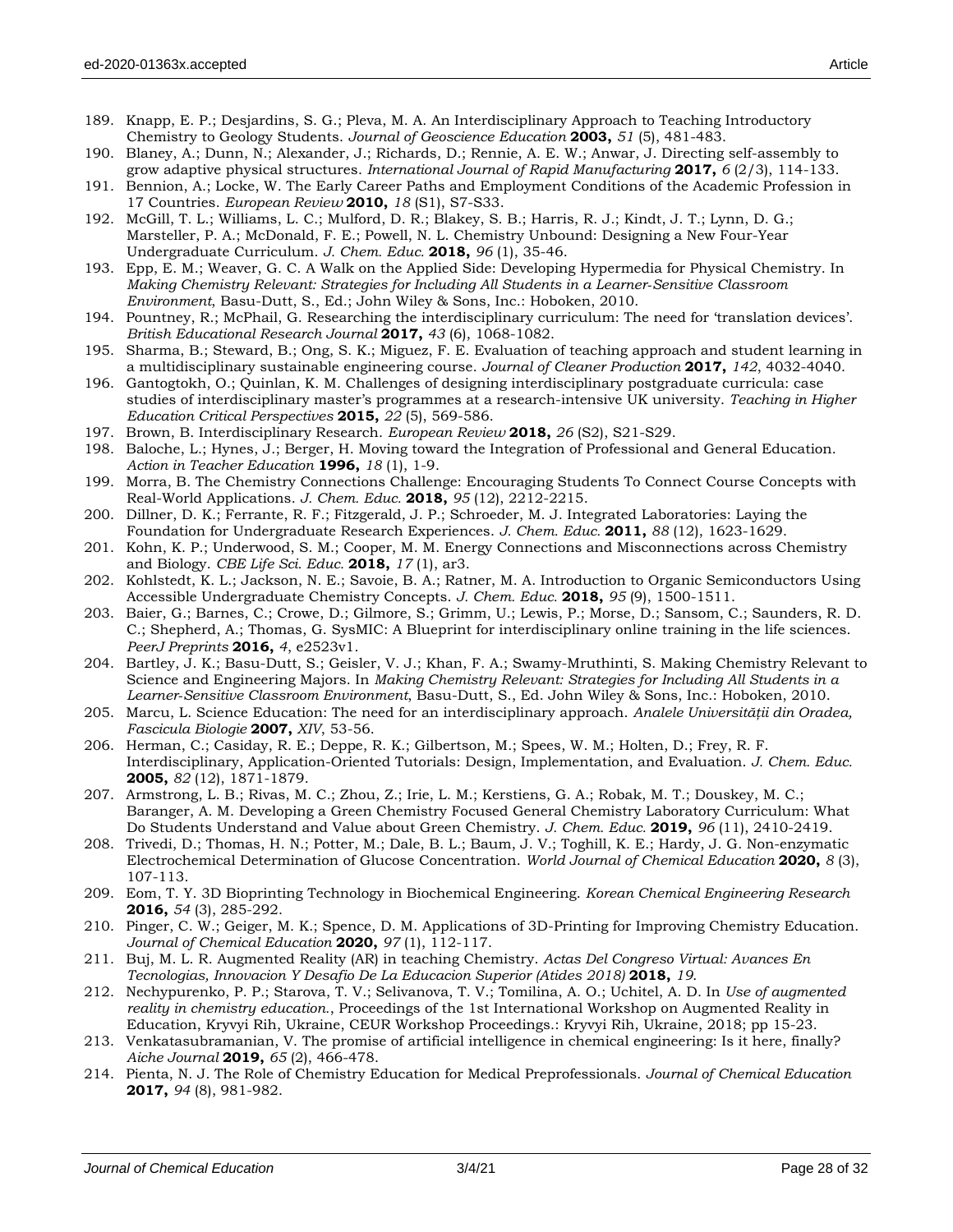- 216. Spitzer, J. From Water and Ions to Crowded Biomacromolecules: In Vivo Structuring of a Prokaryotic Cell. *Microbiology and Molecular Biology Reviews* **2011,** *75* (3), 491-506.
- 217. Hagn, F.; Eisoldt, L.; Hardy, J. G.; Vendrely, C.; Coles, M.; Scheibel, T.; Kessler, H. A conserved spider silk domain acts as a molecular switch that controls fibre assembly. *Nature* **2010,** *465* (7295), 239-242.
- 218. Eisoldt, L.; Hardy, J. G.; Heim, M.; Scheibel, T. R. The role of salt and shear on the storage and assembly of spider silk proteins. *Journal of Structural Biology* **2010,** *170* (2), 413-419.
- 219. Denison, C.; Kodadek, T. Small-molecule-based strategies for controlling gene expression. *Chemistry & Biology* **1998,** *5* (6), R129-R145.
- 220. dos Santos-Pinto, J. R. A.; Lamprecht, G.; Chen, W. Q.; Heo, S.; Hardy, J. G.; Priewalder, H.; Scheibel, T. R.; Palma, M. S.; Lubec, G. Structure and post-translational modifications of the web silk protein spidroin-1 from Nephila spiders. *Journal of Proteomics* **2014,** *105*, 174-185.
- 221. Wahyuningsih, A. S.; Multazam, M. T.; Nandiyanto, A. B. D.; Abdullah, A. G.; Widiaty, I. Green Chemistry Principles: An Alternative Approach to Practice Laboratory Safety and Health. *2nd Annual Applied Science and Engineering Conference (AASEC 2017)* **2018,** *288*, 012001.
- 222. Anastas, P.; Eghbali, N. Green Chemistry: Principles and Practice. *Chemical Society Reviews* **2010,** *39* (1), 301-312.
- 223. Taylor, D. A. Principles into Practice Setting the Bar for Green Chemistry. *Environmental Health Perspectives*  **2010,** *118* (6), A254-A257.
- 224. Perosa, A.; Gonella, F.; Spagnolo, S. Systems Thinking: Adopting an Emergy Perspective as a Tool for Teaching Green Chemistry. *Journal of Chemical Education* **2019,** *96* (12), 2784-2793.
- 225. Ghanem, E.; Long, S. R.; Rodenbusch, S. E.; Shear, R. I.; Beckham, J. T.; Procko, K.; DePue, L.; Stevenson, K. J.; Robertus, J. D.; Martin, S.; Holliday, B.; Jones, R. A.; Anslyn, E. V.; Simmons, S. L. Teaching through Research: Alignment of Core Chemistry Competencies and Skills within a Multidisciplinary Research Framework. *Journal of Chemical Education* **2018,** *95* (2), 248-258.
- 226. Rodenbusch, S. E.; Hernandez, P. R.; Simmons, S. L.; Dolan, E. L. Early Engagement in Course-Based Research Increases Graduation Rates and Completion of Science, Engineering, and Mathematics Degrees. *CBE-Life Sciences Education* **2016,** *15* (2), ar20.
- 227. Fan, H.-J.; Heads, J.; Tran, D.; Elechi, N. Teaching Chemistry with Computers. *International Journal of Information and Education Technology* **2015,** *5* (3), 184-188.
- 228. Dori, Y. J.; Rodrigues, S.; Schanze, S. How to Promote Chemistry Learning Through the use of ICT. In *Teaching Chemistry – A Studybook.*, Eilks, I.; Hofstein, A., Eds. SensePublishers: Rotterdam, 2013; pp 213- 240.
- 229. Bennie, S. J.; Ranaghan, K. E.; Deeks, H.; Goldsmith, H. E.; O'Connor, M. B.; Mulholland, A. J.; Glowacki, D. R. Teaching Enzyme Catalysis Using Interactive Molecular Dynamics in Virtual Reality. *Journal of Chemical Education* **2019,** *96* (11), 2488-2496.
- 230. Tan, S. W. B.; Naraharisetti, P. K.; Chin, S. K.; Lee, L. Y. Simple Visual-Aided Automated Titration Using the Python Programming Language. *Journal of Chemical Education* **2020,** *97* (3), 850-854.
- 231. Vargas, S.; Zamirpour, S.; Menon, S.; Rothman, A.; Hase, F.; Tamayo-Mendoza, T.; Romero, J.; Sim, S.; Menke, T.; Aspuru-Guzik, A. Team-Based Learning for Scientific Computing and Automated Experimentation: Visualization of Colored Reactions. *Journal of Chemical Education* **2020,** *97* (3), 689-694.
- 232. Shi, X. X.; Li, J. Y.; Chen, Q.; Zhu, X. L.; Hao, G. F.; Yang, G. F. Development of a Web-Based Laboratory Class to Reduce the Challenges in Teaching Fragment-Based Drug Design. *Journal of Chemical Education*  **2020,** *97* (2), 427-436.
- 233. Plunkett, K. N. A Simple and Practical Method for Incorporating Augmented Reality into the Classroom and Laboratory. *Journal of Chemical Education* **2019,** *96* (11), 2628-2631.
- 234. Easdon, J. Stay at Home Laboratories for Chemistry Courses. *Journal of Chemical Education* **2020,** *97* (9), 3070-3073.
- 235. Healy, E. F.; Blade, G. Tips and Tools for Teaching Organic Synthesis Online. *Journal of Chemical Education*  **2020,** *97* (9), 3163-3167.
- 236. Talanquer, V.; Bucat, R.; Tasker, R.; Mahaffy, P. G. Lessons from a Pandemic: Educating for Complexity, Change, Uncertainty, Vulnerability, and Resilience. *Journal of Chemical Education* **2020,** *97* (9), 2696-2700.
- 237. Donovan, W. J. The Whiplash of a COVID-19 Teaching Pivot and the Lessons Learned for the Future. *Journal of Chemical Education* **2020,** *97* (9), 2917-2921.
- 238. Campbell, J.; Macey, A.; Chen, W.; Shah, U. V.; Brechtelsbauer, C. Creating a Confident and Curious Cohort: The Effect of Video-Led Instructions on Teaching First-Year Chemical Engineering Laboratories. *J. Chem. Educ.* **2020**, *97* (11), 4001–4007.
- 239. Varnek, A.; Baskin, I. I. Chemoinformatics as a Theoretical Chemistry Discipline. *Molecular Informatics*  **2011,** *30* (1), 20-32.
- 240. Harvey, J. *Computational Chemistry;* Oxford University Press, 2018.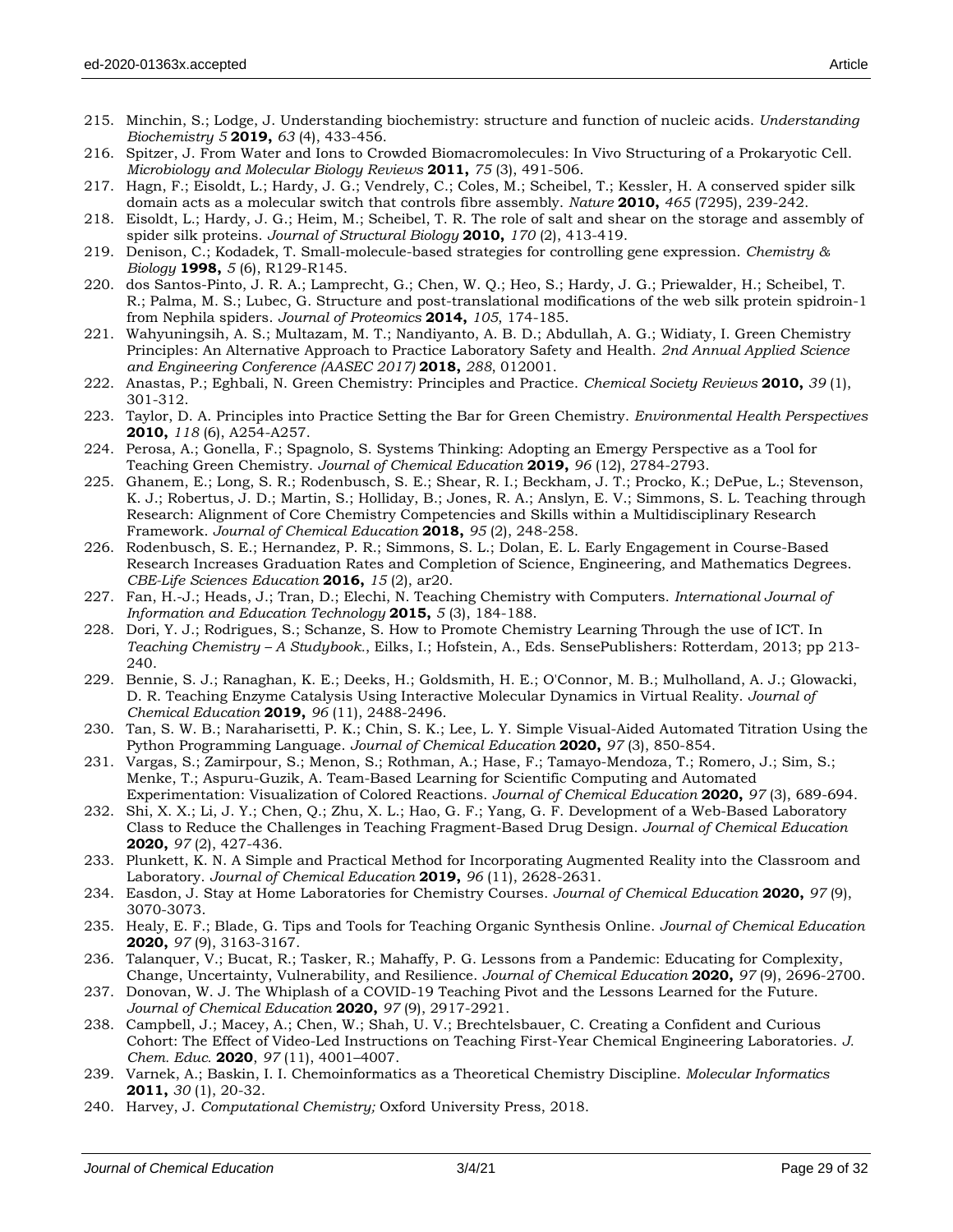- 241. Willett, P. The Literature of Chemoinformatics: 1978-2018. *International Journal of Molecular Sciences* **2020,** *21* (15), 5576.
- 242. Pence, H. E.; Williams, A. ChemSpider: An Online Chemical Information Resource. *Journal of Chemical Education* **2010,** *87* (11), 1123-1124.
- 243. Price, G. W.; Gould, P. S.; Marsh, A. Use of Freely Available and Open Source Tools for In Silico Screening in Chemical Biology. *Journal of Chemical Education* **2014,** *91* (4), 602-604.
- 244. Voicu, A.; Duteanu, N.; Voicu, M.; Vlad, D.; Dumitrascu, V.,The rcdk and cluster R packages applied to drug candidate selection. *Journal of Cheminformatics* **2020,** *12* (1), 3.
- 245. Guha, R. Chemical Informatics functionality in R. *Journal of Statistical Software* **2007,** *18* (5), DOI: 10.18637/jss.v018.i05.
- 246. Guha, R.; Willighagen, E. Learning cheminformatics. *Journal of Cheminformatics* **2020,** *12* (1), 4.
- 247. Hathout, R. M.; Metwally, A. A. Towards better modelling of drug-loading in solid lipid nanoparticles: Molecular dynamics, docking experiments and Gaussian Processes machine learning. *European Journal of Pharmaceutics and Biopharmaceutics* **2016,** *108*, 262-268.
- 248. Joss, L.; Muller, E. A. Machine Learning for Fluid Property Correlations: Classroom Examples with MATLAB. *Journal of Chemical Education* **2019,** *96* (4), 697-703.
- 249. Cova, T. F. G. G.; Pais, A. A. C. C. Deep Learning for Deep Chemistry: Optimizing the Prediction of Chemical Patterns. *Frontiers in Chemistry* **2019,** *7*, 809.
- 250. Figueiredo, M.; Esteves, M. L.; Neves, J.; Vicente, H. Lab Classes in Chemistry Learning an Artificial Intelligence View. *International Joint Conference Soco'14-Cisis'14-Iceute'14* **2014,** *299*, 565-575.
- 251. Cartwright, H. M. *Machine Learning in Chemistry: The Impact of Artificial Intelligence;* Royal Society of Chemistry: Croydon, 2020; p 546.
- 252. Ching, T.; Himmelstein, D. S.; Beaulieu-Jones, B. K.; Kalinin, A. A.; Do, B. T.; Way, G. P.; Ferrero, E.; Agapow, P. M.; Zietz, M.; Hoffman, M. M.; Xie, W.; Rosen, G. L.; Lengerich, B. J.; Israeli, J.; Lanchantin, J.; Woloszynek, S.; Carpenter, A. E.; Shrikumar, A.; Xu, J. B.; Cofer, E. M.; Lavender, C. A.; Turaga, S. C.; Alexandari, A. M.; Lu, Z. Y.; Harris, D. J.; DeCaprio, D.; Qi, Y. J.; Kundaje, A.; Peng, Y. F.; Wiley, L. K.; Segler, M. H. S.; Boca, S. M.; Swamidass, S. J.; Huang, A.; Gitter, A.; Greene, C. S. Opportunities and obstacles for deep learning in biology and medicine. *Journal of the Royal Society Interface* **2018,** *15* (141), 20170387.
- 253. Perakakis, N.; Yazdani, A.; Karniadakis, G. E.; Mantzoros, C. Omics, big data and machine learning as tools to propel understanding of biological mechanisms and to discover novel diagnostics and therapeutics. *Metabolism-Clinical and Experimental* **2018,** *87*, A1-A9.
- 254. Chen, H. M.; Engkvist, O.; Wang, Y. H.; Olivecrona, M.; Blaschke, T. The rise of deep learning in drug discovery. *Drug Discovery Today* **2018,** *23* (6), 1241-1250.
- 255. Barrett, S. J.; Langdon, W. B. Advances in the application of machine learning techniques in drug discovery, design and development. *Applications of Soft Computing: Recent Trends* **2006**, 99-110.
- 256. Vamathevan, J.; Clark, D.; Czodrowski, P.; Dunham, I.; Ferran, E.; Lee, G.; Li, B.; Madabhushi, A.; Shah, P.; Spitzer, M.; Zhao, S. R. Applications of machine learning in drug discovery and development. *Nature Reviews Drug Discovery* **2019,** *18* (6), 463-477.
- 257. Talevi, A.; Morales, J. F.; Hather, G.; Podichetty, J. T.; Kim, S.; Bloomingdale, P. C.; Kim, S.; Burton, J.; Brown, J. D.; Winterstein, A. G.; Schmidt, S.; White, J. K.; Conrado, D. J. Machine Learning in Drug Discovery and Development Part 1: A Primer. *Cpt-Pharmacometrics & Systems Pharmacology* **2020,** *9* (3), 129-142.
- 258. Metwally, A. A.; Hathout, R. M. Computer-Assisted Drug Formulation Design: Novel Approach in Drug Delivery. *Molecular Pharmaceutics* **2015,** *12* (8), 2800-2810.
- 259. Magaz, A.; Ashton, M. D.; Hathout, R. M.; Li, X.; Hardy, J. G.; Blaker, J. J. Electroresponsive Silk-Based Biohybrid Composites for Electrochemically Controlled Growth Factor Delivery. *Pharmaceutics* **2020,** *12* (8), 742.
- 260. Matera, S.; Schneider, W. F.; Heyden, A.; Savara, A. Progress in Accurate Chemical Kinetic Modeling, Simulations, and Parameter Estimation for Heterogeneous Catalysis. *ACS Catalysis* **2019,** *9* (8), 6624-6647.
- 261. Lee, W. E.; Gilbert, M.; Murphy, S. T.; Grimes, R. W. Opportunities for Advanced Ceramics and Composites in the Nuclear Sector. *Journal of the American Ceramic Society* **2013,** *96* (7), 2005-2030.
- 262. Jiang, R. M.; Crookes, D.; Luo, N.; Davidson, M. W. Live-Cell Tracking Using SIFT Features in DIC Microscopic Videos. *Ieee Transactions on Biomedical Engineering* **2010,** *57* (9), 2219-2228.
- 263. Wall, C.; Young, F.; Zhang, L.; Phillips, E.-J.; Jiang, R.; Yu, Y. In *Deep learning based melanoma diagnosis using dermoscopic images*, Proceedings of the 14th International FLINS Conference (FLINS 2020), World Scientific, 2020.
- 264. Hathout, R. M.; Metwally, A. A.; Woodman, T. J.; Hardy, J. G. Prediction of Drug Loading in the Gelatin Matrix Using Computational Methods. *ACS Omega* **2020,** *5* (3), 1549-1556.
- 265. Works, C.; Fukuto, J.; Lares, M.; Negru, B.; Lillig, J. Teaching Upper Division Chemistry and Biochemistry Capstone Lab Courses During a Pandemic. *J. Chem. Educ.* **2020**. *97* (9), 2987–2991.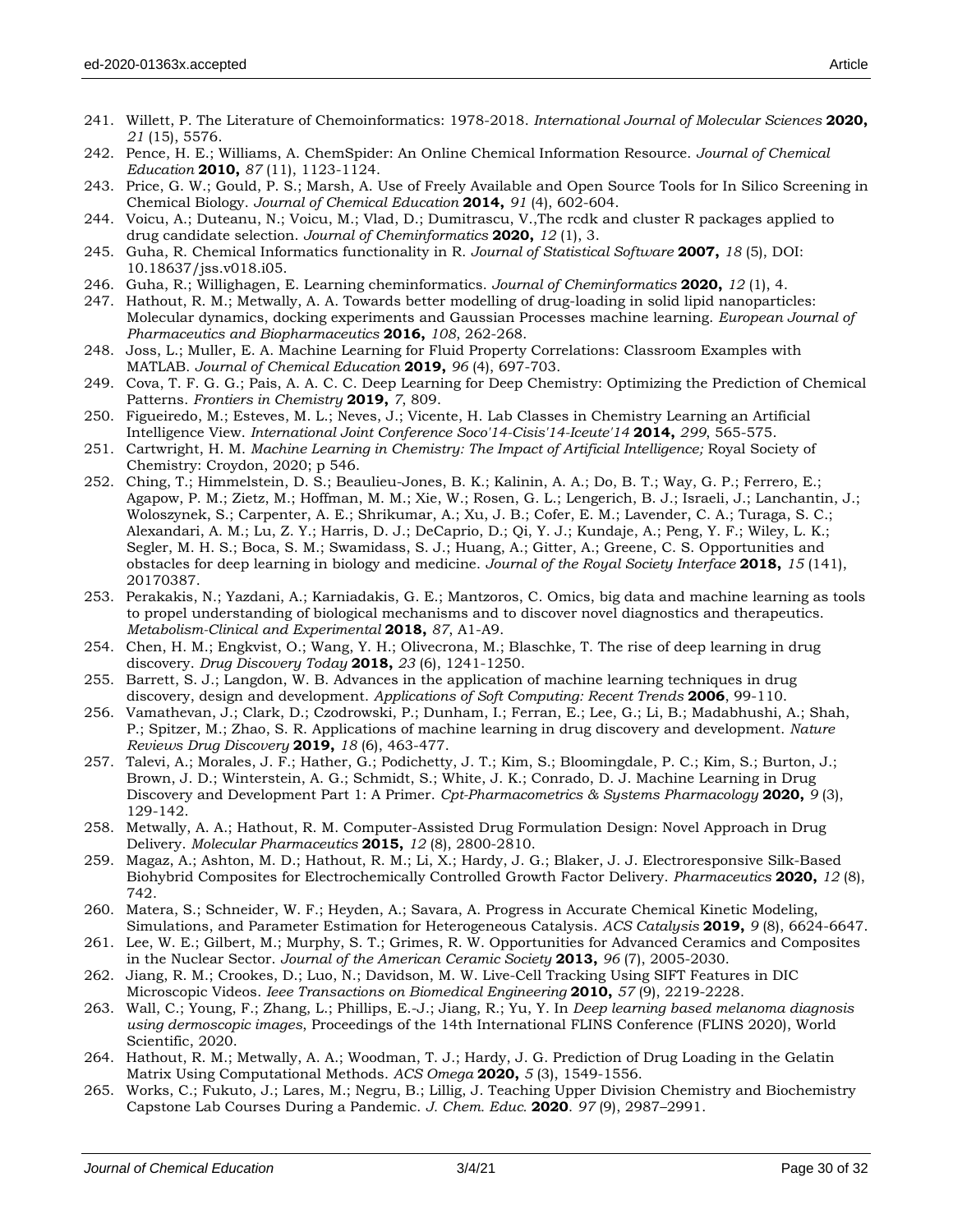- 266. Canaria, J. A.; Schoffstall, A. M.; Weiss, D. J.; Henry, R. M.; Braun-Sand, S. B. A Model for an Introductory Undergraduate Research Experience. *J. Chem. Educ.* **2012,** *89* (11), 1371-1377.
- 267. Piunno, P. A. E.; Boyd, C.; Barzda, V.; Gradinaru, C. C.; Krull, U. J.; Stefanovic, S.; Stewart, B. The Advanced Interdisciplinary Research Laboratory: A Student Team Approach to the Fourth-Year Research Thesis Project Experience. *J. Chem. Educ.* **2014,** *91* (5), 655-661.
- 268. Stozhko, N.; Bortnik, B.; Mironova, L.; Tchernysheva, A.; Podshivalova, E. Interdisciplinary project-based learning: technology for improving student cognition. *Research in Learning Technology* **2015,** *23*, 27577.
- 269. Van Hecke, G. R.; Karukstis, K. K.; Haskell, R. C.; McFadden, C. S.; Wettack, F. S. An Integration of Chemistry, Biology, and Physics: The Interdisciplinary Laboratory. *J. Chem. Educ.* **2002,** *79* (7), 837-844.
- 270. Amaris, Z. N.; Freitas, D. N.; Mac, K.; Gerner, K. T.; Nameth, C.; Wheeler, K. E. Nanoparticle Synthesis, Characterization, and Ecotoxicity: A Research-Based Set of Laboratory Experiments for a General Chemistry Course. *J. Chem. Educ.* **2017,** *94* (12), 1939-1945.
- 271. Clauss, A. W. Creative Real-World Scenarios or Independent Projects for Students. *J. Chem. Educ.* **2009,** *86* (9), 1094.
- 272. Villanueva, O.; Zimmermann, K. Transitioning an Upper-Level, Integrated Laboratory Course to Remote and Online Instruction During the COVID-19 Pandemic. *J. Chem. Educ.* **2020**, *97* (9), 3114–3120.
- 273. Russell, C. B.; Bentley, A. K.; Wink, D. J.; Weaver, G. C. The Center for Authentic Science Practice in Education: Integrating Science Research into the Undergraduate Laboratory Curriculum. In *Making Chemistry Relevant: Strategies for Including All Students in a Learner‐Sensitive Classroom Environment*, Basu-Dutt, S., Ed.; John Wiley & Sons, Inc.: Hoboken, 2010.
- 274. Spence, J. D.; Urbach, A. R.; Pursell, C. J. Supramolecular Chemistry: A Capstone Course. *J. Chem. Educ.*  **2007,** *84* (11), 1785-1787.
- 275. Bucholtz, K. M.; Copeland, M. M.; Swanger, S. D. Development of a Highly Flexible, Interdisciplinary Program in Chemical Commerce and a Capstone Course in Commercial Chemistry. *J. Chem. Educ.* **2019,** *96*, 640-646.
- 276. Hense, N., Ed. *Characteristics of Excellence in Undergraduate Research*; The Council on Undergraduate Research: Washington, DC, 2012. [https://www.cur.org/assets/1/23/COEUR\\_final.pdf](https://www.cur.org/assets/1/23/COEUR_final.pdf) (accessed 2021-02-02).
- 277. Walkington, H. Students as researchers: Supporting undergraduate research in the disciplines in higher education. The Higher Education Academy: York, 2015.
- 278. Mayes, S. M.; Davis, J.; Scott, J.; Aguilar, V.; Zawko, S. A.; Swinnea, S.; Peterson, D. L.; Hardy, J. G.; Schmidt, C. E. Polysaccharide-based films for the prevention of unwanted postoperative adhesions at biological interfaces. *Acta Biomaterialia* **2020,** *106*, 92-101.
- 279. Leone, F.; Firlak, M.; Challen, K.; Bonnefin, W.; Onida, B.; Wright, K. L.; Hardy, J. G. In Situ Crosslinking Bionanocomposite Hydrogels with Potential for Wound Healing Applications. *Journal of Functional Biomaterials* **2019,** *10* (4), 50.
- 280. Galeb, H. A.; Wilkinson, E. L.; Stowell, A. F.; Lin, H. Y.; Murphy, S. T.; Martin-Hirsch, P. L.; Mort, R. L.; Taylor, A. M.; Hardy, J. G. Melanins as Sustainable Resources for Advanced Biotechnological Applications. *Global Challenges* **2021,** *5* (2), 2000102.
- 281. Hardy, J. G.; Mouser, D. J.; Arroyo-Curras, N.; Geissler, S.; Chow, J. K.; Nguy, L.; Kim, J. M.; Schmidt, C. E. Biodegradable electroactive polymers for electrochemically-triggered drug delivery. *Journal of Materials Chemistry B* **2014,** *2* (39), 6809-6822.
- 282. Podder, S.; Paul, S.; Basak, P.; Xie, B.; Fullwood, N. J.; Baldock, S. J.; Yang, Y.; Hardy, J. G.; Ghosh, C.K. Bioactive silver phosphate/polyindole nanocomposites. *RSC Advances* **2020**, 10, 11060-11073.
- 283. Edwards, A. V.; Hann, C.; Ivill, H.; Leeson, H.; Tymczyszyn, L.; Cummings, D. M.; Ashton, M. D.; Harper, G. R.; Spencer, D. T.; Low, W. L.; Rajeev, K.; Martin-Hirsch, P.; Edwards, F. A.; Hardy, J. G.; Rennie, A. E. W.; Cheneler, D. Additive manufacturing of multielectrode arrays for biotechnological applications. *Materials Advances* **2021**, DOI: 10.1039/D0MA00484G.
- 284. Gholipourmalekabadi, M.; Seifalian, A. M.; Urbanska, A. M.; Omrani, M. D.; Hardy, J. G.; Madjd, Z.; Hashemi, S. M.; Ghanbarian, H.; Milan, P. B.; Mozafari, M.; Reis, R. L.; Kundu, S. C.; Samadikuchaksaraei, A. 3D Protein-Based Bilayer Artificial Skin for the Guided Scarless Healing of Third-Degree Burn Wounds in Vivo. *Biomacromolecules* **2018,** *19* (7), 2409-2422.
- 285. Al-Kazwini, A. T.; Sdepanian, S.; Said, A. J. Determination of Macro and Trace Elements in Moassel Used in Waterpipe in Jordan. *Public Health Research* **2014,** *4* (1), 39-44.
- 286. Al-Kazwini, A. T.; Said, A. J.; Sdepanian, S. Compartmental analysis of metals in waterpipe smoking technique. *BMC Public Health* **2015,** *15*, 153.
- 287. Jones, O. A. H.; Sdepanian, S.; Lofts, S.; Svendsen, C.; Spurgeon, D. J.; Maguire, M. L.; Griffin, J. L. Metabolomic Analysis of Soil Communities Can Be Used for Pollution Assessment. *Environmental Toxicology and Chemistry* **2014,** *33* (1), 61-64.
- 288. Huenneke, L. F.; Stearns, D. M.; Martinez, J. D.; Laurila, K. Key Strategies for Building Research Capacity of University Faculty Members. *Innovative Higher Education* **2017,** *42* (5), 421-435.